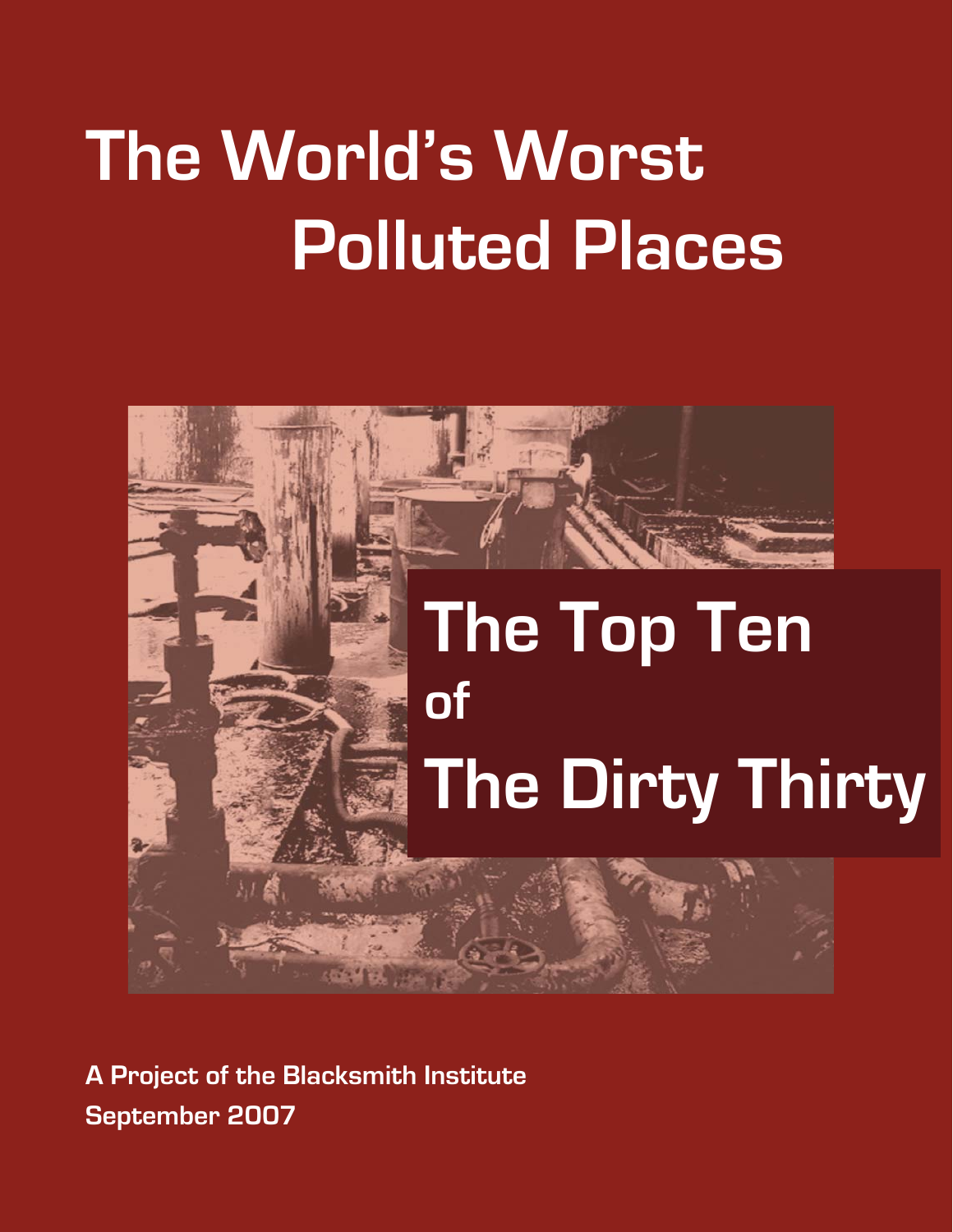# **THE WORLD'S WORST POLLUTED PLACES**

**The Top Ten (of The Dirty Thirty)** 

**Blacksmith Institute New York September 2007**

Blacksmith Institute www.blacksmithinstitute.org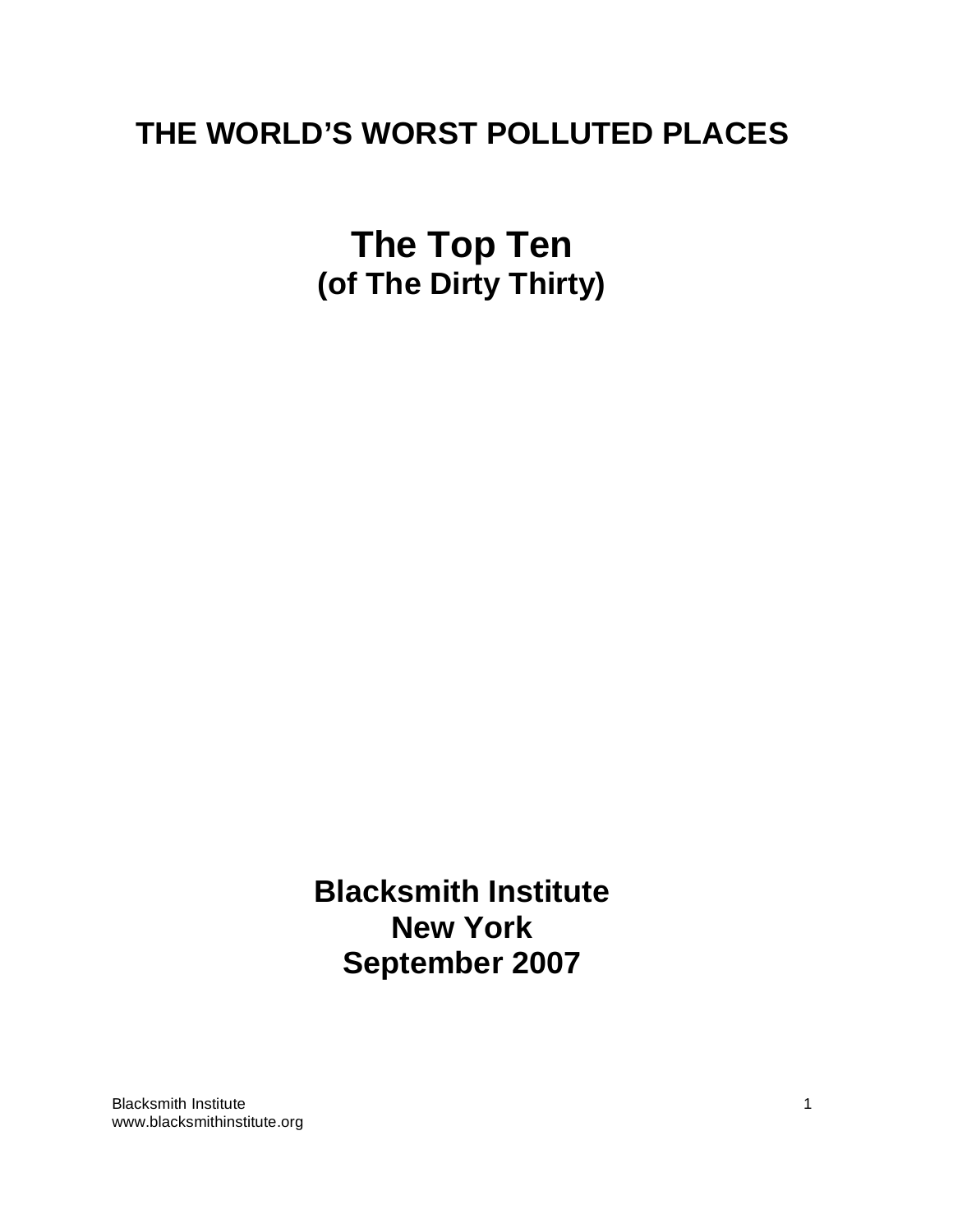This document was prepared by the staff of Blacksmith Institute with input and review from a number of experts and volunteers, to whom we are most grateful. Special thanks to:

 The full cast of the Technical Advisory Board (see Annex for details) Meredith Block David Hanrahan Aadika Singh Jennifer Spiegler, and Richard Fuller

For questions, comments and feedback, please contact Blacksmith Institute in New York City at the following address:

 Blacksmith Institute 2014 Fifth Avenue New York, NY 10035 (646) 742 0200 info@blacksmithinstitute.org

Media enquires should be directed to Meredith Block block@blacksmithinstitute.org in New York or David Hanrahan dhanrahan@blacksmithinstitute.org in London.

This report is available online at www.blacksmithinstitute.org

# **Appendices**

About Blacksmith Institute Technical Advisory Board Members, Site Selection Criteria – Revised for 2007 Review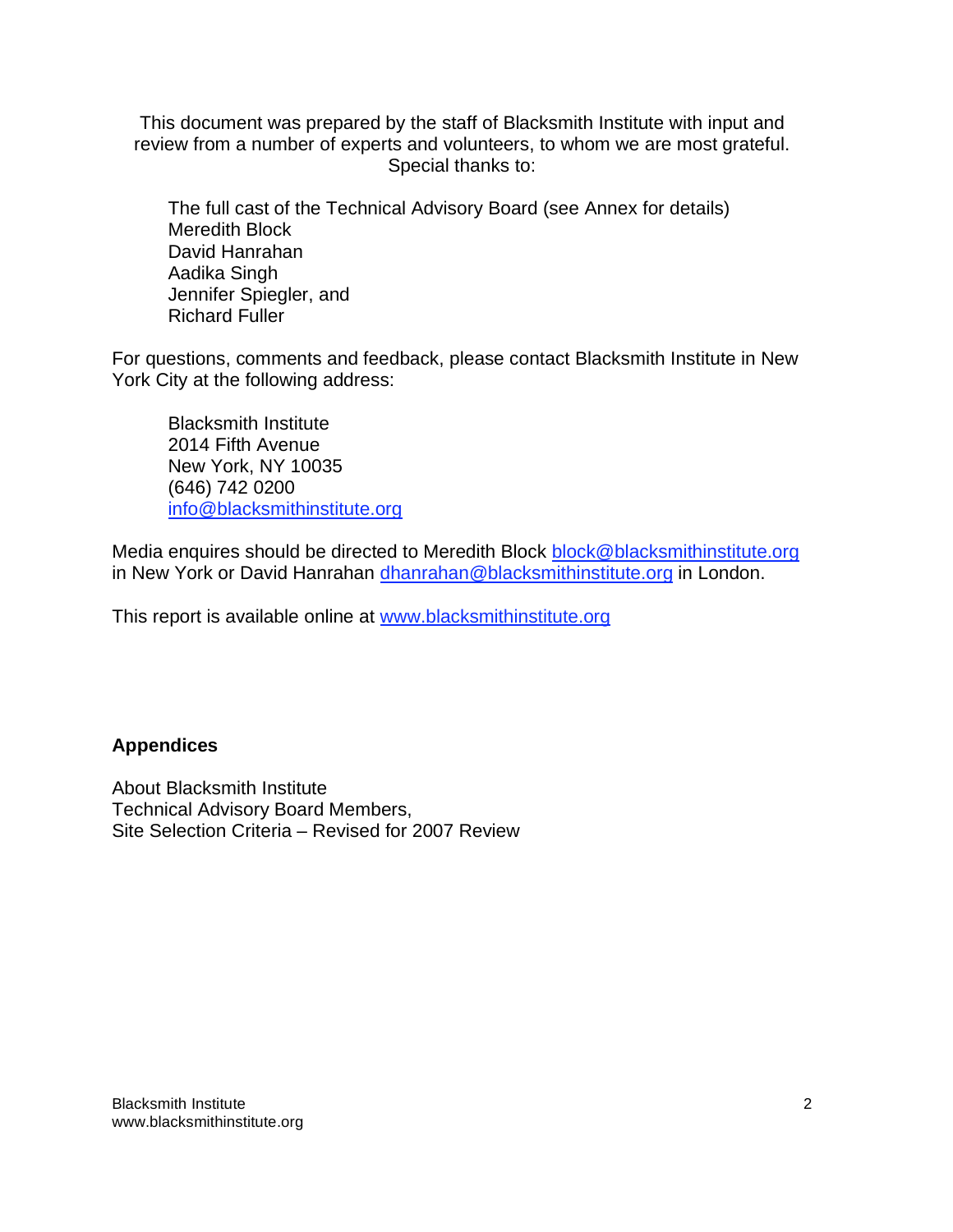# **The Pollution Challenge Remains Unfinished**

In 2006, Blacksmith Institute launched the first assessment of the extent of toxic pollution in the developing world. This was published as *The World's Worst Polluted Places: The Top Ten*. Blacksmith Institute now presents its second annual review of the most polluted places in the world – sites where human health is severely affected.

The initial report pointed out that decades of effort and attention have reduced industrial pollution to no more than an occasional worry for most of the developed world. However, this is certainly not the case in the poorest countries where pollution continues to be a major cause of death, illness, and long-term environmental damage. In these parts of the world, pollution shortens lives, damages children's development and growth, causes chronic illnesses, and kills thousands of people indiscriminately. All this makes strong, sustainable economic development very difficult.

Pollution in developing countries is often hidden away from the casual visitor. In most countries the major polluting industries are concentrated in special estates or industrial cities, usually well away from the capitals. Mining and metals processing are frequently located where the ore deposits are found, often in remote and mountainous areas. In these places people are faced with ongoing soil, air and water contamination from antiquated enterprises and the legacy of decades of uncontrolled emissions. These are locations where soils and groundwater have been poisoned, where rivers are saturated with toxins, and radioactive lakes cannot be approached safely, let alone be used for irrigation or drinking. In some towns, life expectancy approaches medieval rates and birth defects are the norm, not the exception. In others, children's asthma rates are measured above 90 percent and mental retardation is endemic. In such places, life expectancy may be half that of the richest nations and these shortened, debilitated lives are miserable.

The developed world may find it scarcely credible that such medieval conditions continue to exist, although it is perhaps only fifty years since parts of Europe and North America were black and infernal. The levels of regulatory and management controls that protect people in modern industrial societies are not yet reflected in developing countries. Even if sub-standard or antiquated factories were brought to modern expectations, the legacy of old contamination from the past would continue to poison the local population. Inadequacies in formal controls are often compounded by weaknesses in civil institutions and the inability to hold governments accountable when they fail to take action.

The 2006 Top Ten Report summarised the present situation bluntly: "Living in a town with serious pollution is like living under a death sentence. If the damage does not come from immediate poisoning, then cancers, lung infections and mental retardation are likely outcomes. Often insidious and unseen, and usually in places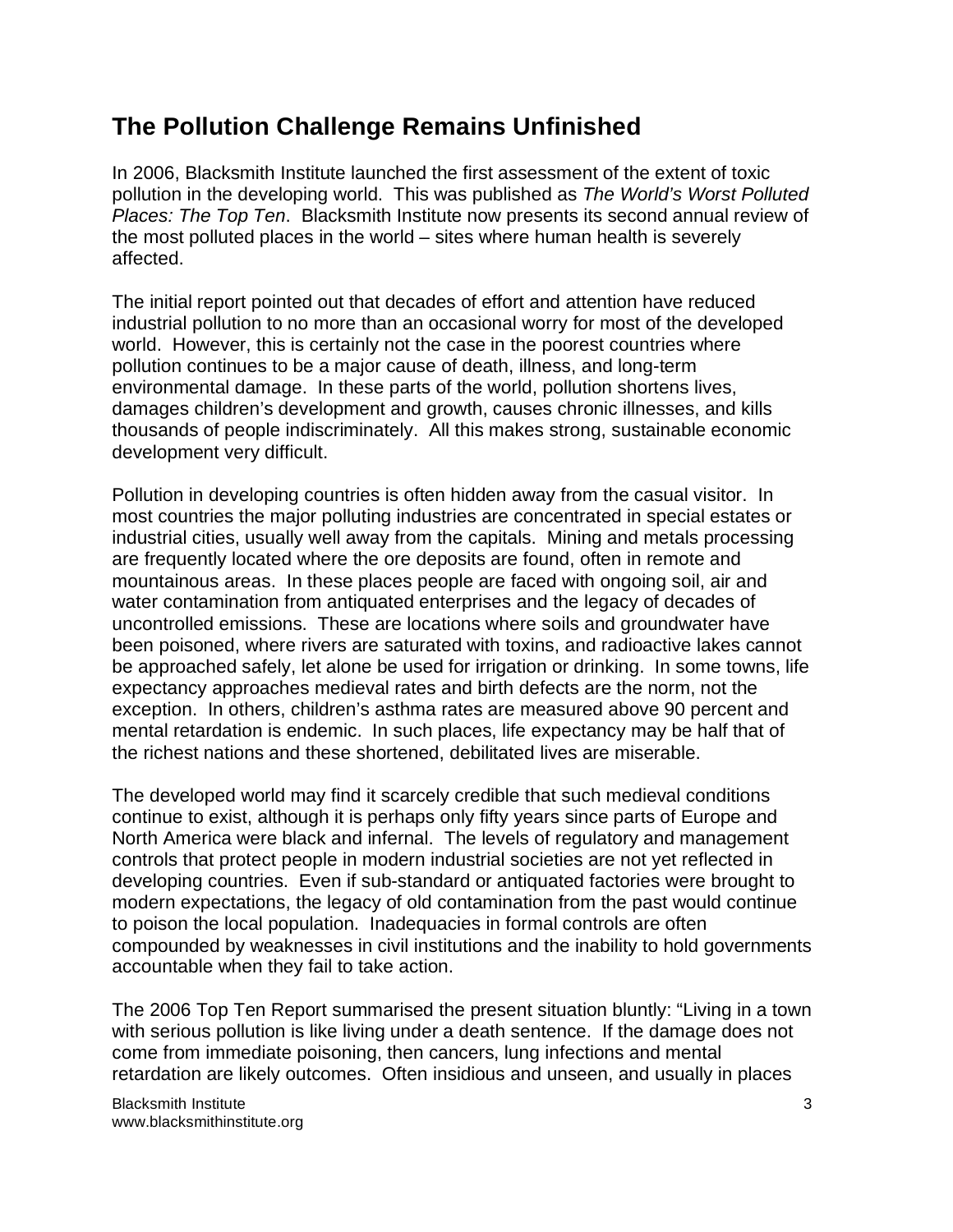with deficient and exhausted health systems, pollution is an unacknowledged burden on the poor and marginalized in the developing world. It is a major factor impairing economic growth, and a significant strain on the lives of already impoverished people." Efforts are being made and some successes have been seen but far too many people still live under these debilitating circumstances.

The problems are major, but this does not mean that they are hopeless. There are decades of experience in industrial nations in cleaning up the most toxic sites and as well as a handful of successful projects that are being implemented in the developing world. Blacksmith's website lists a number of such "Success Stories".

Solving these problems can also be extremely cost effective in terms of health impact. A recent review of the cost effectiveness of a sampling of Blacksmith interventions made estimates of the resulting health impacts and the cost-benefits, using established epidemiological data and methodologies. The estimated benefits compare favourably to World Bank estimates of costs of lives saved on interventions related to water supply, improved cooking stoves, and malaria controls. This confirms that dealing with highly polluted sites is one of the most cost effective methods to improving life expectancy in the developing world. (See full report at http://www.blacksmithinstitute.org/docs/costEff1.pdf).

# **What Has Changed in a Year?**

The worldwide publicity that followed the publication of the 2006 *Top Ten* succeeded in reaching politicians, industrialists and concerned citizens around the world. As a result of the exposure and newly invigorated public pressure, governments and polluters in several of the sites listed in the 2006 report have responded. Positive actions have been taken to clean-up many of these pollution problems and protect impacted communities. However, given the scale of the problems at the worst sites, it is going to take time for measurable improvements in the health conditions of the local populations to emerge.

A significant number of new sites were nominated from across the globe as potential candidates for the 2007 Top Ten list. Every nomination received was added to Blacksmith's database and considered for the 2007 review. The methodology for assessing the severity of polluted sites has also been refined to place more weight on the scale and toxicity of the pollution and on the numbers of people at risk.

There have been some changes in the Top Ten as a consequence of these adjustments but no major reshuffle. The details and implications of the changes are discussed below, after the presentation of the selected sites.

Despite ongoing efforts to make the survey of the world's most toxic places more comprehensive, the list of nominated sites is still incomplete.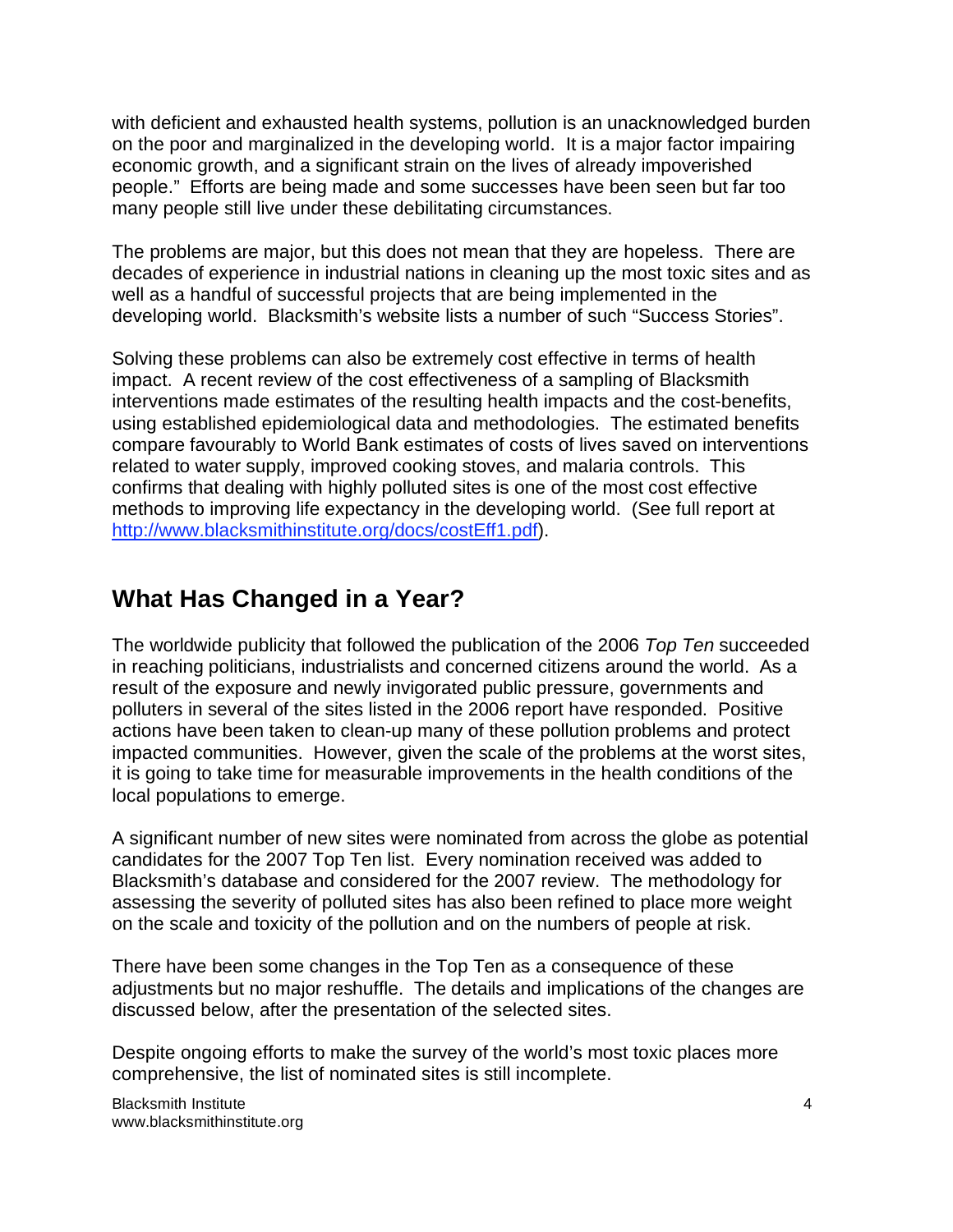Blacksmith will continue to review sites as they are nominated, continually improving and updating our yearly list until health in developing countries is no longer threatened by toxic industrial pollution.

# **Updating the Top Ten and Introducing the Dirty Thirty**

The Top Ten list was compiled again this year with heavy reliance on Blacksmith's Technical Advisory Board (TAB) of experts, with over 250 years of combined experience in this field. The TAB includes specialists from Johns Hopkins University, Hunter College, Harvard University, IIT Delhi, University of Idaho, Mt. Sinai Hospital, and leading international environmental engineering companies.

Blacksmith began the Top Ten review process by surveying the existing database of polluted sites. Over the past seven years, Blacksmith has amassed a list of over 400 severely polluted locations from all regions of the world. The initial survey narrowed these down to about seventy sites - all with severe human health risks, all deserving the attention of the global community. In discussing feedback from last year's Top Ten, it became clear that the list needed to be more representative of the different types and locations of polluted sites.

To achieve this while maintaining an objective process of selecting the Top Ten, the initial seventy sites were presented as a matrix showing location and type. These seventy were then reduced to thirty while maintaining, as far as possible, a full range of diversity in the sites. These then became the "Dirty Thirty" which formed the basis of the Top Ten selection. The full Dirty Thirty are presented on page 7, in the matrix format.

The TAB used the revised methodical approach that places increased emphasis on the toxicity and scale of the pollution sources and also on the numbers of people at risk. This approach is presented in more detail in the Annexes. TAB members individually prepared their evaluations of the thirty sites and then discussed them in a conference. Based on the individual rankings and the consensus from the conference, the worst of the larger group made the final Top Ten list.

It is not realistic or feasible to put these sites into a final rank order from one to ten, given the wide range of location sizes, populations and pollution dynamics. This report refrains from pointing a finger at any one place as being the worst on earth and therefore this report lists polluted sites *alphabetically*, by country name.

One important caveat to be made is the relative weakness of the information on which the selection process is based. More and better data would greatly improve the assessment process but the reality is that good data is (at best) missing and (at worst) hidden or distorted. Efforts continue to improve the knowledge and understanding of the main sites. However, we must rely significantly on the qualitative judgements and experience of the TAB in ranking the worst sites.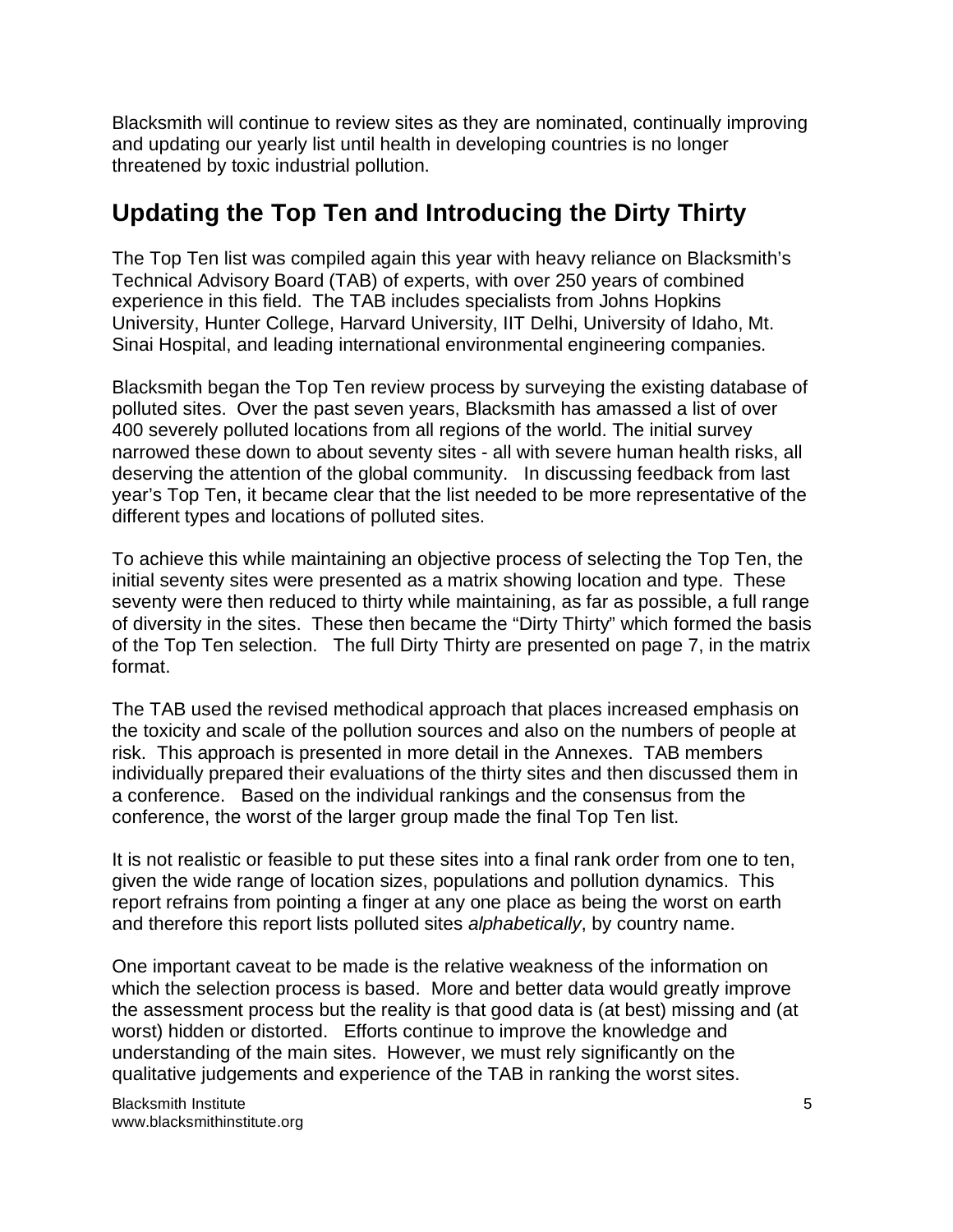# **The Top Ten – Summary Table**

**(NOT RANKED - listed alphabetically by country)** 

| <b>Site Name</b><br>and<br>Location | <b>Major Pollutants and Sources</b>                                                       | Scope of the Problem and<br><b>Human Health Impact</b>                                                                                                                                                                                                       | <b>Cleanup Status</b>                                                                                                                                                                                           |
|-------------------------------------|-------------------------------------------------------------------------------------------|--------------------------------------------------------------------------------------------------------------------------------------------------------------------------------------------------------------------------------------------------------------|-----------------------------------------------------------------------------------------------------------------------------------------------------------------------------------------------------------------|
| Sumgayit,<br>Azerbaijan             | Organic chemicals and mercury, from<br>petrochemical and industrial complexes             | Dated technologies, a lack of pollution<br>controls and improper disposal of<br>industrial waste have left the city<br>contaminated.                                                                                                                         | Various multilateral development<br>agencies, international banks and<br>governments have invested<br>moneys to do the clean-up.                                                                                |
| Linfen, China                       | Particulates and gases from industry and<br>traffic                                       | Expanding and unregulated industry<br>based on local coal and other resources<br>has resulted in the worst air quality in<br>China. There are high incidences of<br>respiratory and skin diseases and lung<br>cancer.                                        | The local government plans to<br>shut down more than 200<br>factories by the end of 2007 and<br>replace them with clean and<br>better regulated facilities.                                                     |
| Tianying,<br>China                  | Heavy metals and particulates; industry                                                   | Average lead content in the air and soil<br>are up to10 times higher than national<br>standards. Children suffer from birth<br>defects and developmental challenges.                                                                                         | The State Environmental<br><b>Protection Administration has</b><br>ordered all lead processing firms<br>to be shut down until they<br>address environmental impacts.                                            |
| Sukinda,<br>India                   | Hexavalent chromium; chromite mines                                                       | Waste rock and untreated water from the<br>mines impacts local water supplies. The<br>air and soils are also heavily affected.<br>Residents suffer from gastrointestinal<br>bleeding, tuberculosis, and asthma.<br>Infertility and birth defects are common. | Some piecemeal actions have<br>been taken by mining companies<br>but the scale of the problems is<br>"beyond the means of the State<br>to solve".                                                               |
| Vapi, India                         | Wide variety of industry effluents;<br>industrial estates                                 | More than 50 industrial estates discharge<br>heavy metals, pesticides, and chemical<br>waste. Mercury in the groundwater is 96<br>times higher than WHO standards. Very<br>high incidences of cancer and birth<br>complications have resulted.               | A number of waste facilities have<br>been constructed but serious<br>problems persist, despite<br>pressure from environmental<br>agencies and NGOs. No<br>comprehensive plan for the area<br>has been proposed. |
| La Oroya,<br>Peru                   | Lead and other heavy metals; mining and<br>metal processing                               | Metal mining and smelting over 80 years<br>has caused significant lead<br>contamination. Blood lead levels for<br>children average 33.6 µg/dl, triple WHO<br>limits.                                                                                         | The current owner, Doe Run, has<br>made some investments in the<br>operating plant but the legacy<br>issues have not been addressed.                                                                            |
| Dzerzhinsk,<br>Russia               | Chemicals and toxic byproducts, lead;<br>chemical weapons and industrial<br>manufacturing | A major site for Cold War era<br>manufacturing where industrial<br>chemicals have been discharged into the<br>local water supplies. Life expectancy is<br>short and the death rate is significantly<br>higher than Russia's average.                         | A number of isolated efforts have<br>been undertaken in individual<br>villages but no major clean-up<br>activity has been undertaken.                                                                           |
| Norilsk.<br>Russia                  | Heavy metals, particulates; mining and<br>smelting                                        | Mining and smelting operations have<br>devastated the area with particulates and<br>heavy metal pollution. Norilsk Nickel is<br>the biggest air polluting industrial<br>enterprise in Russia.                                                                | Norilsk Nickel has begun to<br>implement plans for some<br>emissions controls. There is as<br>yet little visible improvement.                                                                                   |
| Chernobyl,<br>Ukraine               | Radioactive materials; nuclear reactor<br>explosion                                       | The legacy of this most infamous of<br>nuclear disasters lingers and has<br>resulted in thousands of cancer deaths.<br>Respiratory, ear, nose, and throat<br>diseases are common ailments.                                                                   | Most residents have moved and<br>some remediation projects have<br>been implemented. Future health<br>impacts are possible.                                                                                     |
| Kabwe,<br>Zambia                    | Lead; mining and smelting                                                                 | Unregulated lead mining and smelting<br>operations resulted in lead dust covering<br>large areas. Children's' blood lead levels<br>average between 50 and 100 $\mu$ g/dl - up<br>to ten times the recommended<br>maximum.                                    | The World Bank has begun a \$40<br>million remediation program with<br>the Government of Gambia,<br>initiated with Blacksmith<br>involvement.                                                                   |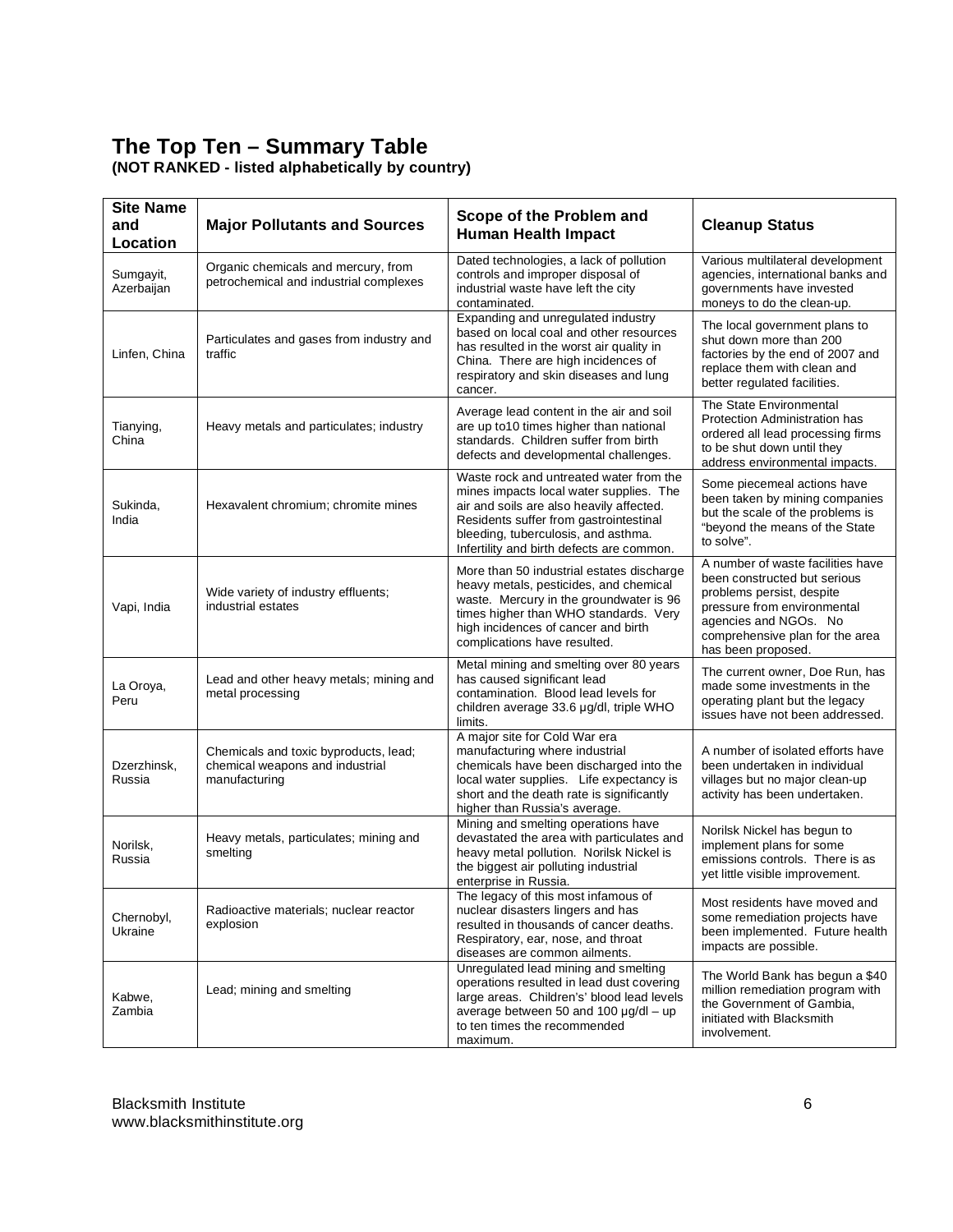# **The Dirty Thirty (including the Top Ten)**

 **(listed by region and type)** 

|                                          | 2007 World's Worst Polluted Places - The Dirty Thirty Summary Matrix |                                  |                                                   |                                         |                                    |                                                       |                                                               |                                      |                                         |                                                               |
|------------------------------------------|----------------------------------------------------------------------|----------------------------------|---------------------------------------------------|-----------------------------------------|------------------------------------|-------------------------------------------------------|---------------------------------------------------------------|--------------------------------------|-----------------------------------------|---------------------------------------------------------------|
| World<br>Region                          |                                                                      |                                  |                                                   |                                         |                                    | <b>Type of Pollutant/Source</b>                       |                                                               |                                      |                                         |                                                               |
|                                          | Mining                                                               | Metals                           | Petro-<br>Chems                                   | Nuclear                                 | Weapons                            | Industrial<br>Complex                                 | <b>SME</b><br>Cluster                                         | Urban<br>Waste                       | Air Pollution                           | Other                                                         |
| Africa                                   | Kabwe,<br>Zambia                                                     |                                  |                                                   |                                         |                                    |                                                       |                                                               | <b>Dandora</b><br>Dumpsite,<br>Kenya |                                         |                                                               |
| China                                    | Wanshan<br>China                                                     | Tianying,<br>China               |                                                   |                                         |                                    | Huaxi,<br>China                                       |                                                               |                                      | Lanzhou,<br>China<br>Linfen,<br>China   |                                                               |
|                                          |                                                                      |                                  |                                                   |                                         |                                    |                                                       |                                                               |                                      | Urumqi,<br>China                        |                                                               |
| Eastern<br>Europe and<br>Central Asia    | Chita.<br>Russia                                                     | Norilsk,<br>Russia<br>Rudnaya    | Bratsk,<br>Russia                                 | Chernobyl,<br><b>Ukraine</b><br>Mailuu- | <b>Dzerzhinsk</b><br><b>Russia</b> | Sumgayit,<br>Azerbaijan<br>Ust-                       |                                                               |                                      | <b>Magnitogor</b><br>sk, Russia         |                                                               |
|                                          |                                                                      | Pristan/<br>Dalneg'sk,<br>Russia |                                                   | Suu,<br>Kyrgyzstan                      |                                    | Kameno-<br>gorsk,<br>Kazakh-<br>stan                  |                                                               |                                      |                                         |                                                               |
| Latin<br>America and<br>the<br>Caribbean | Huancav'<br>Ica<br>Peru<br>La Oroya,<br>Peru                         | Haina,<br>Domincan<br>Republic   | Oriente,<br><b>Ecuador</b>                        |                                         |                                    |                                                       |                                                               |                                      | <b>Mexico</b><br>City,<br><b>Mexico</b> | Matanza-<br>Riachuelo.<br><b>River</b><br>Basin,<br>Argentina |
| South Asia                               | Sukinda,<br>India                                                    |                                  | Hazarib'g<br>Bangl'sh<br>Ranipet,<br><b>India</b> |                                         |                                    | <b>Mahad</b><br><b>Industrial</b><br>Estate,<br>India |                                                               |                                      |                                         |                                                               |
|                                          |                                                                      |                                  |                                                   |                                         |                                    | Vapi,<br>Gujarat,<br>India                            |                                                               |                                      |                                         |                                                               |
| South-east<br>Asia                       |                                                                      |                                  |                                                   |                                         |                                    |                                                       | Meycaua-<br>yan City<br>and<br>Marilao,<br><b>Philippines</b> |                                      |                                         |                                                               |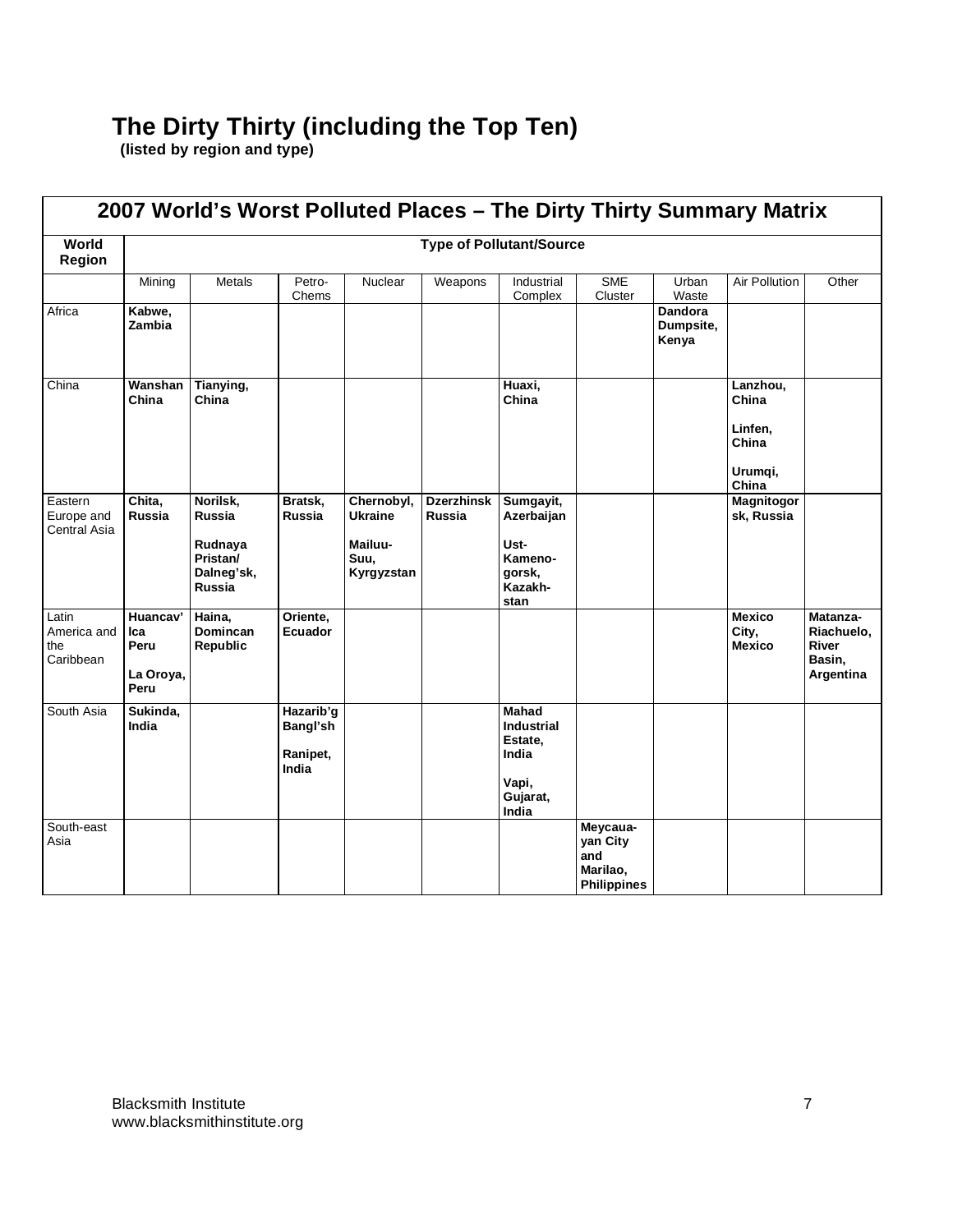# **What Has Changed From the 2006 Listing?**

Six of the ten sites that were on last year's list remain in this year's Top Ten:

 Linfen (China), La Oroya (Peru), Dzerzhinsk (Russia), Norilsk (Russia), Chernobyl (Ukraine), and Kabwe (Zambia).

Two sites that were on the longer list in 2006 have now moved into the Top Ten, as a result mainly of the revisions to the scoring methodology. These are

Sumgayit (Azerbaijan) and Vapi (India).

The two following sites that were not on the nomination list in 2006 have now been included in the Top Ten. Their identification during the past year and their inclusion as top sites highlights the need for ongoing expansion and refinement of the overall database of polluted sites, in order to find other neglected candidates.

Tianying (China) and Sukinda (Orissa).

As a consequence of the inclusion of four new sites at the top of the overall list, the following have dropped down lower into the Dirty Thirty listing.

Haina (Dominican Republic), Ranipet (India), Mailuu-Suu (Kyrgyzstan), and Rudnaya Pristan (Russia).

The reasons for these lower rankings are fundamentally due to increased competition from new sites and changes in the methodology that reduced the ranking for smaller sites or for those where the risks are less clear. Remediation works have commenced at some of these sites but the clean-ups have not progressed to the point where they have reduced the impacts to a significant extent.

# **What Next?**

As noted at the beginning of this report, there are cost effective interventions that can be undertaken to deal with highest priority "hot spots" within the Dirty Thirty. However, the level of investments required to deal with the top sites is beyond that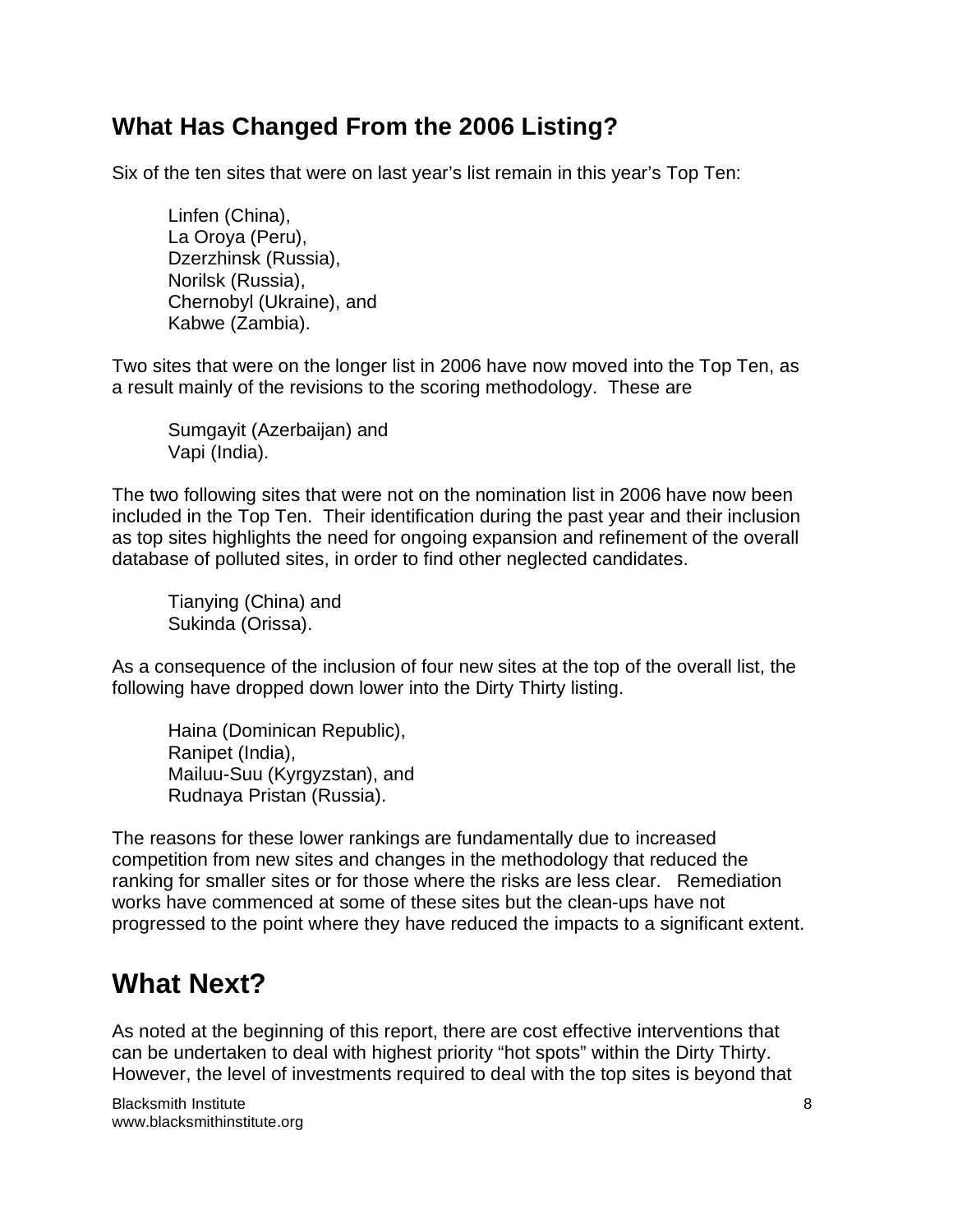which can be assembled locally and therefore national government or even international support is needed. Blacksmith and other groups work with key local champions to identify realistic and practical solutions and then continue to be intermediaries in trying to identify major support. The kind of issues that are most amenable to this approach are large scale point-source problems such as mines and metal smelters.

More difficult to address are the declining industrial cities or complexes, where a focus on unfettered production in the past has left a legacy of human and environmental problems. Unfortunately, there are too many of these "industry towns" still carrying on where there is no economic alternative for the local population. The interventions in these places begin with supporting a core group of concerned people and officials to create a consensus and build momentum, starting with some simple but visible improvements to show that progress is possible. Blacksmith continues to support all of these approaches.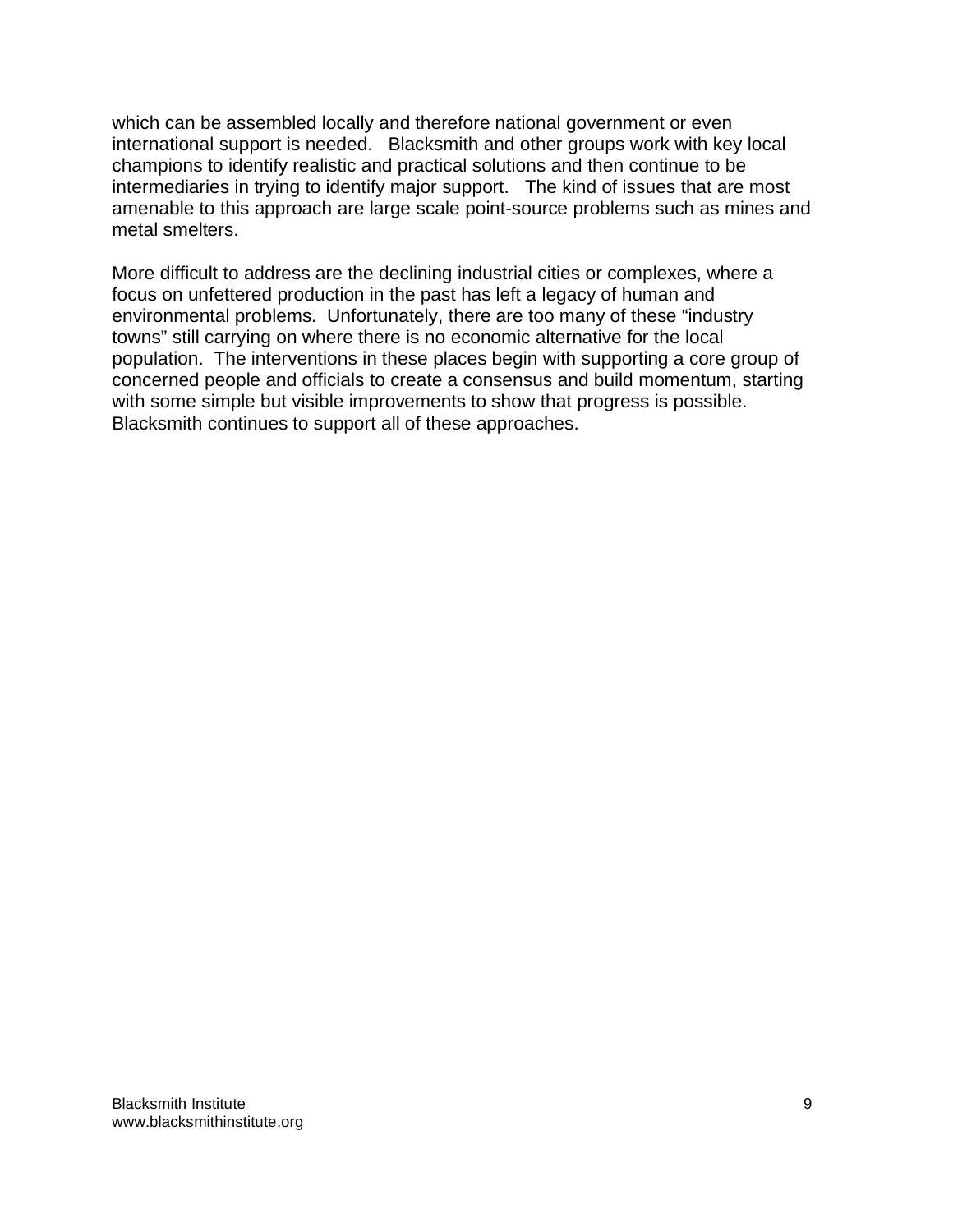# **Details of the 2007 Top Ten World's Worst Polluted Places**

**(Sites Listed Alphabetically by Country)** 

# **Sumgayit, Azerbaijan**

| <b>Potentially Affected</b><br>People: | <b>Type of Pollutant:</b>                                     | <b>Source of Pollution:</b>                      |
|----------------------------------------|---------------------------------------------------------------|--------------------------------------------------|
| 275,000                                | Organic chemicals, oil,<br>heavy metals including<br>mercury. | Petrochemical and<br><b>Industrial Complexes</b> |

# **The Problem:**

Sumgayit was a major Soviet industrial center housing more than 40 factories manufacturing industrial and agricultural chemicals. These included synthetic rubber, chlorine, aluminium, detergents, and pesticides. While the factories remained fully operational, 70-120,000 tons of harmful emissions were released into the air annually. With the emphasis placed on maximum, low-cost production at the expense of environmental and occupational health and safety, industry has left the city heavily contaminated. Factory workers and residents of the city have been exposed to a combination of high-level occupational and environmental pollution problems for several decades.

Untreated sewage and mercury-contaminated sludge (from chlor-alkali industries) continue to be dumped haphazardly. A continuing lack of pollution controls, dated technologies and the improper disposal and treatment of accumulated industrial waste are just some of the issues that plague the city.

# **Health Impacts:**

Sumgayit had one of the highest morbidity rates during the Soviet Era and the legacy of illness and death persist. A study jointly conducted by the UNDP, WHO, Azerbaijan Republic Ministry of Health and the University of Alberta demonstrated that residents of Sumgayit experience intensely high levels of both cancer morbidity and mortality. Cancer rates in Sumgayit are 22-51% higher than average incidence rates in the rest of Azerbaijan. Mortality rates from cancer are 8% higher. Evidence suggests that lower reported cancer rates are flawed as a result of underreporting.

A high percentage of babies are born premature, stillborn, and with genetic defects like downs syndrome, anencephaly, spina bifida, hydrocephalus, bone disease, and mutations such as club feet, cleft palate, and additional digits.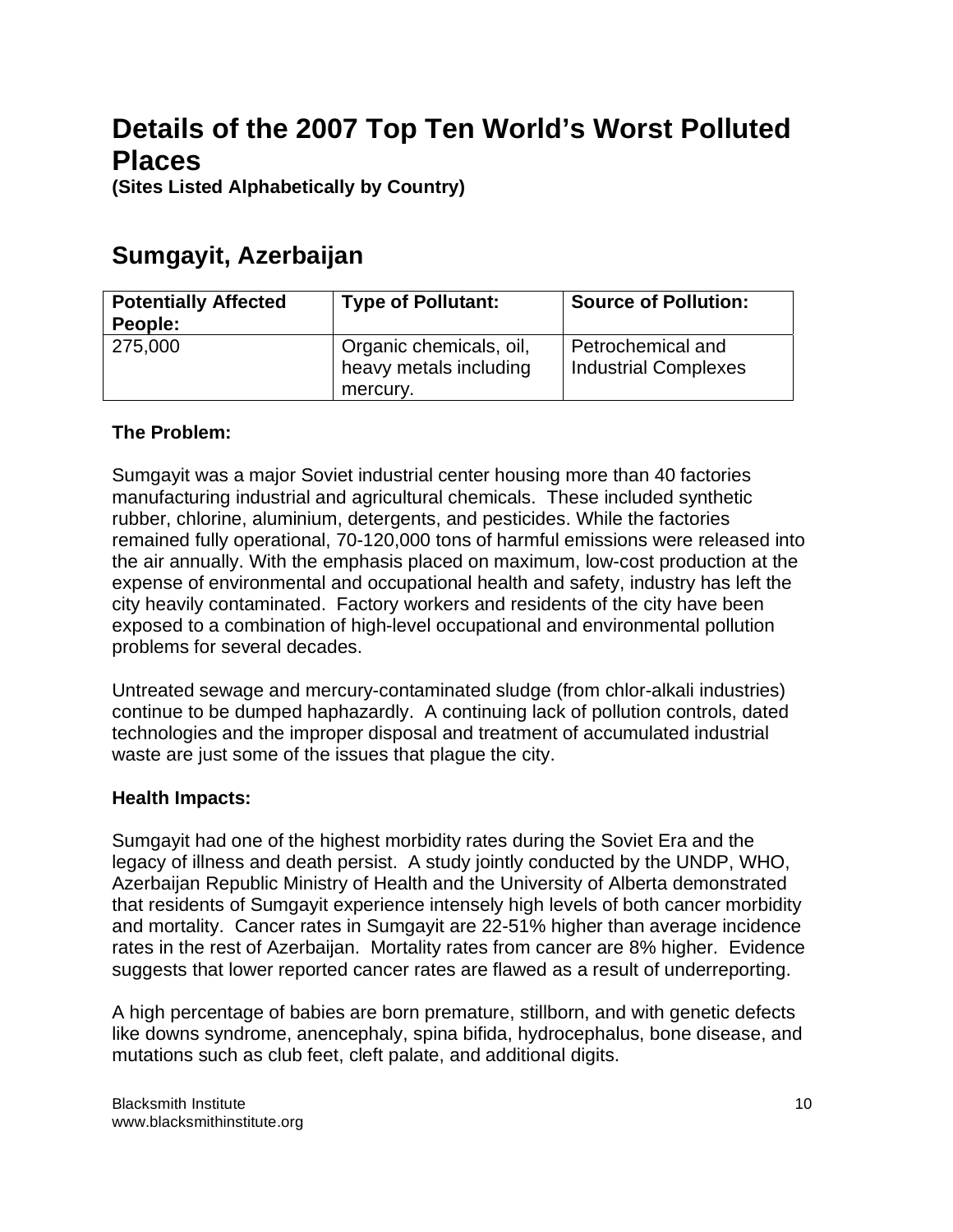### **Status of Clean-Up Activity:**

The government of Azerbaijan has obtained international support for the economic and environmental rehabilitation of the city from several United Nations organizations, including the United Nations Development Programme (UNDP) and the World Health Organization (WHO). The UNDP helped to create the Sumgayit Centre for Environmental Rehabilitation (SCER) to research and prioritize the environmental problems and propose programs to address them. A number of environmental epidemiology courses were held in Baku to strengthen the capacity of local experts.

In 2003, the World Bank launched a US \$2.7 million project for the cleanup of a chlorine producing plant where 1,566 tons of mercury were spilled, including the construction of a secure landfill. Other international projects funded by UK and Japan have also been implemented.

Reports indicate that only 20% of Soviet Era polluting factories are still operating and there are ongoing debates about closure of the remaining number. However, even if all the polluting industries are dealt with, there remains a significant legacy clean-up challenge.

#### **Resources:**

J.E. Andruchow, C.L. Soskolne, F. Racioppi, et al. "Cancer Incidence and Mortality in the Industrial City of Sumgayit, Azerbaijan". Int J. Occupational Environmental Health. (2006). 12 (3). 234-241. http://www.ijoeh.com/pfds/IJOEH\_1203\_Andruchow.pdf.

J. W. Bickham, C. W. Matson, A. Islamzadeh, et al. "Editorial: The unknown environmental tragedy in Sumgayit, Azerbaijan" Ecotoxicology, (2003). 12, 505-508.

"The State of Environment. Azerbaijan." Ministry of Ecology and Natural Resources of the Republic of Azerbaijan. http://www.eco.gov.az/v2.1/az/Azerbaijan/Eco\_En.htm

Azerbaijan Country Environmental Analysis. ADB. (2006) Jan.

http://www.asiandevbank.org/Documents/Studies/Ctry-Environmental-Analysis/2005/AZE/chap3.pdf#search=%22SUMGAYIT%20AZERBAIJAN%20remediation%202006% 22

Andruchow, James Edward. Epidemiology Program, Department of Public Health Sciences, University of Alberta, January, 2003. http://www.phs.ualberta.ca/staff/soskolne/PDF%20Files/Thesis-FINAL-UofA-Lodged-Jan6- 2003.pdf

Islamzade, Arif. Sumgayit: Soviet's Pride, Azerbaijan's Hell. Autumn 1994.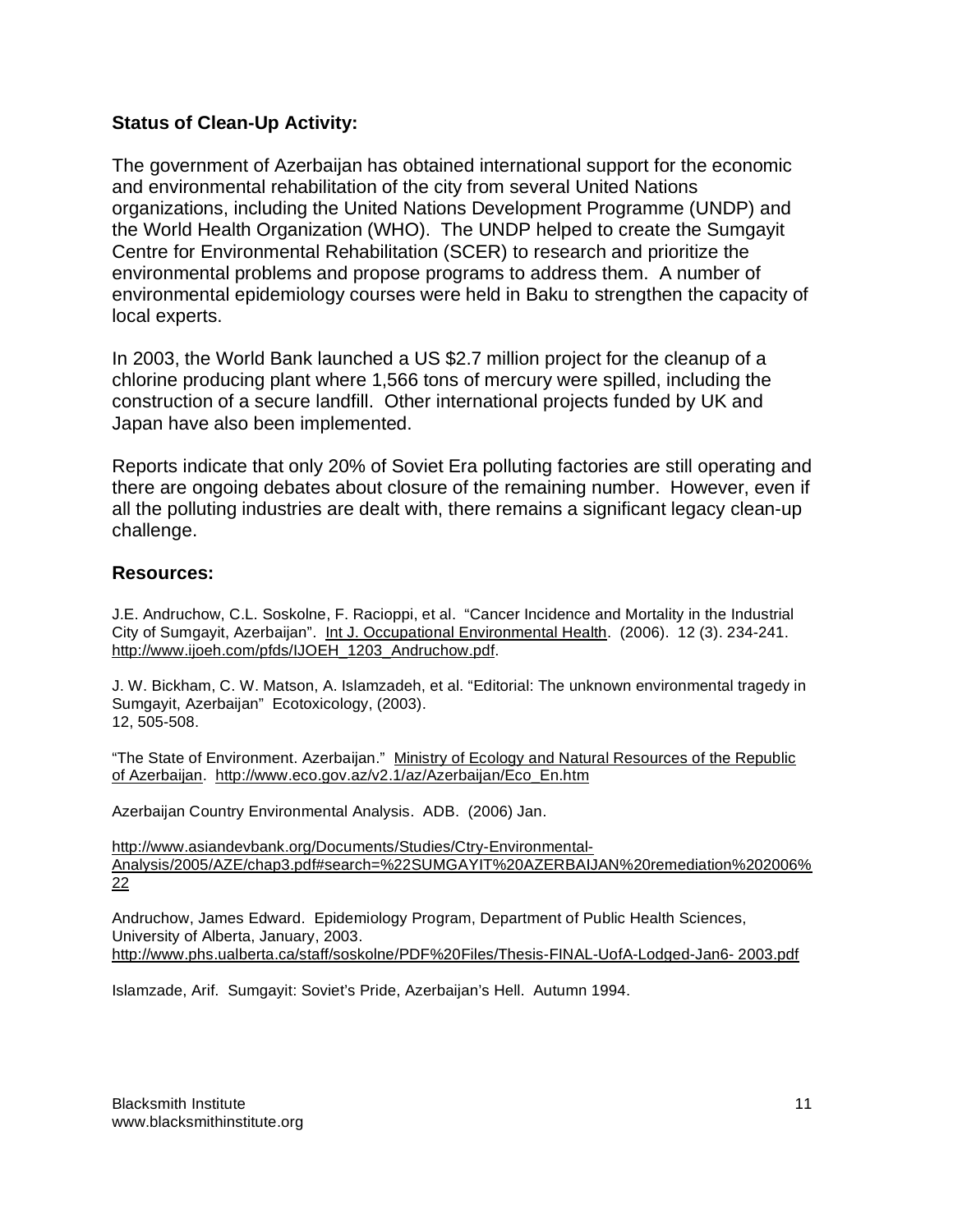# **Linfen, China**

| <b>Potentially Affected</b><br>People: | <b>Type of Pollutant:</b>                                                                                                           | <b>Source of Pollution:</b>            |
|----------------------------------------|-------------------------------------------------------------------------------------------------------------------------------------|----------------------------------------|
| 3,000,000                              | Fly-ash, carbon<br>monoxide, nitrogen<br>oxides, PM-2.5, PM-10,<br>sulfur dioxide, volatile<br>organic compounds,<br>arsenic, lead. | Automobile and industrial<br>emissions |

# **The Problem:**

Shanxi Province is at the heart of China's enormous and expanding coal industry, providing about two thirds of the nation's energy. Within this highly polluted region, Linfen has been identified as one of its most polluted cities with residents claiming that they literally choke on coal dust in the evenings. In terms of air quality, the World Bank has stated that 16 out of 20 of the world's worst polluted cities are in China while the State Environmental Protection Administration (SEPA) has branded Linfen as having the worst air quality in the country. Levels of  $SO<sub>2</sub>$  and other particulates are many times higher than limits set by the World Health Organization.

Rapid development and unequivocal faith in industry has led to the development of hundreds of unregulated coal mines, steel factories and refineries which have not only polluted indiscriminately but have also diverted agricultural water sources. Water is so tightly rationed that even the provincial capital receives water for only a few hours each day.

# **Health Impacts:**

The high levels of pollution are taking a serious toll on the health of Linfen's inhabitants. Local clinics are seeing growing cases of bronchitis, pneumonia, and lung cancer. The children of Shanxi Province also have high rates of lead poisoning. A growing number of local deaths in recent years have been linked to these overwhelming pollution levels.

Arsenicosis, a disease caused by drinking elevated concentrations of arsenic found in water is at epidemic levels in the area. Chronic exposure to this toxic chemical results in skin lesions, peripheral vascular disease, hypertension, blackfoot disease, and high cancer incidence rates. A study of Shanxi's well water published in *Toxicology and Applied Pharmacology* found the rate of unsafe well water in the province to be at an alarming 52%.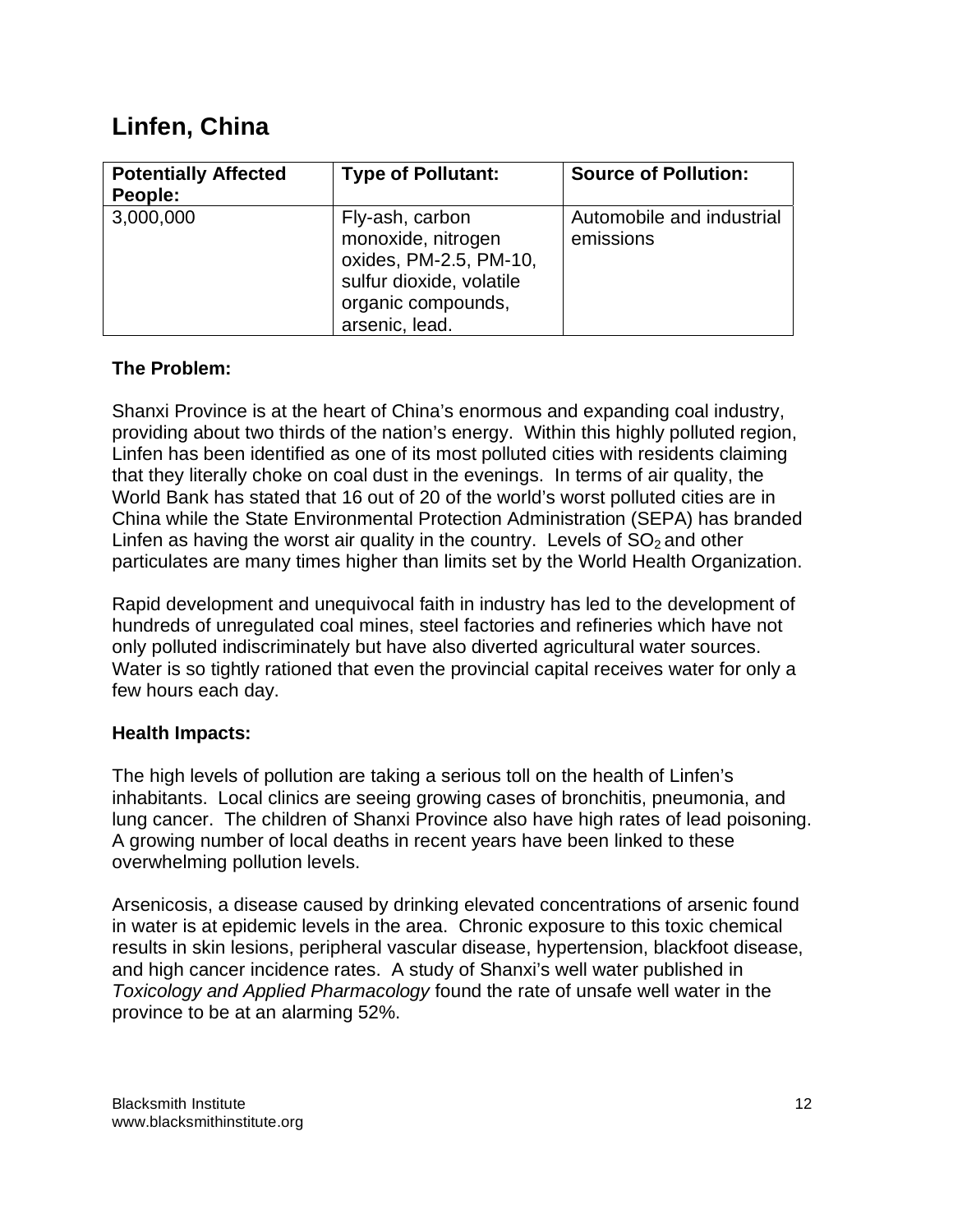### **Status of Clean-Up Activity:**

By the end of this year, the city of Linfen plans to shut down 160 of 196 of its iron foundries and 57 of 153 of its coal producing plants. Small, highly polluting plants will be replaced with larger, cleaner, more regulated facilities. Emissions will be cut further by shifting from coal to gas for central heating. Last year, Linfen's residents gained 15 more days of clean, breathable air as a result of newly implemented initiatives. In addition to air quality improvement, the local government also hopes to prevent serious coal mine accidents, which at this point are the cause of more than 10 deaths annually.

#### **Resources:**

*China Internet Information Center. "Rivers Run Black in Shanxi Province."* China Daily *(2006) July 17, 2006. http://service.china.org.cn/link/wcm/Show\_Text?info\_id=174874&p\_qry=Linfen* 

Qin Jize. "Most polluted cities in China blacklisted." China Daily. (2004) July 15. http://www.chinadaily.com.cn/english/doc/2004-07/15/content\_348397.htm

"The Most Polluted City in the World: Sixteen of the 20 most polluted cities in the world are in China." The Epoch times. (2006) June 10, 2006. (refers to air pollution and particulates) http://www.theepochtimes.com/news/6-6-10/42510.html

"Environmental quality stable in general: report." *People's Daily Online* (2004) July 14, 2004. http://english.people.com.cn/200407/14/eng20040714\_149521.html

Y. F. Li, Y. J. Zhang, G. L. Cao. "Distribution of seasonal SO2 emissions from fuel combustion and industrial activities in the Shanxi province." *Atmospheric Environment (Oxford, England)* (Jan. '99) 33 no2 p. 257

G. Sun. "Arsenic contamination and arsenicosis in China." Toxicology and Applied Pharmacology. (2004) 198 268-271.

S-g Wang, J-I Zhang. "Blood lead levels of children in China". Environmental Sciences and Pollution Mgmt. (2004) 21(6) 355-360.

Mary Kay Magistad "Land of Pollution." The World. (2006) July 17, 2006. http://www.theworld.org/?q=node/4059

Kristin Aunan, Jinghua Fang, Haakon Vennemo, Kenneth Oye, Hans M. Seip. "Co-benefits of climate policy-lessons learned from a study in Shanxi, China." Energy Policy. (2004) 32(4) 567-581

http://environment.guardian.co.uk/waste/story/0,,2042999,00.html#article\_continue

http://www.chinadaily.com.cn/china/2007-05/24/content\_879724.htm

http://www.gadling.com/2007/04/01/lifen-china-boosts-tourism-with-mask-give-a-way/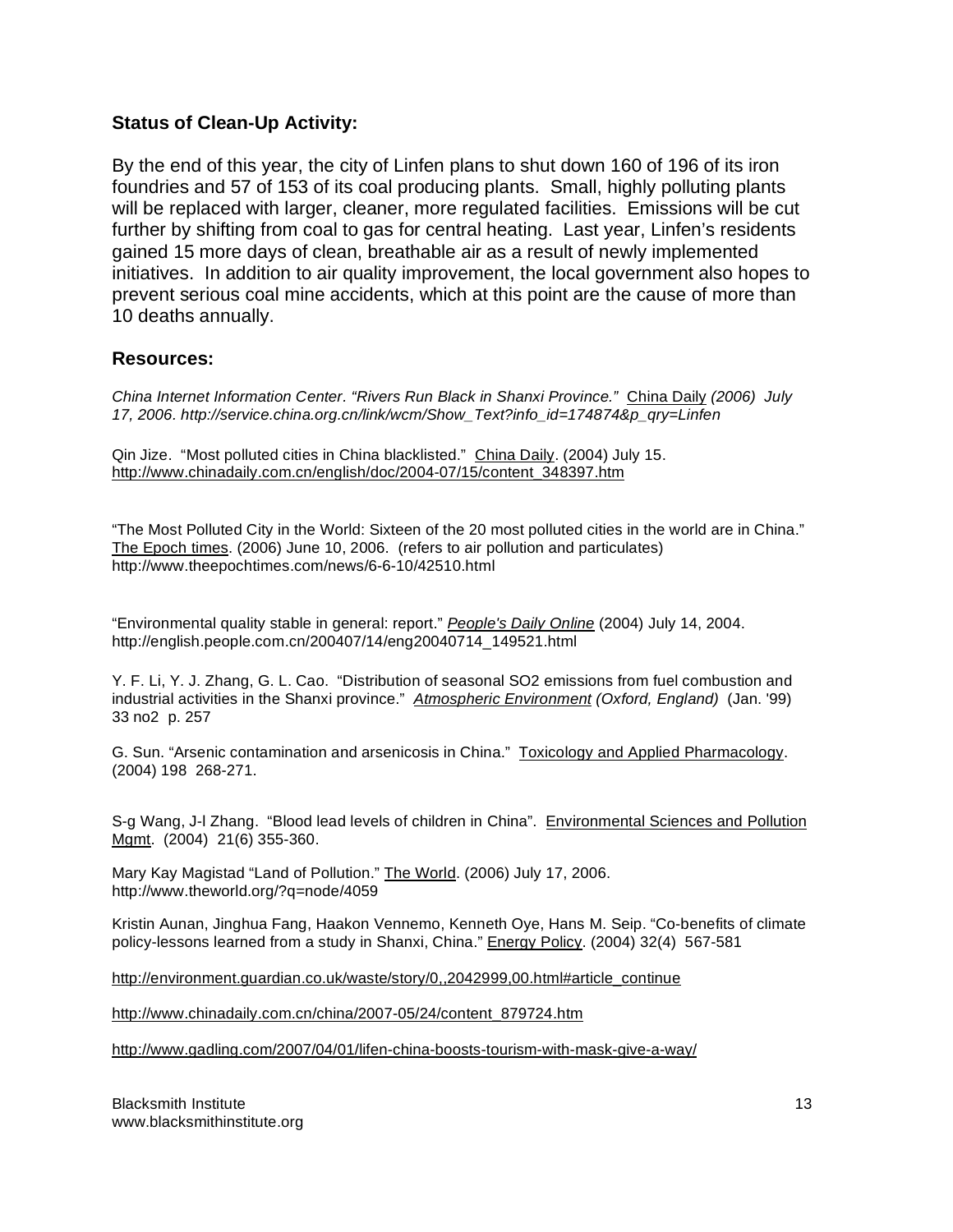# **Tianying, China**

| <b>Potentially Affected</b><br>People: | <b>Type of Pollutant:</b>      | <b>Source of Pollution:</b> |
|----------------------------------------|--------------------------------|-----------------------------|
| 140,000                                | Lead and other heavy<br>metals | Mining and processing       |

# **The Problem:**

Tianying in Anhui province is one of the largest lead production bases in China, with an output accounting for half of the country's total production. Low-level technologies, illegal operation and the lack of any serious pollution control measures in the firms have caused several severe lead poisoning cases in the region. It is also believed that there are numerous small scale recycling plants in the area, which are notorious for polluting. As a result of these indiscriminate practices, lead processing firms in Tianying have been pressured by local residents and officials to shut down their operations.

The average lead concentrations in air and soils were (respectively) 8.5 times and 10 times national health standards. Eighty-five per cent of air samples collected had lead concentrations higher than the national standards. Local crops and wheat at farmers' homes were also contaminated by lead dust, with some levels 24 times higher than national standards.

# **Health Impacts:**

Residents, particularly children, are reported to suffer from lead poisoning and its related effects: lead encephalopathy, lower IQs, short attention spans, learning disabilities, hyperactivity, impaired physical growth, hearing and visual problems, stomach aches, irritation of the colon, kidney malfunction, anaemia and brain damage. Pregnant women have reported numerous cases of premature births and smaller/underdeveloped infants.

# **Status of Clean-Up Activity**:

In June of 2000 SEPA (State Administration of Environmental Protection) designated this area as one of the eight worst polluted sites in China. The local administration ordered that all lead processing firms be shut down until they addressed their environmental impacts. The government has demanded that all lead processing firms move their operations to a specified industrial zone and improve their treatment facilities. New lead smelters in China will have to be large scale, modern and with adequate pollution controls. It is not known how effectively these orders are being implemented.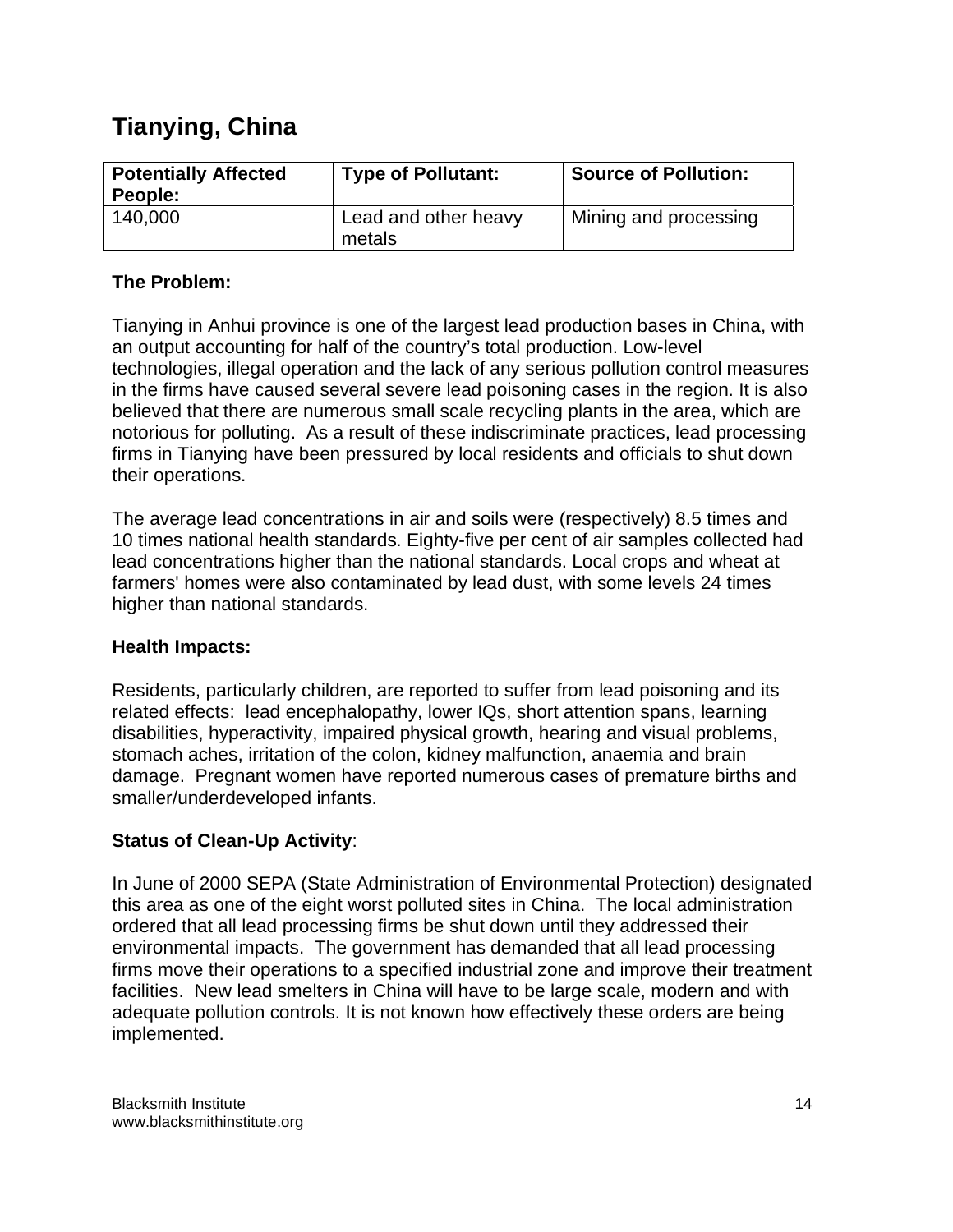However, regardless of improvements made to ongoing plants, the legacy pollution from the tons of lead lost from badly run plants in the past will continue to negatively impact the local population for decades unless specific measures are implemented to remove or encapsulate the worst polluted dust and soils.

### **Resources:**

http://bobwhitson.typepad.com/howlings/2004/10/river\_without\_f.html

http://www.ncbi.nlm.nih.gov/entrez/query.fcgi?cmd=Retrieve&db=PubMed&list\_uids=12411081&dopt =Abstract

http://news.xinhuanet.com/english/2003-09/10/content\_1074451.htm\_1-sep03

http://english.people.com.cn/200309/10/eng20030910\_124085.shtml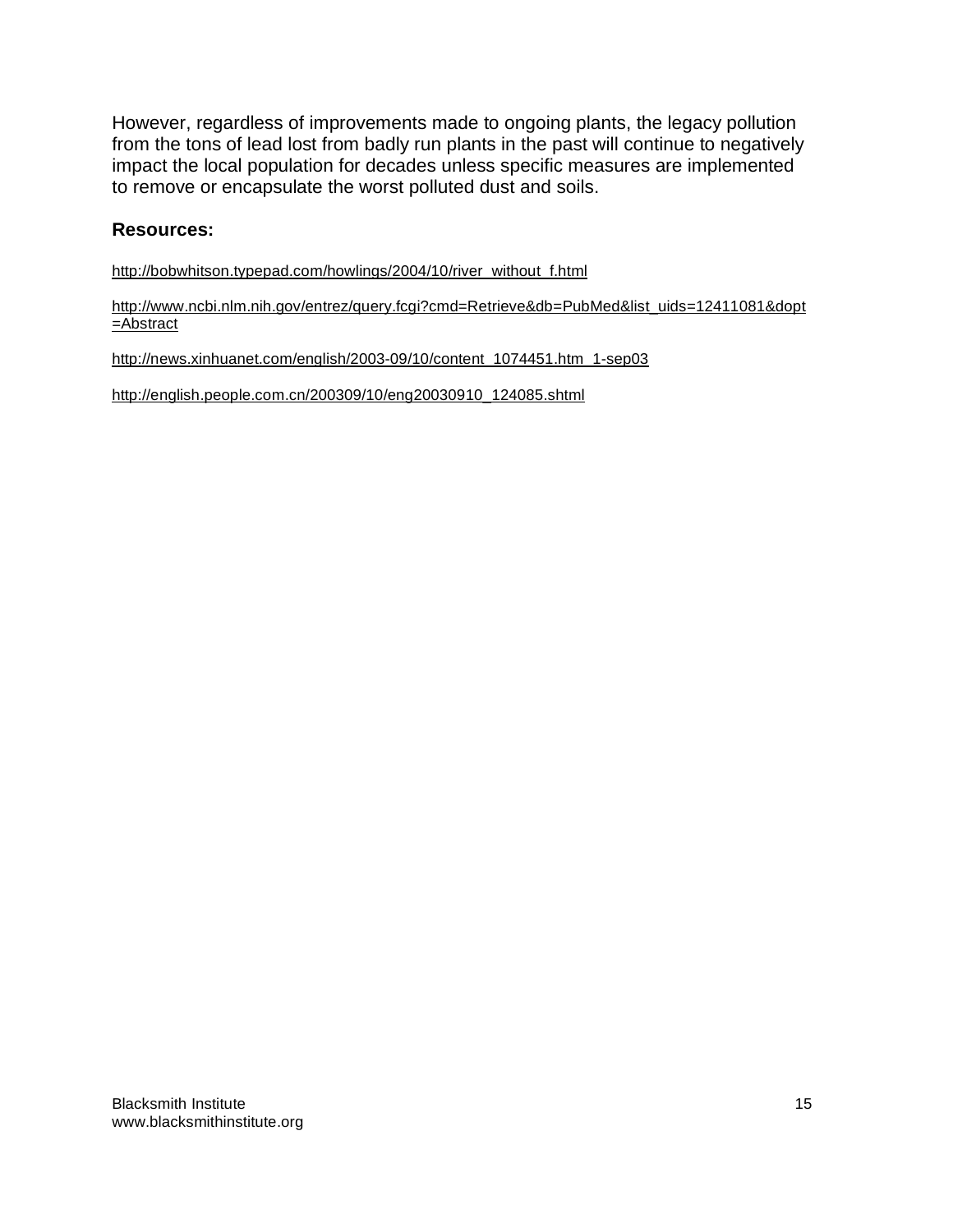# **Sukinda, India**

| <b>Potentially Affected</b><br>People: | <b>Type of Pollutant:</b>               | <b>Source of Pollution:</b>      |
|----------------------------------------|-----------------------------------------|----------------------------------|
| 2,600,000                              | Hexavalent chromium<br>and other metals | Chromite mines and<br>processing |

# **The Problem:**

Sukinda Valley, in the State of Orissa, contains 97% of India's chromite ore deposits and one of the largest open cast chromite ore mines in the world. Twelve mines continue to operate without any environmental management plans and over 30 million tons of waste rock are spread over the surrounding areas and the Brahmani riverbanks. Untreated water is discharged by the mines into the river. This area is also flood-prone, resulting in further contamination of the waterways. Approximately 70% of the surface water and 60% of the drinking water contains hexavalent chromium at more than double national and international standards and levels of over 20 times the standard have been recorded. The Brahmani River is the only water source for the residents and treatment facilities are extremely limited. The State Pollution Control Board has conceded that the water quality at various locations suffers from very high levels of contamination. The air and soils are also heavily impacted.

# **Health Impacts:**

Chromite mine workers are constantly exposed to contaminated dust and water. Gastrointestinal bleeding, tuberculosis and asthma are common ailments. Infertility, birth defects, and stillbirths and have also resulted. The Orissa Voluntary Health Association (OVHA), funded by the Norwegian government, reports acute health problems in the area. OVHA reported that 84.75% of deaths in the mining areas and 86.42% of deaths in the nearby industrial villages occurred due to chromite-mine related diseases. The survey report determined that villages less than one kilometre from the sites were the worst affected, with 24.47% of the inhabitants found to be suffering from pollution-induced diseases.

# **Status of Clean-Up Activity:**

Sukinda is a classic example of pollution where the wastes are spread over a large area and residents are affected by the chromium through multiple pathways. The pollution problem from the chromite mines is well known and the mining industry has taken some steps to reduce the levels of contamination by installing treatment plants. However, according to state audits from Orissa, these fail to meet agency regulations. The Orissa government has said*,* "It is unique, it is gigantic and it is beyond the means and purview of the [Orissa Pollution Control] Board to solve the problem."

Blacksmith Institute www.blacksmithinstitute.org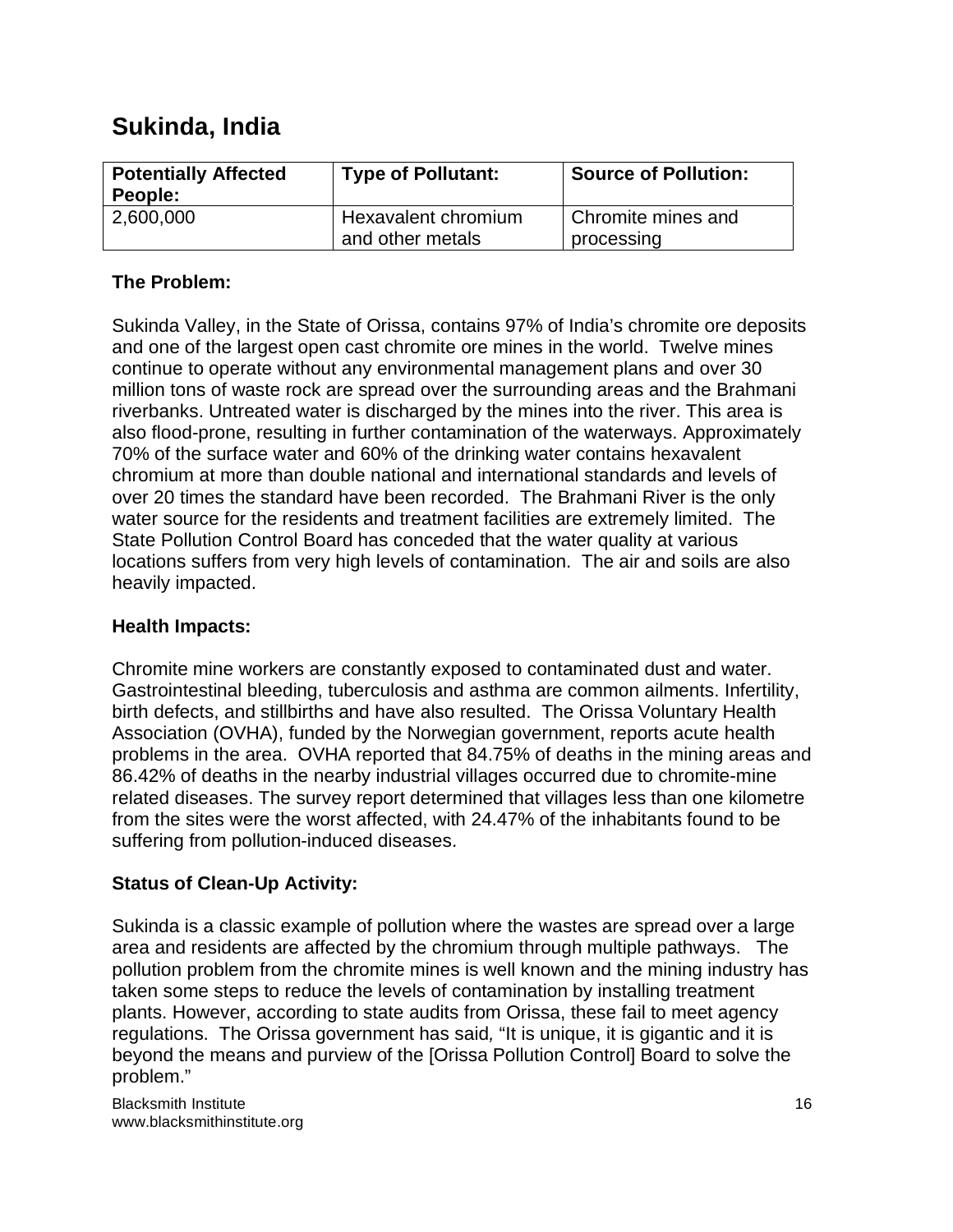Various organizations have carried out studies proving the debilitating health impacts of the toxic pollution. However, remediation actions remain piecemeal with no decisive plans to provide for effective health monitoring and abatement programs.

### **Resources:**

http://www.geocities.com/envis\_ism/news36\_28.html http://mines.nic.in/anrep04-05/chapter7.pdf http://cag.nic.in/reports/orissa/rep\_2001/civil\_overview.pdf

http://www.mmpindia.org/madhavan/pages/14.htm

http://www.atsdr.cdc.gov/tfacts7.html

http://www.rrlbhu.res.in/envis/Marine\_pollution.html

http://www.mmpindia.org/madhavan/pages/14.htm

http://www.downtoearth.org.in/fullprint.asp

http://www.cesorissa.org/PDF/newsletter\_vol\_5.pd

http://rajyasabha.nic.in/book2/reports/petition/127threport.htm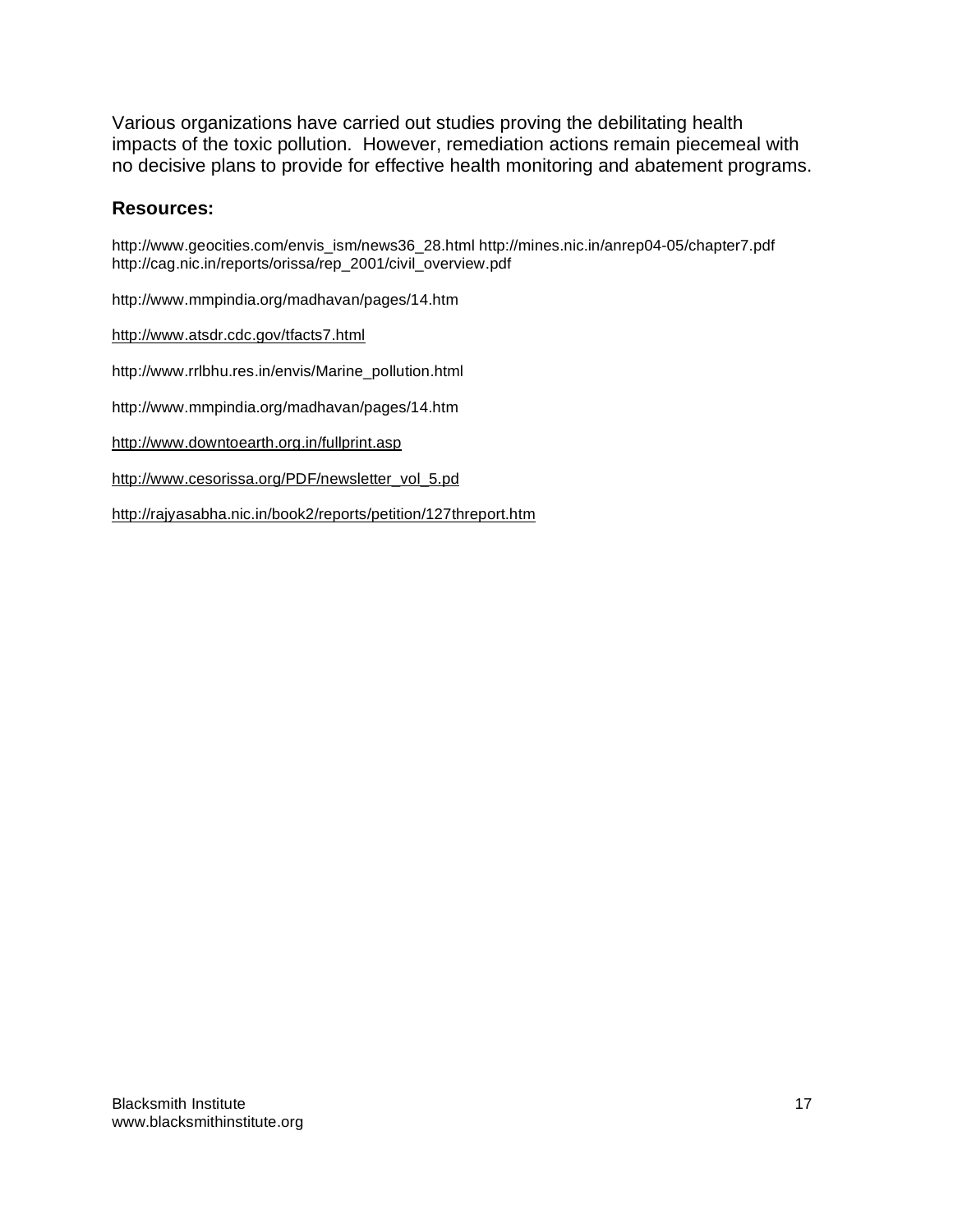# **Vapi, India**

| <b>Potentially Affected</b><br>People: | <b>Type of Pollutant:</b>     | <b>Source of Pollution:</b> |
|----------------------------------------|-------------------------------|-----------------------------|
| 71.000                                 | Chemicals and heavy<br>metals | Industrial estates          |

# **The Problem:**

The town of Vapi marks the southern end of India's "Golden Corridor", a 400 km belt of industrial estates in the state of Gujarat which includes Nandesari, Ankleshwar, and Vapi. There are over 50 industrial estates in the region including more than 1,000 individual industries that extend over more than a thousand acres. Many of these are chemical manufacturing estates producing petrochemicals, pesticides, pharmaceuticals, textiles, dyes, fertilizers, leather products, paint, and chlor-alkali.

The waste products discharged contain heavy metals, cyanides, pesticides, complex aromatic compounds (such as polychlorinated biphenyls or PCBs), and other toxics. Vapi and the Ankleshwar area were declared ''critically polluted'' by the Central Pollution Control Board of India (CPCB) in 1994. This followed a survey that revealed that there was no system in place to dispose of industrial waste at these estates. *Down to Earth*, an environmental magazine based in India, conducted an analysis on the groundwater and found exceedingly high levels of mercury, lead and zinc. Mercury in Vapi's groundwater is reported to be 96 times higher than WHO health standards. Effluents drain directly into the Damanganga and Kolak Rivers; water downstream of the Kolak is now unable to support much biological life. Active dumping is also reported in at least one industrial site. Air pollution results from emissions due to the improper handling of chemicals by industries.

Local produce has been found to contain up to 60 times more heavy metals (copper, chromium, cadmium, zinc, nickel, lead, iron) than non-contaminated produce in control groups. Heavy metal analyses have revealed that both the effluents and sediments collected were contaminated with cadmium, chromium, copper, lead, mercury, nickel and zinc. Sediment samples were found to contain 17 organohalogen compounds, including chlorobenzenes and PCBs as well as a range of other organic compounds including benzene derivatives and pesticides.

# **Health Impacts:**

Many residents have no choice but to drink contaminated well water as other clean water sources are more than a mile away. The Indian Medical Association reported that most of the drinking water supplies are contaminated, because of the absence of a proper system for disposing industrial effluents. This has resulted in very high incidences of respiratory diseases, chemical dermatitis, carcinoma, skin, lung and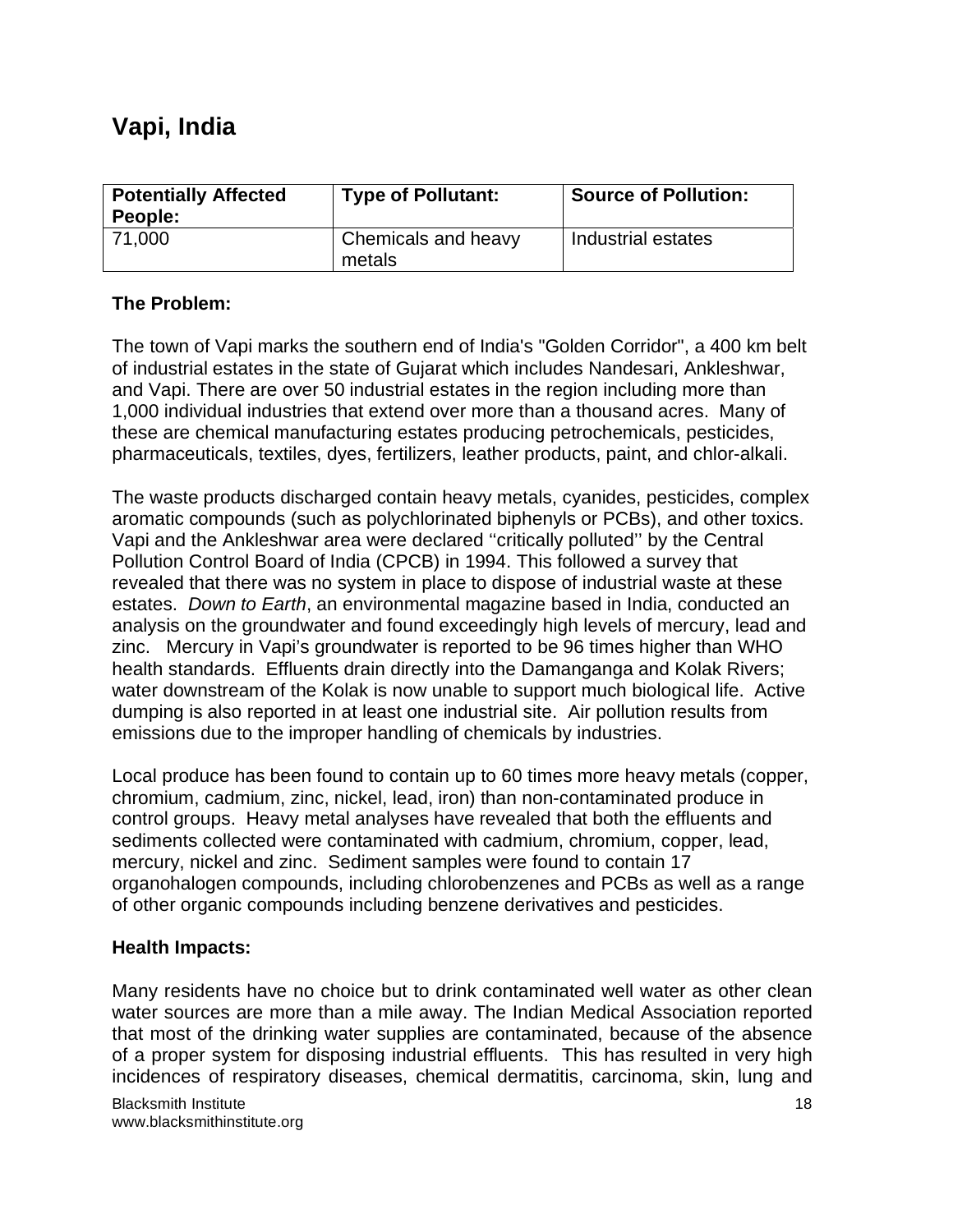throat cancers. Women in the area report exceedingly high incidences of spontaneous abortions, bleeding during pregnancy, abnormal fetuses, and infertility. Children's ailments include respiratory and skin diseases and retarded growth.

### **Status of Clean-Up Activity:**

In the late 1990s, Vapi Industries Association incorporated the Vapi Waste and Management Company to set up and operate a common effluent treatment plant to collect and purify effluents from the major plants. However, the operation of the plant has been determined to be unsatisfactory by the Supreme Court Monitoring Committee. The efforts to improve the local river and water quality are hampered by the haphazard dumping of sludge from the treatment plant and the widespread dumping of various industrial and hazardous wastes in the general area. There has been considerable NGO activity and efforts by environmental authorities effective cleanup at the various sites remains limited.

Several treatment, storage and disposal facilities (TSDFs) are now coming into operation in the area and can deal with some of the ongoing wastes but in the absence of a comprehensive and commited clean-up effort, the problems in Vapi will remain.

### **Resources:**

D. C. Sharma. "By order of the court: Environmental Cleanup in India". Environmental Health Perspect. (2005) June; 113(6): A394-A397. http://www.pubmedcentral.nih.gov/articlerender.fcgi?artid=1257623

A. Agarwal. "When will India be able to control pollution?" CSE Washington. (2000) Jan. http://www.cseindia.org/hindu.htm

http://timesofindia.indiatimes.com/articleshow/92657.cms

http://www.gujaratplus.com/environment/vapi.html

http://www.toxicslink.org/docs/06038\_CETP\_Report.pdf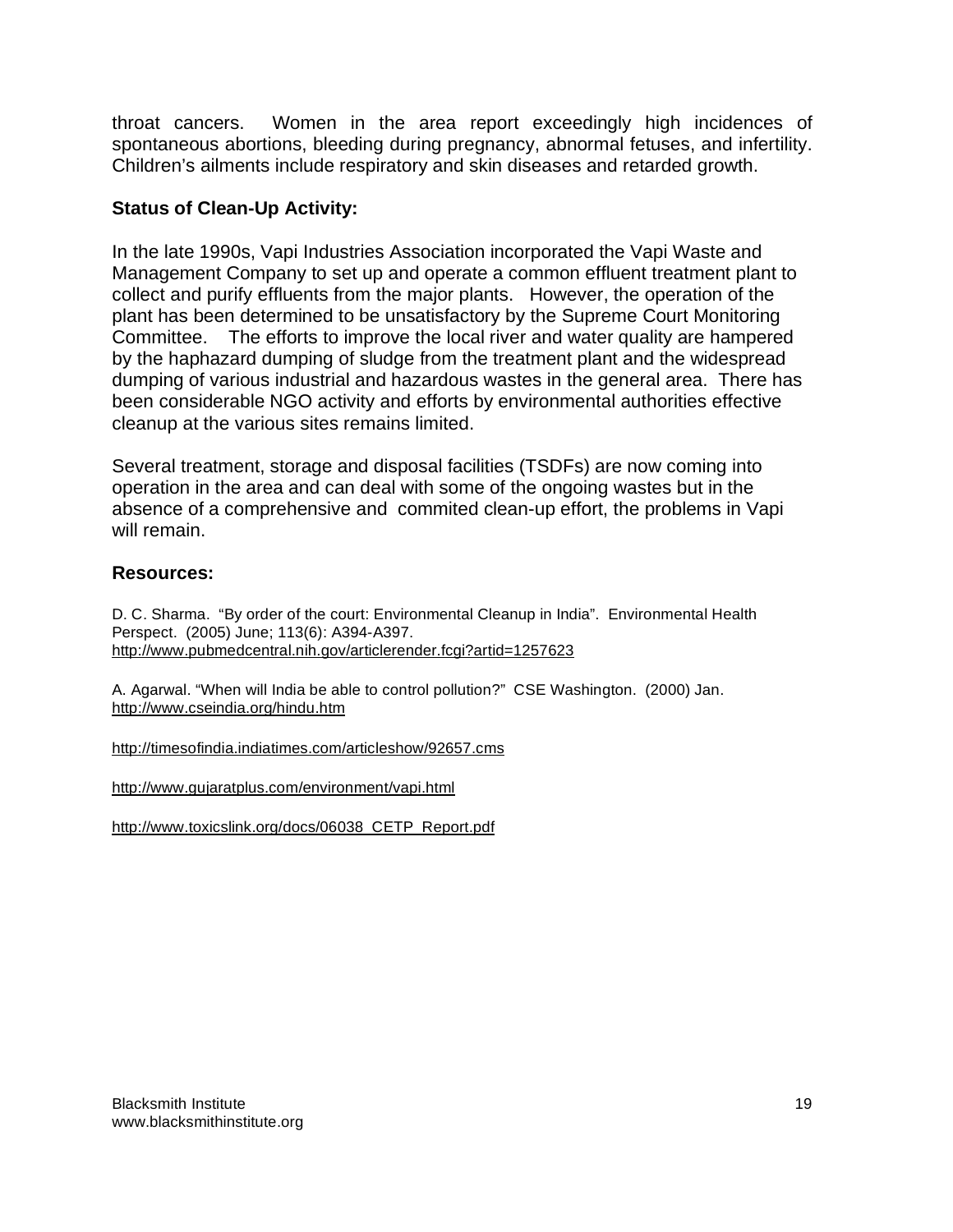# **La Oroya, Peru**

| <b>Potentially Affected</b><br>People: | <b>Type of Pollutant:</b>                  | <b>Source of Pollution:</b>          |
|----------------------------------------|--------------------------------------------|--------------------------------------|
| 35.000                                 | Lead, copper, zinc, and sulfur<br>dioxide. | Heavy metal mining and<br>processing |

# **The Problem:**

Since 1922, adults and children in La Oroya, Peru - a mining town in the Peruvian Andes and the site of a poly-metallic smelter - have been exposed to the toxic emissions and wastes from the plant. Peru's Clean Air Act cites La Oroya in a list of Peruvian towns suffering from critical levels of air pollution, but action to clean up and curtail this pollution has been delayed for area's 35,000 inhabitants. Currently owned by the Missouri-based Doe Run Corporation, the plant has been largely responsible for the dangerously high lead levels found in children's blood.

# **Health Impacts:**

Ninety-nine percent of children living in and around La Oroya have blood lead levels that exceed acceptable limits, according to studies carried out by the Director General of Environmental Health in Peru in 1999. Lead poisoning is known to be particularly harmful to the mental development of children. A survey conducted by the Peruvian Ministry of Health in 1999 revealed blood lead levels among local children to be dangerously high, averaging 33.6  $\mu$ g/dL for children between the ages of 6 months to ten years, triple the WHO limit of 10  $\mu$ g/dL. Neurologists at local hospitals state that even newborn children have high blood lead levels, inherited while still in the womb. Absurdly large rates of premature deaths are linked to noxious gasses from the smelter. Lung-related ailments are commonplace.

Sulfur dioxide concentrations also exceed the World Health Organization guidelines by a factor of ten. The vegetation in the surrounding area has been destroyed by acid rain due to high sulfur dioxide emissions. To date, the extent of soil contamination has not been studied and no plan for clean up has been prepared.

Numerous studies have been carried out to assess the levels and sources of lead and other metals still being deposited in La Oroya. Limited testing has revealed lead, arsenic and cadmium soil contamination throughout the town.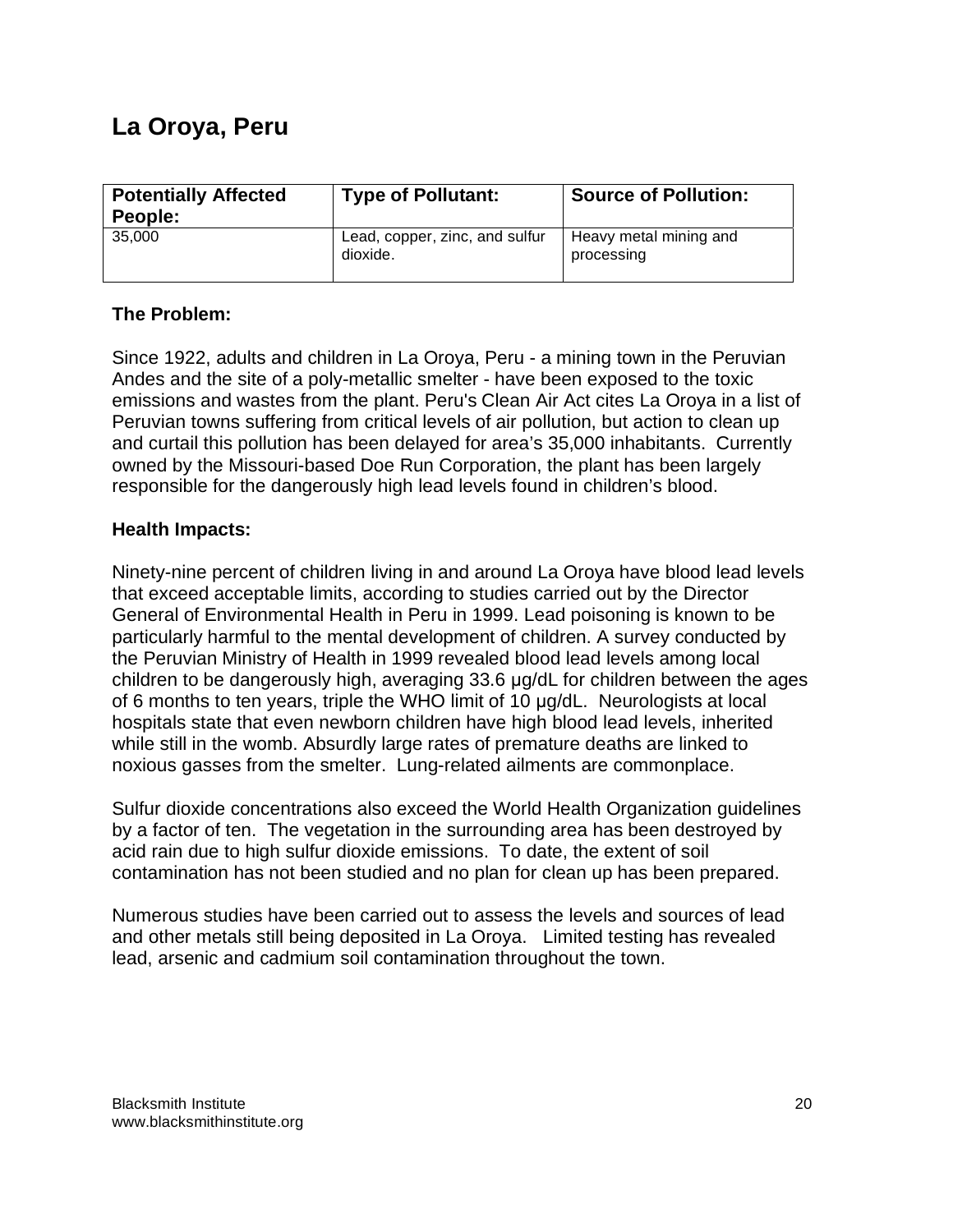# **Status of Clean-Up Activity:**

Doe Run Corporation asserts that an environmental management plan has been developed for the processing plant. However, the Corporation asked the government for a four-year extension to the plant's environmental management plan in 2004. A concerted NGO movement is now underway to pressure the company and the government to develop effective strategies for implementation of site remediation agreements and to provide health care for affected residents. Some sampling and testing has been done in the local communities and the areas outside the plant to determine the levels of pollutants.

In response to the listing of La Oroya in the 2006 Top Ten, Doe Run sent a letter to Blacksmith Institute on May 2, 2007 stating that it has curbed its toxic emissions and has invested approximately \$1 million yearly in joint program with the Peruvian Ministry of Health designed to lower blood lead levels in the region. Doe Run states that it has made significant capital investments in emission control systems, water treatment plants and changing rooms. The company asserts that it has also introduced occupational and population health programs and has made its environmental improvement efforts more public. They report emission levels to have fallen since these health programs and investments were made in new technologies. Sanctions against Doe Run are still expected, mainly for sulphur dioxide emissions that it was required to reduce by this year. Doe Run is also investing in community development and poverty alleviation efforts by implementing various job-training programs. Doe Run is the main driver of the local economy and hence able to exercise control over the livelihood of the population.

The government's national environmental council approved a Contingency Plan for States of Alert (CONAM) on August  $10<sup>th</sup>$  of this year. Its purpose will be to limit the exposure of the affected population by issuing red alerts to stay inside in response to highly toxic air quality and weather conditions that exacerbate pollution levels. The mayor of the city of La Oroya states that the alert programme will remain in effect until Doe Run fully complies with pollution reduction measures. If the contingency plan was already implemented, a state of emergency would have been declared 183 days so far this year.

# **Resources:**

"Development of an integrated intervention plan to reduce exposure to lead and other contaminants in the mining center of La Oroya, Peru". Centers for Disease Control and Prevention National Center for Environmental Health/ Agency for Toxic Substances and Disease Registry Division of Emergency and Environmental Health Services. (2005) http://www.cdc.gov/nceh/ehs/Docs/la\_oroya\_report.pdf

"Crisis Deepens in La Oroya" Oxfam America. (2004) December 20. http://www.oxfamamerica.org/newsandpublications/news\_updates/archive2004/news\_update.2004- 12-20.4019587716

Blacksmith Institute www.blacksmithinstitute.org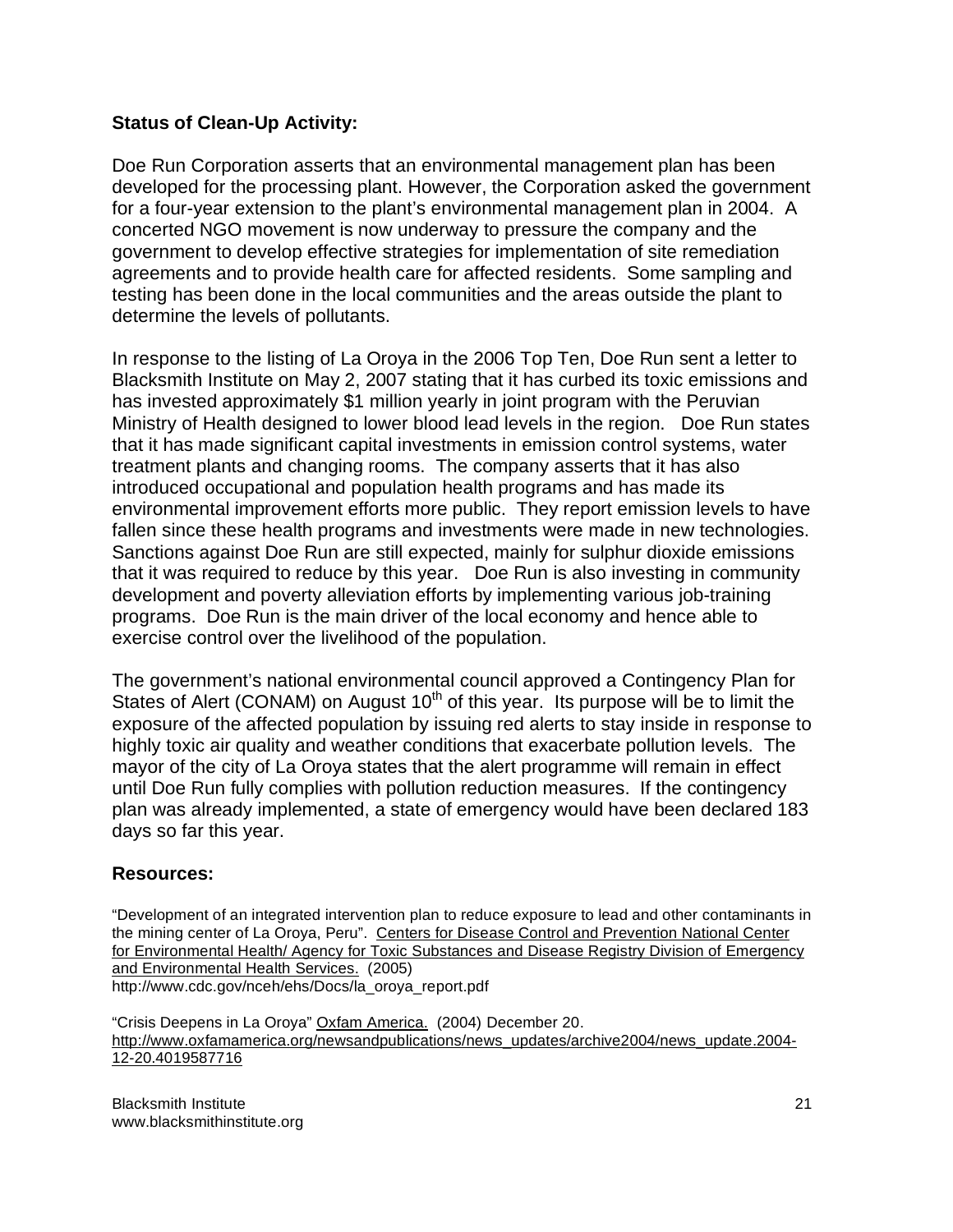# **Dzerzhinsk, Russia**

| <b>Potentially Affected</b><br>People: | <b>Type of Pollutant:</b>                                                                  | <b>Source of Pollution:</b>                    |
|----------------------------------------|--------------------------------------------------------------------------------------------|------------------------------------------------|
| 300,000                                | Chemicals and toxic<br>byproducts, including<br>Sarin, VX gas, etc. Also<br>lead, phenols. | Cold War-era chemical<br>weapons manufacturing |

# **The Problem:**

Until the end of the Cold War, Dzerzhinsk was among Russia's principal production sites of chemical weapons. Today, Dzerzhinsk is still a significant center of Russian chemical manufacturing. The city was also home to a leaded gasoline factory that produced TEL, a potent toxin. However, little attention was paid to the impacts of all this production. According to figures from Dzerzhinsk's environmental agency almost 300,000 tons of chemical waste were improperly disposed between 1930 and 1998. In this waste, around 190 identified chemicals have been released into the groundwater. In places, the chemicals have turned the water into a white sludge containing dioxins and high levels of phenol – an industrial chemical that can lead to acute poisoning and death. These levels are reportedly 17 million times the safe limit. The Guinness Book of World Records has named Dzerzhinsk the most chemically polluted city in the world.

Because a number of industries are no longer in operation, the local groundwater has risen, along with the water level in the canal. This rise in the water level threatens to release massive amounts of arsenic, mercury, lead and dioxins into the Oka river basin, a source of drinking water for the nearby city of Nizhny Novgorod. Drinking water supplies in Nizhny Novgorod City and adjoining villages such as Gavrilovka and Pyra are heavily laced with contamination.

# **Health Impacts:**

A quarter of the city's 300,000 residents are still employed in factories that produce toxic chemicals. According to a 2003 BBC report it is the young who are most vulnerable. In the local cemetery, there are a shocking number of graves of people below the age of 40. In 2003, the death rate was reported to exceed the birth rate by 260%. The city's annual death rate, 17 per 1,000, is higher than Russia's national average of 14 per 1,000. In the city of 300,000, that translates to about 900 extra deaths annually. The average life expectancy is reported to be 42 years for men and 47 for women.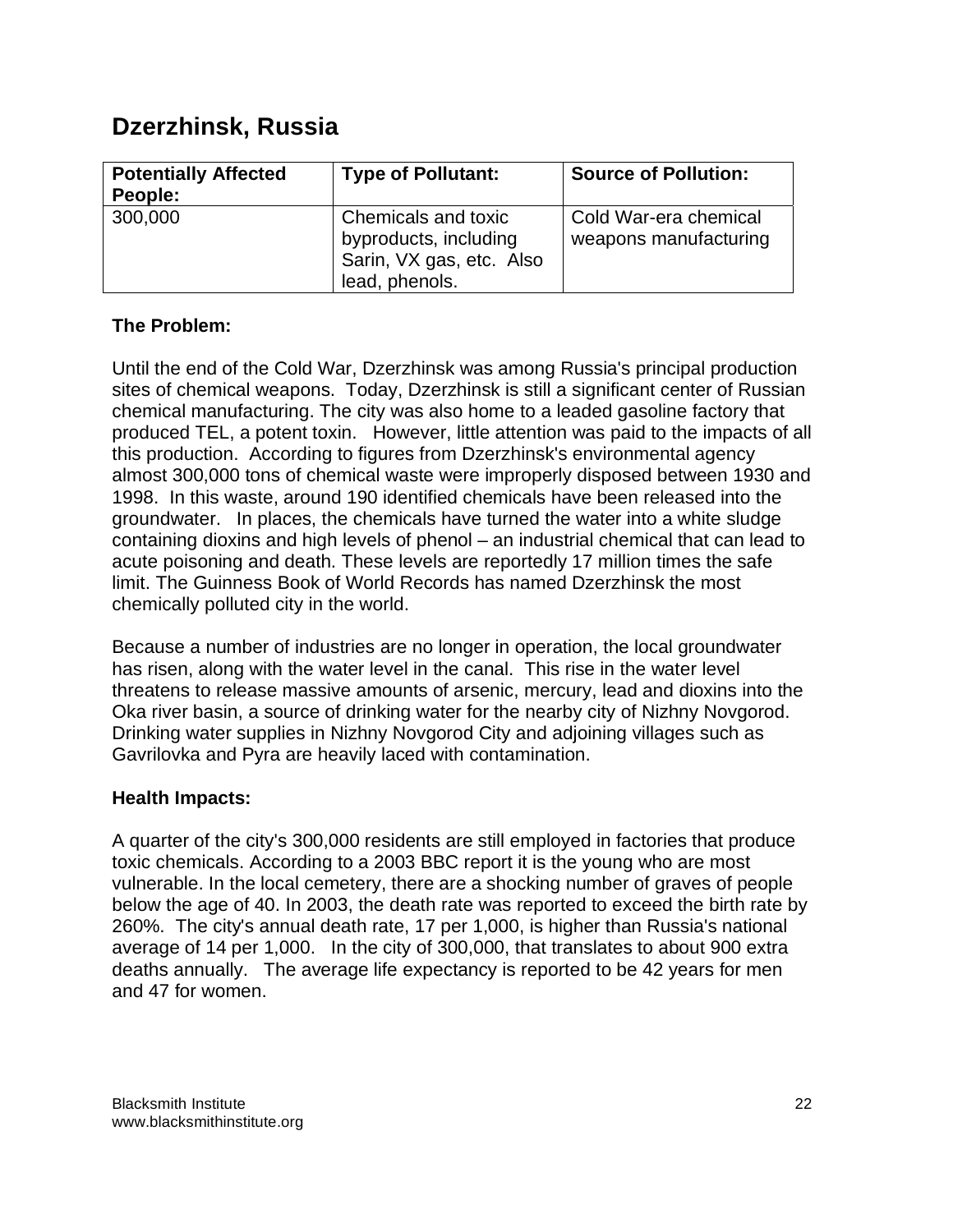# **Status of Clean-Up Activity:**

A number of isolated efforts have been undertaken to deal with individual plants and sources of contamination but there has been no concerted effort to deal with the huge problems in a systematic way. A local NGO (DRONT), supported by Blacksmith and in cooperation with the Nizhniy Novgorod municipal government, has brought together a steering committee to work on the design of a large-scale remediation and pollution mitigation plan for the entire affected area. Following support for a baseline study in 2004, Blacksmith Institute, in cooperation with the local government, funded the installation of water treatment systems in two villages where drinking water supplies were heavily contaminated – in Pyra and Gavirolvka. However, these are very small-scale initiatives relative to the efforts needed to remediate this devastatingly polluted area.

Local officials assert that no ecological disaster is present. However, it is likely that their tests only monitored pollution levels in the atmosphere and perhaps in surface waters and not the extent of legacy contamination. The health of local residents is still threatened by legacy pollution issues.

# **Resources:**

Dzerzhinsk Chemical Plant Workers Call for Better Pensions: FBIS-TAC-97-119: 29 Apr 1997

Russian Chemical Weapons Sites Undergo Foreign Inspection: FBIS-TAC-98-068: 9 Mar 1998

M R. Edelstein. "Empowering Russian And American NGOs To Address Issues Of Future Sustainability" Final Project Report. Ramapo College of New Jersey (2005) http://phobos.ramapo.edu/facassem/edelsteinempoweringngos.html

"Dzerzhinksk" Global Security Organization. http://www.globalsecurity.org/wmd/world/russia/dzerzhinsk\_cbw.htm

Tim Samuals, "Russia's Deadly Factories." BBC News. March 7, 2003. http://news.bbc.co.uk/1/hi/programmes/correspondent/2821835.stm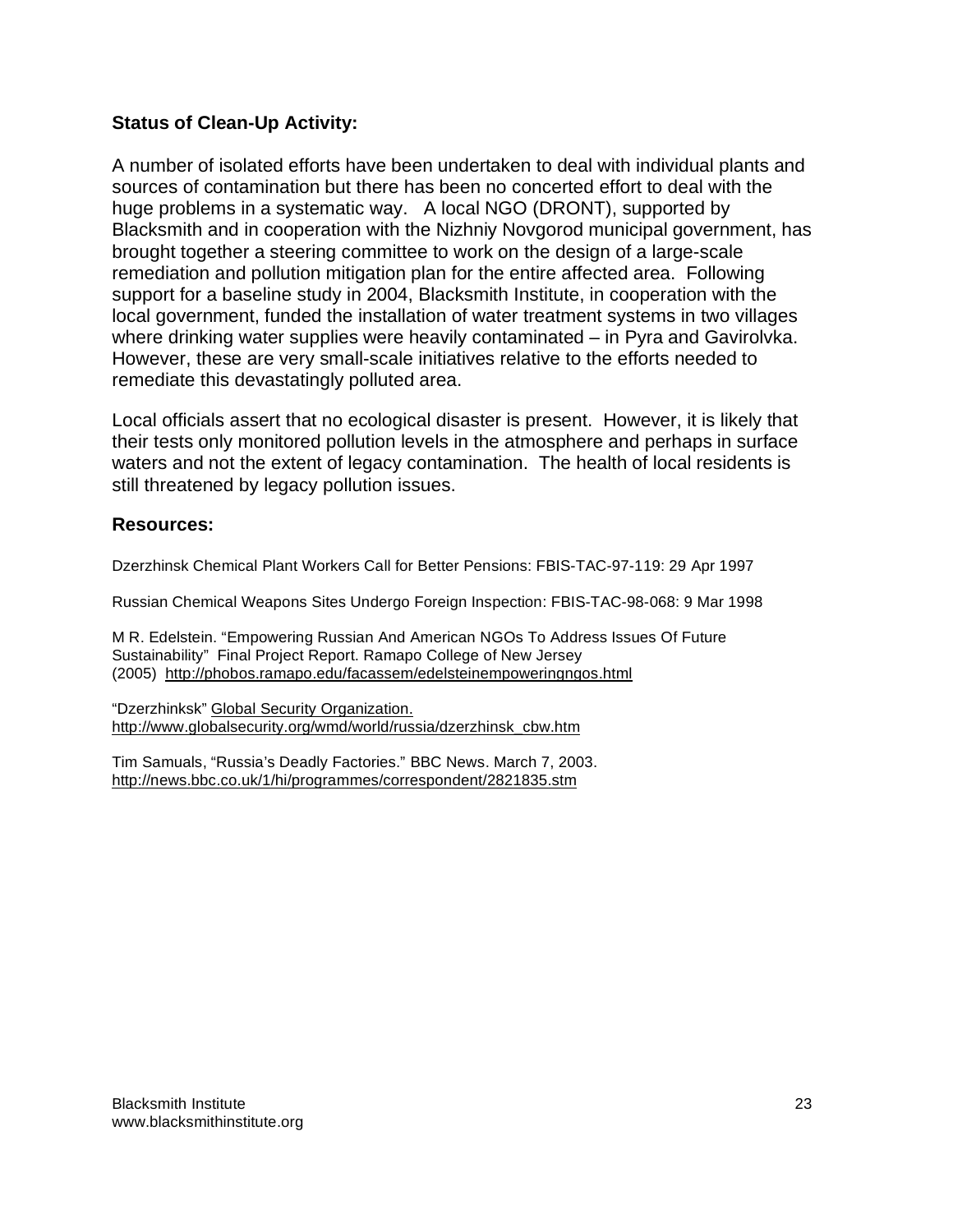# **Norilsk, Russia**

| <b>Potentially Affected</b><br>People: | <b>Type of Pollutant:</b>                                                                                                                        | <b>Source of Pollution:</b>                                 |
|----------------------------------------|--------------------------------------------------------------------------------------------------------------------------------------------------|-------------------------------------------------------------|
| 134,000                                | Air pollution $-$<br>particulates, sulfur<br>dioxide, heavy metals<br>(nickel, copper, cobalt,<br>lead, selenium), phenols,<br>hydrogen sulfide. | Major nickel and related<br>metals mining and<br>processing |

# **The Problem:**

An industrial city founded in 1935 as a slave labor camp, the Siberian city of Norilsk, Russia is the northernmost major city of Russia and the second largest city (after Murmansk) above the Arctic Circle. Mining and smelting operations began in the 1930s and this city now contains the world's largest heavy metals smelting complex, where nearly 500 tons each of copper and nickel oxides and two million tons of sulphur dioxide are released annually into the air. The city has been accused of being one of the most polluted places in Russia, where the snow is black, the air tastes of sulfur and the life expectancy for factory workers is 10 years below the Russian average. A 1999 study found elevated copper and nickel concentrations in soils in as much as a 60 km radius of the city.

Norilsk Nickel, the firm responsible for the pollution, is one of Russia's leading producers of non-ferrous and platinum-group metals. It controls one-third of the world's nickel deposits and accounts for a substantial portion of the country's total production of nickel, cobalt, platinum, and palladium. It also ranks first among Russian industrial enterprises in terms of air pollution. The plants were constructed during the Soviet era, a period of non-existent environmental standards or controls.

# **Health Impacts:**

The local population is severely affected by the air quality where air samples exceed the maximum allowable concentrations for both copper and nickel. Children suffer from numerous respiratory diseases. Investigations evaluating the presence of ear, nose and throat diseases among schoolchildren revealed that children living near the copper plant were twice as likely to become ill than those living in further districts. Similarly, children living near the nickel plant were shown to become ill at a rate 1.5 times higher than children from further districts. Mortality from respiratory diseases is considerably higher than the average in Russia, accounting for 15.8% of all deaths among children. Premature births and late-term pregnancy complications are also frequent. Sulfur dioxide emissions contribute to chronic diseases of the lungs, respiratory tracts, and digestive systems – and can result in lung cancer.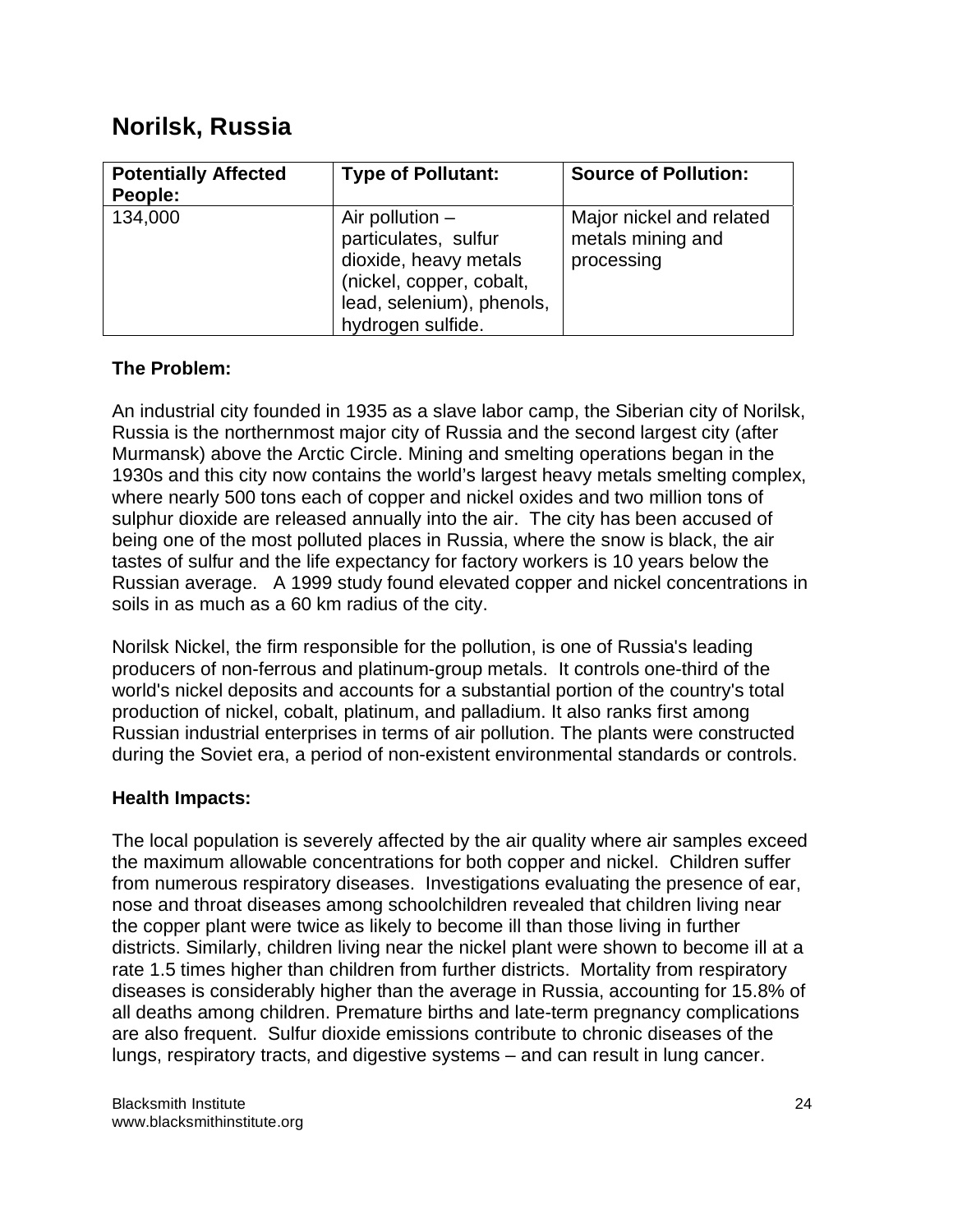### **Status of Clean-Up Activity:**

According to company reports, Norilsk Nickel has worked consistently to reduce emissions of major air pollutants. In 2006, the company reported investment of more than US \$5m to maintain and overhaul its dust and gas recovery and removal systems. It asserts a commitment of nearly US \$1.4m for its air pollution prevention plan. However, official statistics state that emissions remain extremely high.

Norilsk Nickel has been amenable to Blacksmith Institute's efforts to investigate the plant and facilities. Blacksmith representatives visited the site in July of 2007 and confirmed that, indeed, the company was making significant efforts to address the level of emissions. Norilsk Nickel stated their intention to move the nickel plant inside the city to a plant just outside. They also aspire to reduce the volume of sulphur dioxide emissions to 400 thousand tons by 2015 (which would result in normal atmospheric air) but admit that goal deadline is an extremely ambitious one.

Blacksmith staff also met with leading experts on environment and health while conducting this recent site assessment. These local experts confirmed extremely high levels of atmospheric contamination. They reported that although there have been some reductions in pollution levels, levels of  $SO<sub>2</sub>$ , HS, phenol, formaldehyde, and dust had increased; levels of nickel and copper had increased by 50%. Morbidity rates are stable and death rates are decreasing.

Their reports on children's health confirmed much higher rates of respiratory, digestive and nervous illnesses and more abortions and premature births than other cities in the region. Incidences of cancer (especially lung) have increased. Some estimates state that air pollution is responsible for 37% of children's morbidity rates and 21.6% of adult morbidity.

#### **Resources:**

Norilsk Nickel. *Company Report on Air Pollution Reduction Measures in 2006 and Plans for 2007.*

S. M. Allen-Gil, J. Ford, B. K. Lasorsa, M. Monetti, et al. "Heavy metal contamination in the Taimyr Peninsula, Siberian Arctic". The Science of the Total Environment 301 (2003) 119-138.

J. M. Blais, K. E. Duff, T.E. Laing, J.P. Smol. "Regional contamination in lakes from the Noril'sk region in Siberia, Russia". Water Air Soil Pollut. (1999) 110 (3-4) 389-404.

O.N. Zubareva, L. N. Skripal'shchikova, N. V. Greshilova, and V. I. Kharuk. "Zoning of landscapes exposed to technogenic emissions from the Norilsk Mining and Smeltering works". Russian Journal of Ecology (2003) 34 (6) 375-380.

B. A. Revich. "Public health and ambient air pollution in Arctic and Subarctic cities of Russia". The Science of the Total Environment. (1995). 160/161 585-592.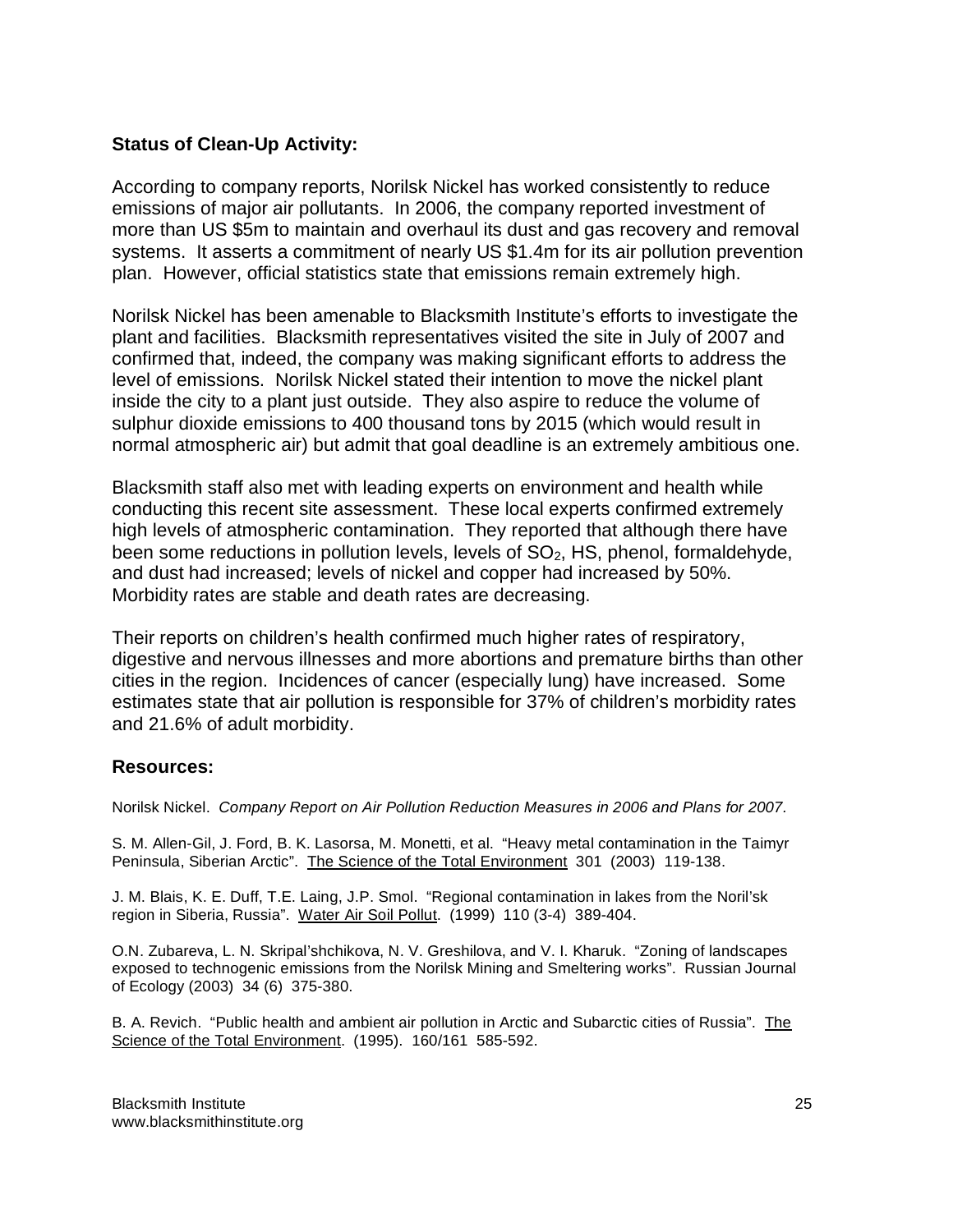# **Chernobyl, Ukraine**

| <b>Potentially Affected</b><br>People:          | <b>Type of Pollutant:</b>                                                                          | <b>Source of Pollution:</b>         |
|-------------------------------------------------|----------------------------------------------------------------------------------------------------|-------------------------------------|
| Initially 5.5 million, now<br>disputed numbers. | Radioactive dust<br>including uranium,<br>plutonium, cesium-137,<br>strontium, and other<br>metals | Meltdown of reactor core<br>in 1986 |

# **The Problem:**

The world's worst nuclear disaster took place on April 26, 1986 when testing in the Chernobyl power plant, 62 miles north of Kiev, triggered a fiery meltdown of the reactor's core. Thirty people were killed in the accident, 135,000 were evacuated, and one hundred times more radiation was released than by the atom bombs dropped over Hiroshima and Nagasaki. Twenty years later, the 19-mile exclusion zone around the plant remains uninhabitable.

Although an enormous amount of radiation was released during the disaster, most of the radioactivity has remained trapped within the plant itself. Some estimate that more than 100 tons of uranium and other radioactive products, such as plutonium, could be released if there is another accident. Chernobyl is also thought to contain some 2,000 tons of combustible materials. Leaks in the structure lead experts to fear that rainwater and fuel dust have formed a toxic liquid that may be contaminating the groundwater.

# **Health Impacts:**

From 1992 to 2002 in Belarus, Russia and Ukraine more than 4000 cases of thyroid cancer were diagnosed among children and adolescents, those under 14 years were most severely affected. Most of these cases have been attributed to elevated concentrations of radioiodine found in milk. More than five million people currently inhabit the affected areas of Belarus, Russia, and Ukraine, which have all been classified as 'contaminated' with radionuclides credited to the Chernobyl accident (above 37 kBq  $m^{-2}$  of  $137Cs$ ). Skin lesions, respiratory ailments, infertility and birth defects were the norm for years following the accident.

A recent WHO report has indicated that the expected impact on future generations from radioactivity is now quite low. However, this report has been met with scepticism from some local and international experts.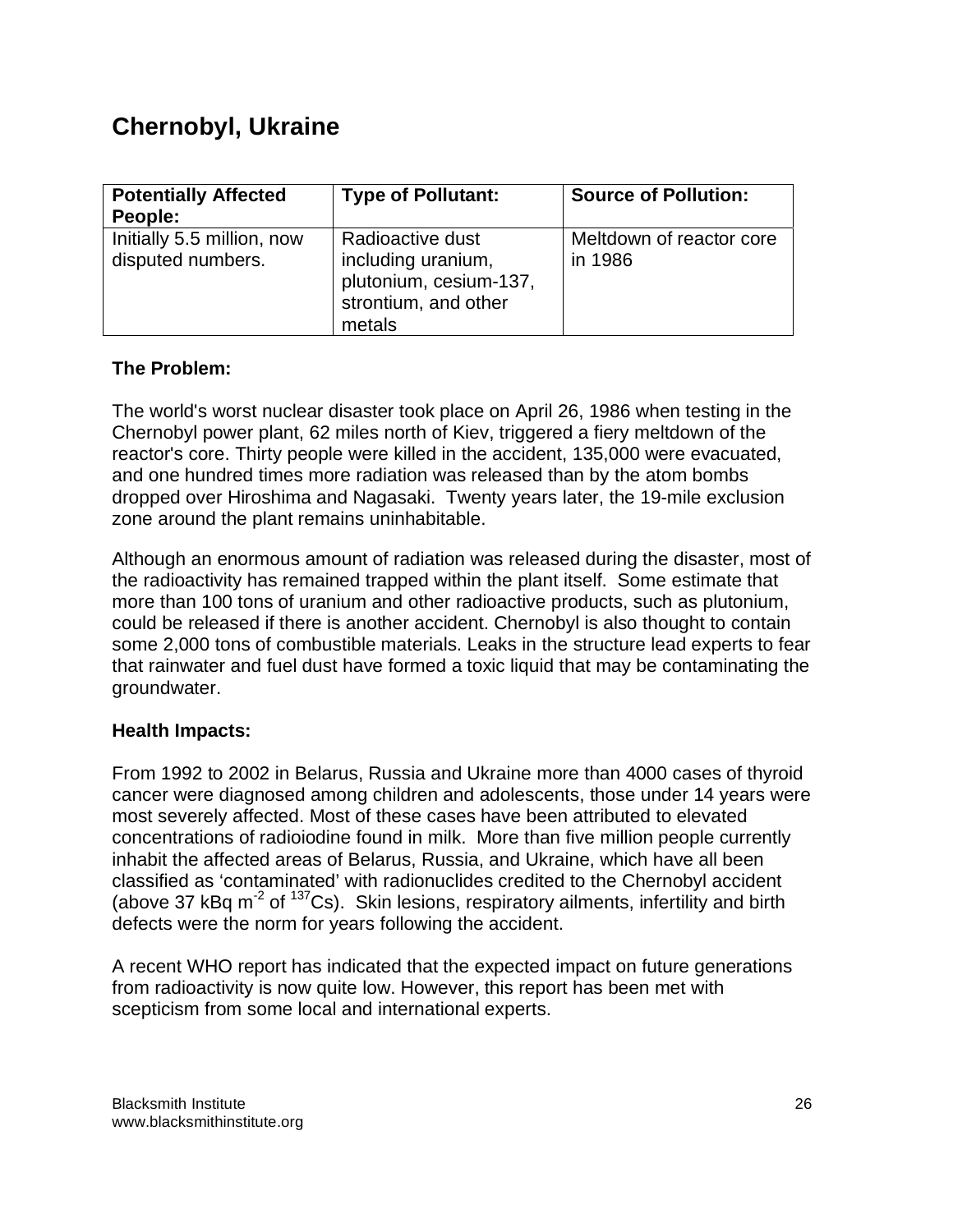# **Status of Clean-Up Activity:**

Within several months of the accident, the reactor was enclosed in a concrete casing designed to absorb radiation and contain the remaining fuel. However, the sarcophagus was meant to be a temporary solution and designed to last only 20 or 30 years. A program to further secure the site is underway.

Researchers have carried out studies on health impacts, remediation effects, and the socioeconomic status of the region surrounding Chernobyl. Plans exist for the 19-mile exclusion zone to be recovered for restricted industrial uses. However, an appropriate environmental impact assessment needs to be finished before that can happen and an integrated radioactive waste management program needs to be put in place before further development. Estimates for remediation projects have been projected at hundreds of billions of dollars. To date, the costs of the cleanup have placed significant financial burdens on Belarus, Ukraine, and Russia.

Given its resounding infamy and despite the subsequent progress that has been made at this site, Chernobyl is included in the Top Ten list due to its residual environmental impact as well as its potential to further affect an extensive region and population.

#### **Resources:**

IAEA International Atomic Energy Agency. "Chernobyl's Legacy: Health, Environmental and Socio-Economic Impacts and recommendations to the governments of Belarus, the Russian Federation and Ukraine." The Chernobyl Forum: 2003-2005.

http://www.iaea.org/Publications/Booklets/Chernobyl/chernobyl.pdf

IAEA International Atomic Energy Agency. "Environmental consequences of the Chernobyl accident and their remediation: Twenty Years of Experience" Report of the Chernobyl Forum Expert Group 'Environment'. (2006)

http://www-pub.iaea.org/MTCD/publications/PDF/Pub1239\_web.pdf

Johnson, Eric. Green Cross Switzerland. 12 December 2005.

World Health Organization. "Health Effects of the Chernobyl Accident and Special Health Care Programmes." Report of the UN Chernobyl Forum Expert Group "Health". (2006) http://www.who.int/ionizing\_radiation/chernobyl/WHO%20Report%20on%20Chernobyl%20Health%2 0Effects%20July%2006.pdf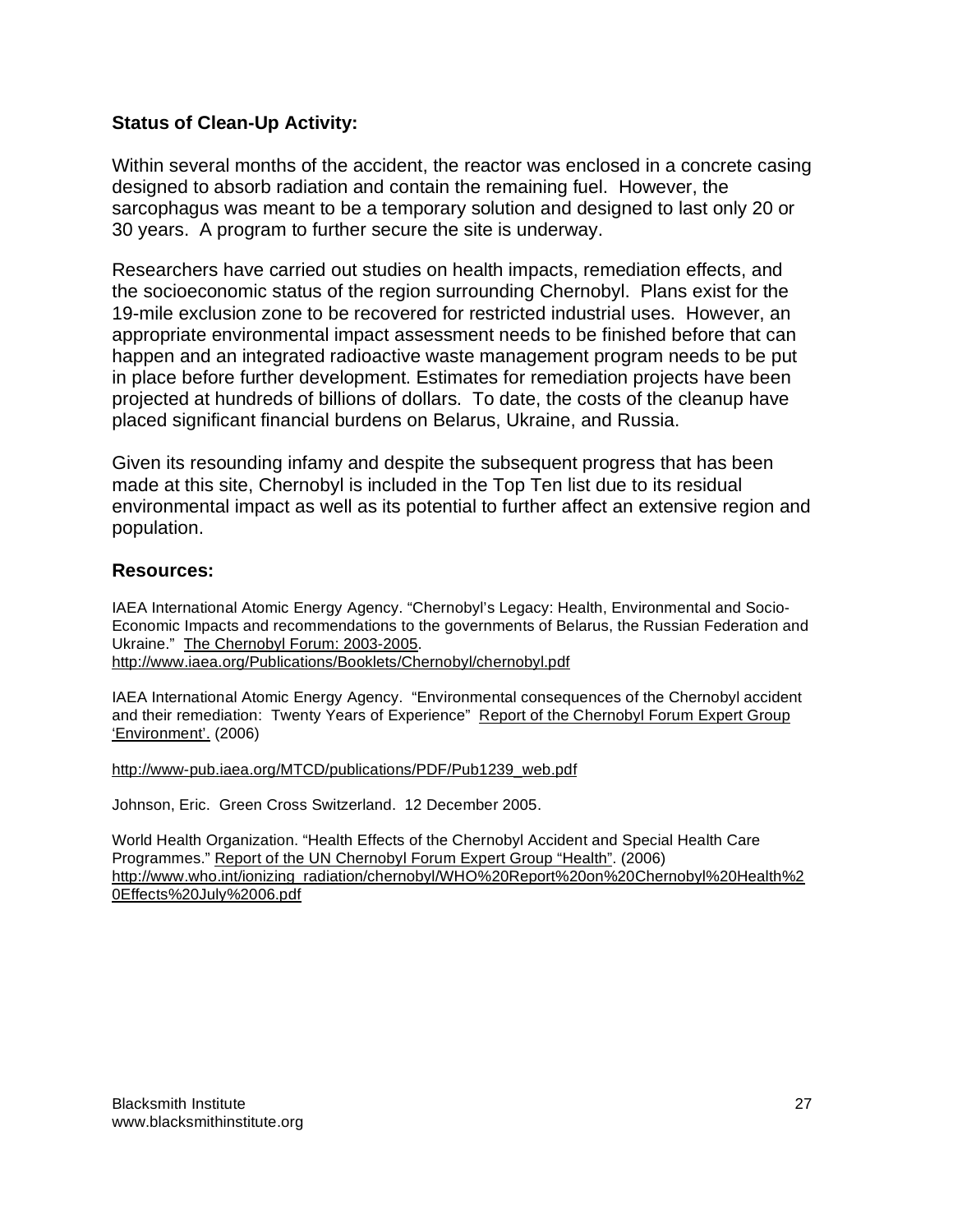# **Kabwe, Zambia**

| <b>Potentially Affected</b><br>People: | <b>Type of Pollutant:</b> | <b>Source of Pollution:</b>   |
|----------------------------------------|---------------------------|-------------------------------|
| 255,000                                | Lead, cadmium             | Lead mining and<br>processing |

# **The Problem:**

Kabwe, Zambia, is located about 150 kilometres north of the nation's capital, Lusaka, and is one of six towns in close proximity to the Copperbelt, once Zambia's thriving industrial base. In 1902, rich deposits of zinc and lead were discovered there. Mining and smelting commenced soon after and ran almost continuously until 1994 without addressing the potential dangers of lead contamination. The mine and smelter are no longer operating but have left a city poisoned by debilitating concentrations of lead dust in the soil and by metals in the water. In one study, the dispersal in soils of lead, cadmium, copper, and zinc extended over a 20 km radius at levels much higher than those recommended by the World Health Organization.

A small waterway runs from the mine to the center of town and has been used to carry waste from the once active smelter. There are no safeguards or restrictions on use of the waterway and local children use it for bathing. In addition to contaminated water, dry, dusty, lead-laced soils near workers' home are a significant source of contamination for the locals. Most workers and residents are exposed to toxic levels of lead through inhaling dust in these areas.

# **Health Impacts:**

In some neighbourhoods in Kabwe, blood concentrations of 200 µg/dl or more have been recorded in children and records show average blood levels of children range between 50 and 100 µg/dl. On average, children's blood lead levels in Kabwe are 5 to 10 times the permissible EPA maximum and in many cases are close to those regarded as potentially fatal. Children who play in the soil and young men who scavenge the mines for scraps of metal are most susceptible to lead produced by the mine and smelter.

# **Status of Clean-Up Activity:**

After decades of widespread contamination, the clean-up strategy for Kabwe is complex and implementation is in its primary stages. Blacksmith has helped by supporting a local NGO (KERF) to bring information and educational services on lead poisoning into the local communities. Measures include simple, concrete advice to avoid poisoning, such as prohibiting children from playing in the dirt and rinsing dust from plates and food. However some areas of Kabwe require drastic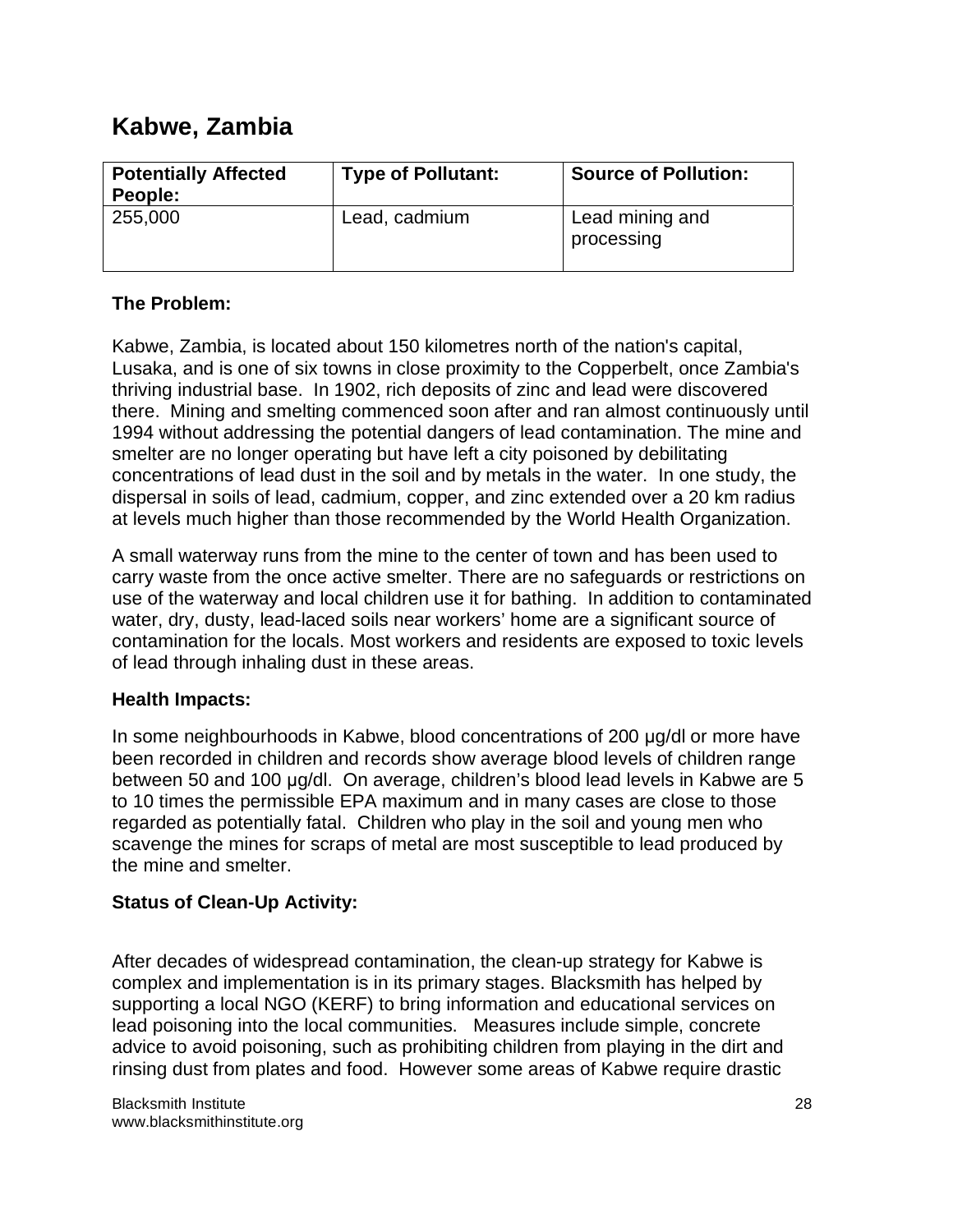remediation and entire neighbourhoods may need to relocate.

In response to local initiatives initiated by Blacksmith, the World Bank has allocated about US \$40 million under the Zambia Copperbelt Environmental Project (CEP) to clean up waste and to resettle people living in hazardous areas of the Copper Belt region. CEP also received a \$10 million grant from the Nordic Development Fund (NDF). Work is expected to commence soon and real health benefits should then begin to be seen. This followed a 2006 Kabwe scoping and design study conducted by Water Management Consultants for the World Bank which outlined the massive and debilitating health impacts suffered by the local community in Kabwe due to lead levels in the environment far exceeding any acceptable international standards.

### **Resources:**

"The Silent Death: Lead Poisoning in Kabwe, Zambia" Blacksmith Institute. 2001. http://www.blacksmithinstitute.org/kabwe.shtml

Penny Dale. "Zambia's child poisoning tragedy" BBC, Nov. 6, 2003. http://news.bbc.co.uk/2/hi/africa/3241037.stm

B. Leteinturier, J. Laroche, J. Matera, and F. Malaisse. "Reclamation of lead/zinc processing wastes at Kabwe, Zambia: a phytogeochemical approach." South Africaln Journal of Science 97 Nov/Dec (2001) 624-627.

B. D. Tembo, K Sichilongo, J. Cernak. "Distribution of copper, lead, cadmium, and zinc concentrations in soils around Kabwe town in Zambia." Chemosphere (2006) 63 497-501.

Water Management Consultants, ZCCM Investments Holdings PLC, and Copperbelt Environment Project*. Kabwe Scoping & Design Study, Project Synthesis*. May 2006.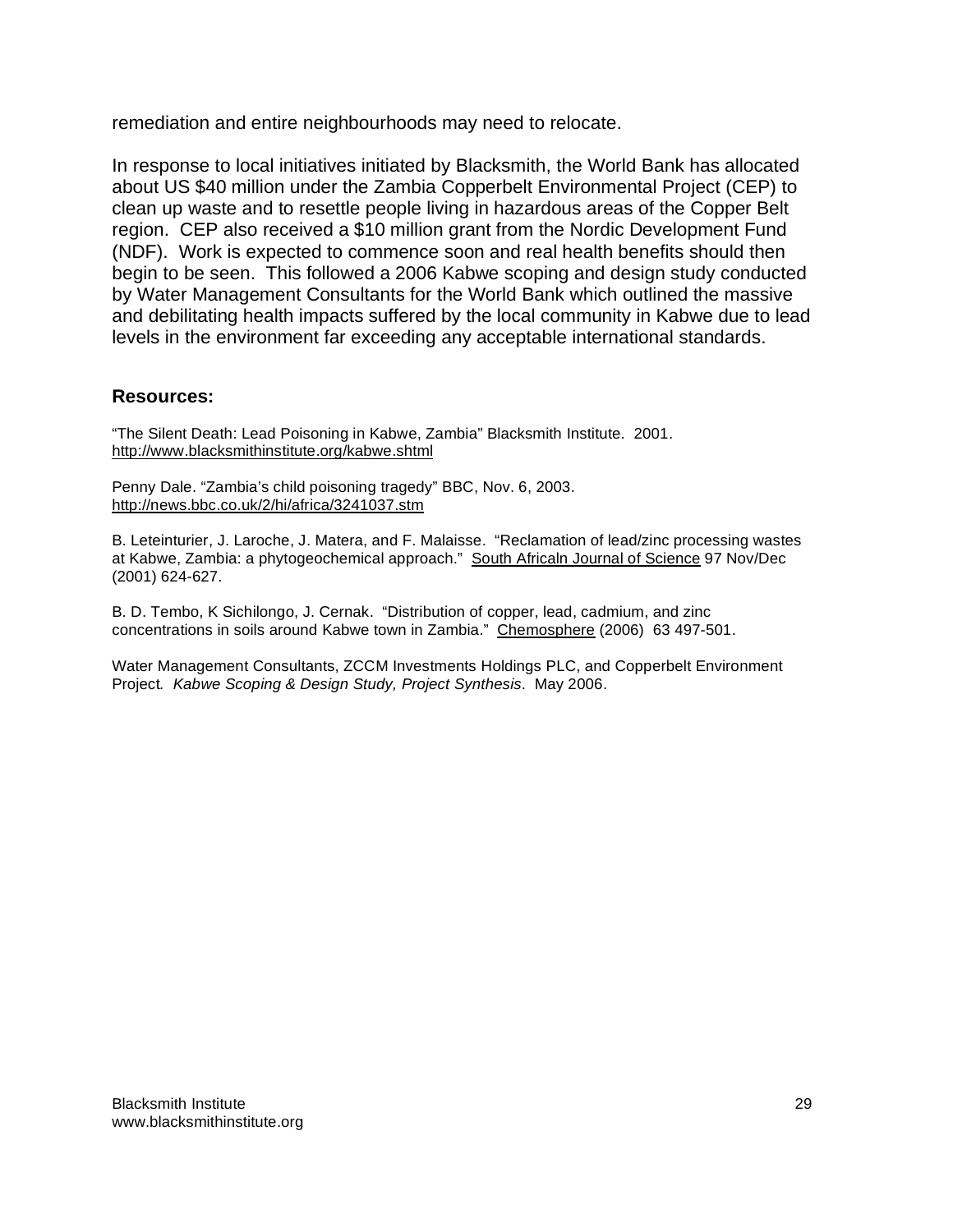# **The Remainder of the Dirty Thirty (Sites Listed Alphabetically by Country)**

# **Matanza-Riachuelo River Basin, Argentina**

| <b>Potentially Affected</b><br>People: | <b>Type of Pollutant:</b>                                                                                     | <b>Source of Pollution:</b>            |
|----------------------------------------|---------------------------------------------------------------------------------------------------------------|----------------------------------------|
| Up to 4.5 million                      | Organic contamination,<br>heavy metals such as<br>lead, mercury, chromium<br>and other industrial<br>residues | More than 3500 polluting<br>industries |

# **The Problem:**

The 64-kilometer Matanza-Riachuelo River flows from western Buenos Aires into the Río de la Plata Estuary. The river basin is Argentina's worst environmental hotspot with more than 3,500 polluting tanneries, oil, chemical, and metal plants, illicit sewage pipes and 42 open garbage dumps along the river. Uncoordinated government action and a lack of environmental controls have allowed industries to dump their effluents into the river indiscrimately.

# **Health Impacts:**

One area is known as the "flammable slum" because it lies above a toxic dump. Reportedly, half of the children here have lead poisoning, along with respiratory and dermatological problems. One study by the Japanese International Cooperation Agency found that 50 percent of the children aged seven to eleven have traces of lead in their blood and 10 percent have chlorine in their urine. Overall health statistics for the residents are poor.

# **Status of Clean-Up Activity:**

In June 2006, the Argentinean Supreme Court demanded that the national government assist the governments of the province and the city of Buenos Aires to develop an integrated sanitation plan for the Matanza-Riachuelo watershed within 30 days. The Court also demanded that 44 polluting companies present environmental impact assessments on the effluents discharged into the river and associated treatment systems within the month. The national government has presented legislation to create a new river basin authority, designed to circumvent the jurisdictional rivalries that have prevented progress. The authority is expected to be functional sometime this year.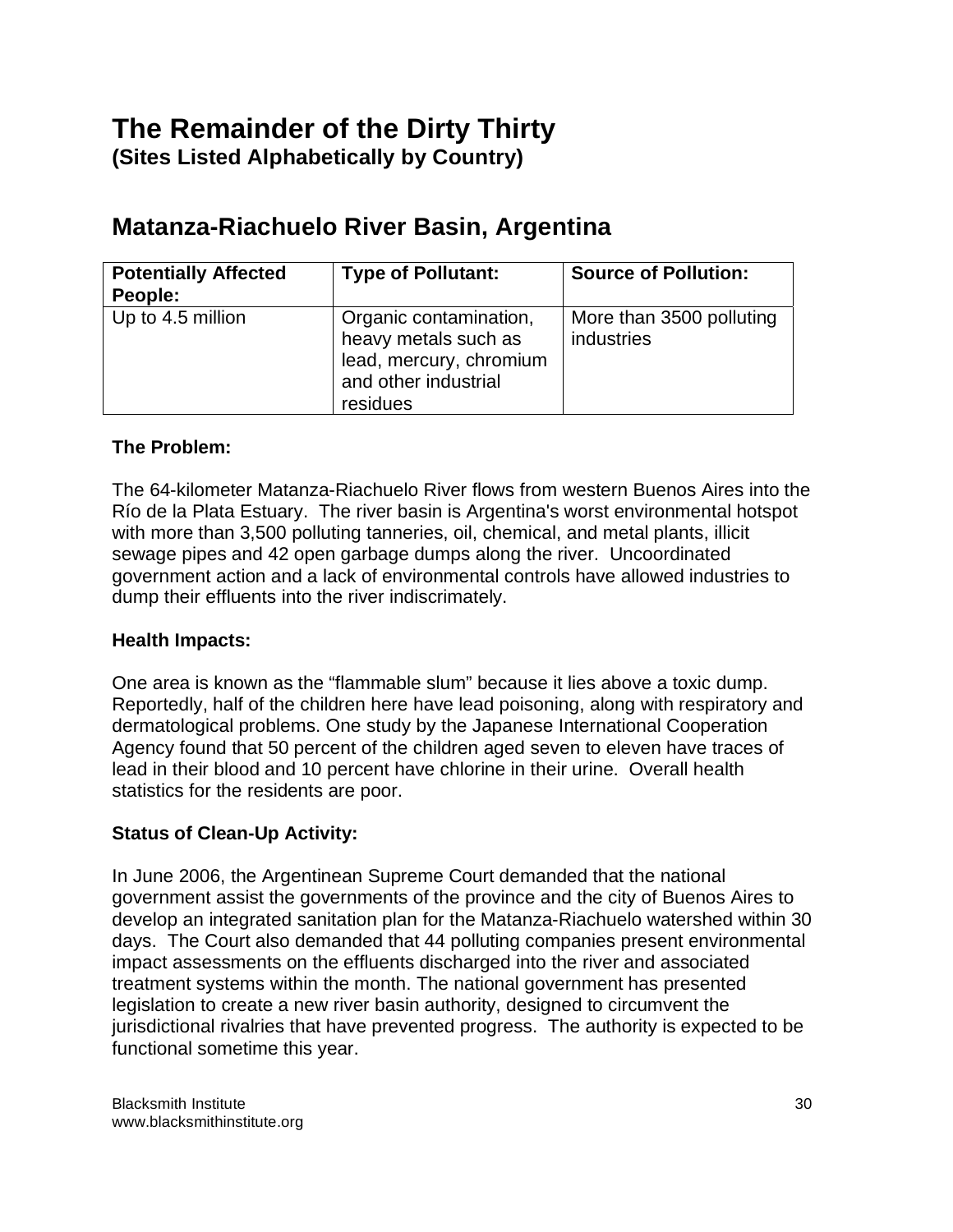# **Resources:**

http://www.farn.org.ar/docs/d01/index.html

http://ipsnews.net/interna.asp?idnews=34500

http://ipsnews.net/news.asp?idnews=34610

http://www.planetark.com/dailynewsstory.cfm/newsid/37851/newsDate/28-Aug-2006/story.htm

wwwesd.worldbank.org/bnwpp/index.cfm?display=display\_activity&AID=469

http://www.americas.org/item\_29436

http://www.avelaboca.org.ar/english-01.php

http://ipsnews.net/news.asp?idnews=34722

World Bank, Argentina, Matanza-Riachuelo Environmental Plan

# **Hazaribagh, Bangladesh**

| <b>Potentially Affected</b> | <b>Type of Pollutant:</b> | <b>Source of Pollution:</b> |
|-----------------------------|---------------------------|-----------------------------|
| People:                     |                           |                             |
| 500,000                     | Metals including          | <b>Tanneries</b>            |
|                             | hexavalent chromium       |                             |
|                             | and organic chemicals     |                             |

# **The Problem:**

Ninety percent of Bangladesh' 270 registered tanneries are located in Hazaribagh, on just 62 acres of land. Many of these tanneries use non- or semi-mechanized systems and employ antiquated processing methods. The tanneries generate 7.7 million litres of liquid waste and 88 million tons of solid waste every day; 15,000 cubic meters of this untreated chemical waste flows directly into the Buriganga River.

# **Health Impacts:**

Environment and Human Development (SEHD), a Dhaka-based non-governmental organization has reported that about 90 percent of tannery workers in Hazaribagh die before they reach the age of 50 due to a toxic working environment. A study surveying the health of 179 workers from six tanneries in the city found that more than half suffered from ulcers, nearly a third developed various skin diseases, more than a tenth suffered from rheumatic fever and nearly a fifth had jaundice.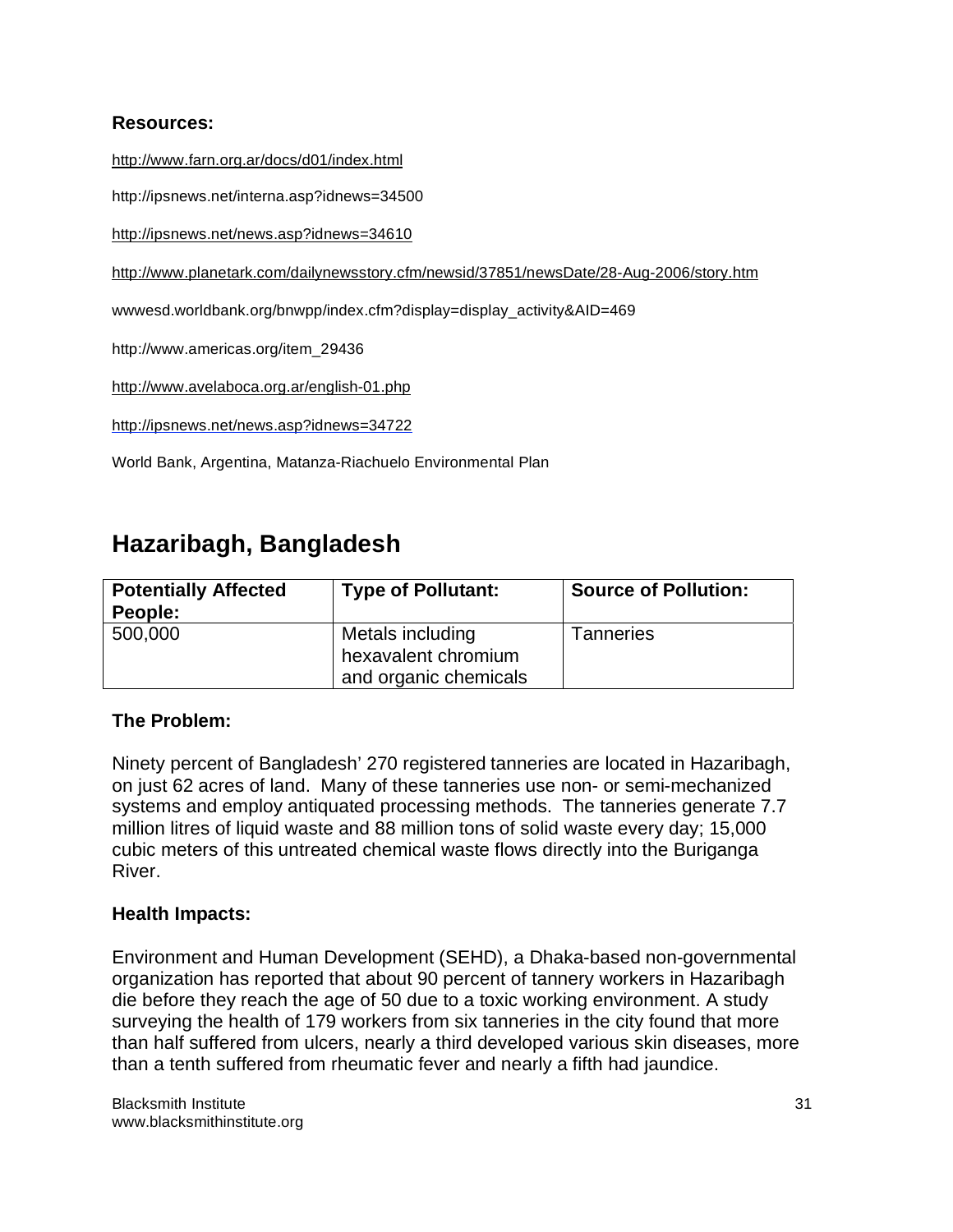Other ailments include dizziness, headaches, weakness, abdominal pain and vision problems.

# **Status of Clean-Up Activity:**

The Hazaribagh Tannery Relocation Project (HTRP), has been under implementation by the Ministry of Industry since 2003 to remedy the effects of toxic tannery pollution in the capital city and the Buriganga River. The government is bearing the entire cost of the project while the Bangladesh Small and Cottage Industries Corporation (BSCIC) is implementing this project in Kantiboilapur, Chandranarayanpur and Charnarayanpur. The project has not been completed to date and tanneries at Hazaribagh continue to blatantly disregard environmental regulations by discharging their untreated wastes.

# **Resources:**

http://www.sdnpbd.org/sdi/international\_days/wed/2005/bangladesh/industry/industry.htm

http://www.elaw.org/resources/text.asp?id=1779

http://www.scielosp.org/scielo.php?script=sci\_arttext&pid=S0042-96862001000100018

http://www.financialexpressbd.com/index3.asp?cnd=10/23/2005&section\_id=5&newsid=4669&spcl=n

http://www.atimes.com/ind-pak/BF23Df01.html

http://www.thedailystar.net/2005/11/21/d511212504121.htm

http://www.sos-arsenic.net/english/environment/leatherindustry.html

http://www.bcas.net/Env.Features/Pollution/2005/May2005/15%20to%2030.htm

http://fem.onthefrontlines.com/documents/whitepaper.pdf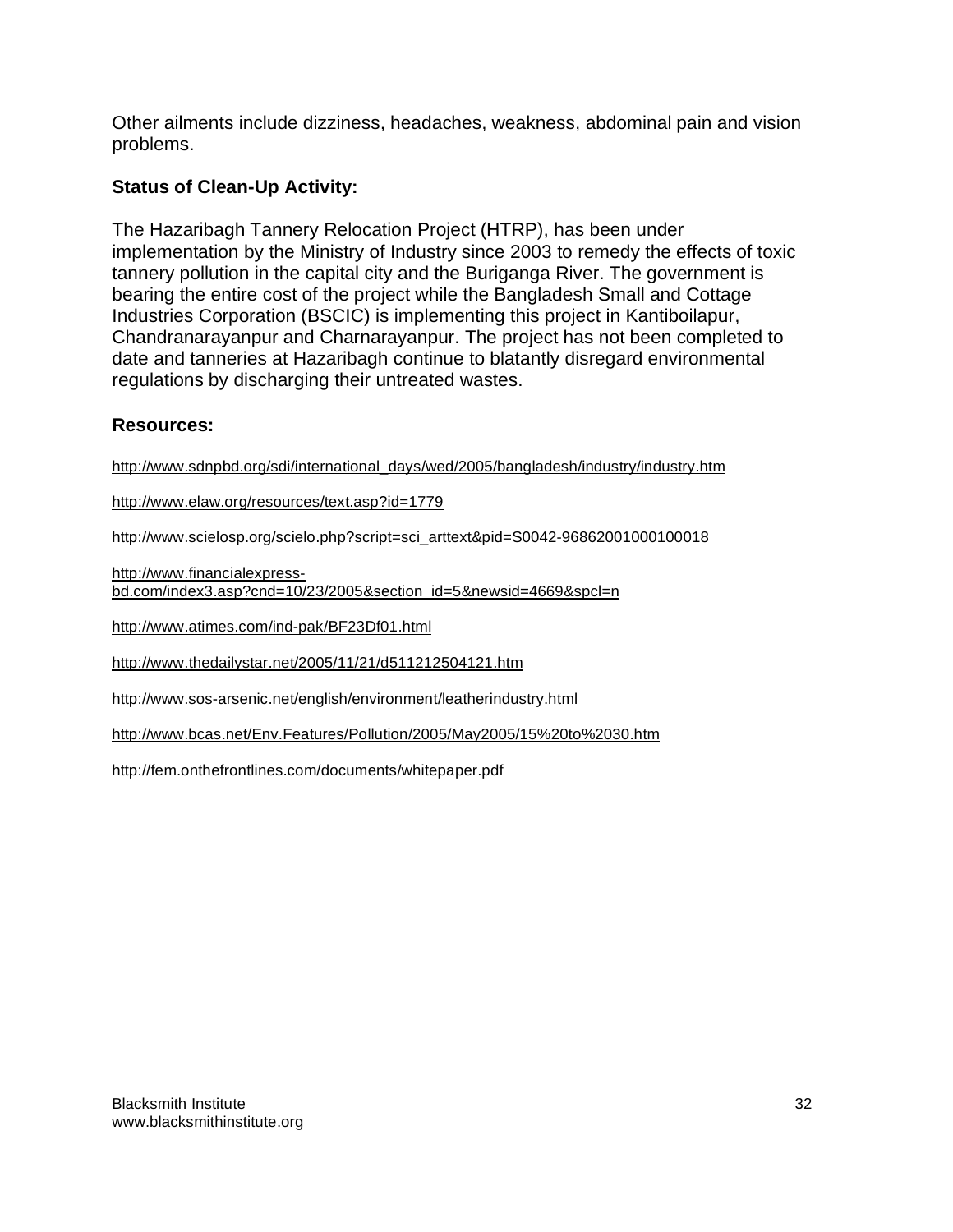# **Huaxi, China**

| <b>Potentially Affected</b><br>People: | <b>Type of Pollutant:</b>                                  | <b>Source of Pollution:</b>  |
|----------------------------------------|------------------------------------------------------------|------------------------------|
| 53,000                                 | Heavy metals and<br>chemicals like trifluralin<br>and TGIC | <b>Huaxi Industrial Park</b> |

# **The Problem:**

Located in Zhejiang Province, Huaxi town is in the southwestern section of Dongyang City. Since 2001, the Huaxi government has been leasing nearly 2500 acres to the Huaxi Industrial Park, housing thirteen chemical estates. On April 1, 2005, the Dongyang Municipal Government ordered the closure of these thirteen industries as a result of intense public protest over pollution stemming from them. Six of these factories were ordered to move out of the town entirely. There are reports of drums of chemicals being abandoned inside the factory premises and untreated wastewater simply being covered over with concrete slabs. Severe agricultural losses have been reported in the area.

# **Health Impacts:**

Stillbirths have been frequently reported are assumed to be linked to pollution exposure from the chemical industries. The Huaxi Junior Secondary School and Huaxi Elementary School lie just 400 meters away from the industrial park and children report eye irritation, likely due to the factory emissions.

# **Status of Clean-Up Activity:**

There are anecdotal reports of the industries remaining operational under the pretext of carrying out tests. Public protests, with more than 20,000 participants, have continued with the assertion that petitions have not be addressed. The Zhejiang provincial party committee and government are purported to be attentively following developments. The Dongyang City government organized a special meeting on April 19, 2005 to discuss the environmental problem and then accepted the proposed environmental protection program. Legacy pollution issues continue, even as a number of factories are said to be non-operational.

# **Resources:**

http://www.washingtonpost.com/wpdyn/content/article/2005/06/12/AR2005061201531.html

#### http://www.asianews.it/index.php?art=3036&l=en

http://www.nytimes.com/2005/04/13/international/asia/13cndriot.html?ex=1183780800&en=329498fa 3b473d05&ei=5070

Blacksmith Institute www.blacksmithinstitute.org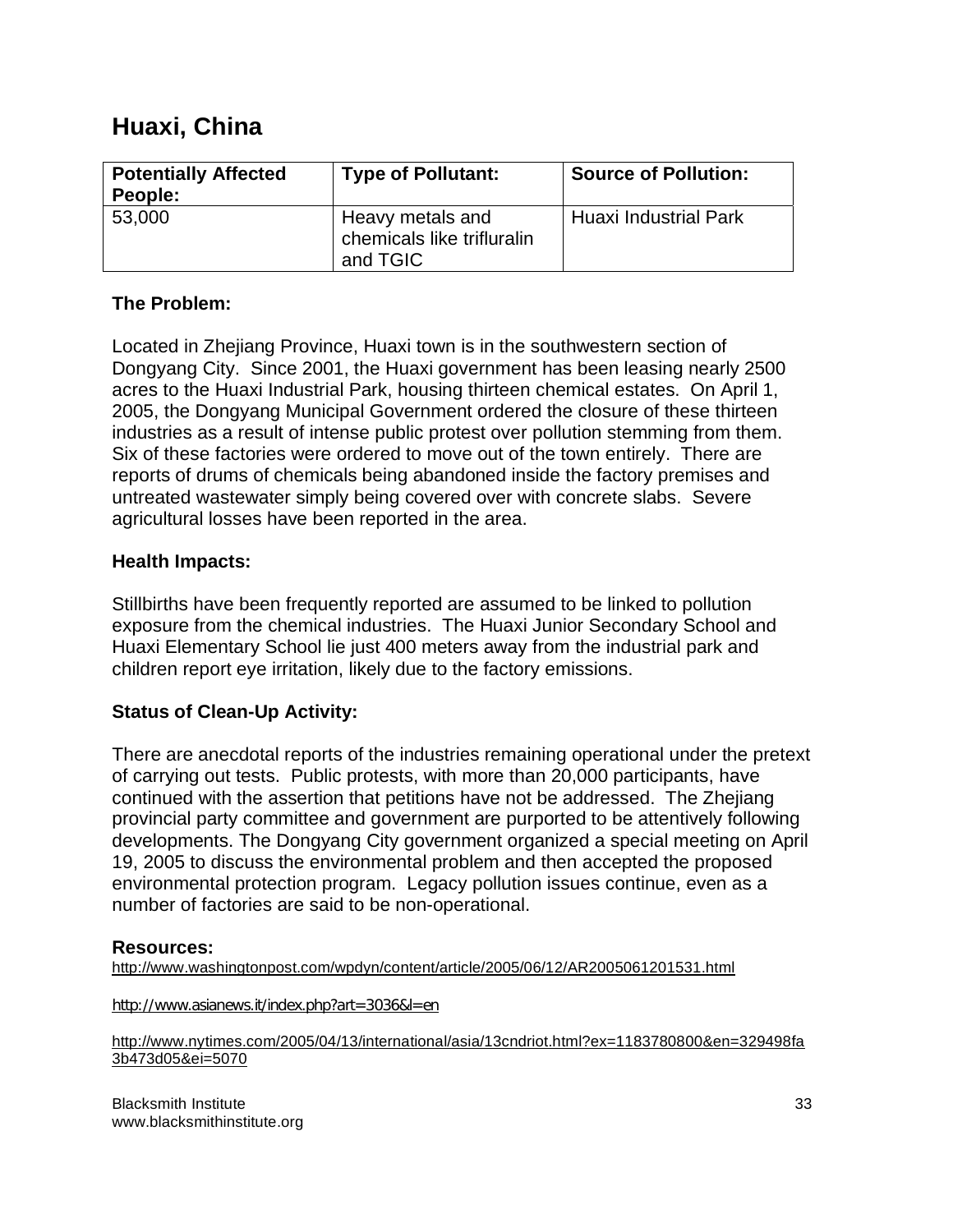# **Lanzhou, China**

| <b>Potentially Affected</b><br>People: | <b>Type of Pollutant:</b>                                 | <b>Source of Pollution:</b>            |
|----------------------------------------|-----------------------------------------------------------|----------------------------------------|
| 3,000,000                              | Air pollution,<br>chemical/heavy metal<br>river pollution | Automobile and industrial<br>emissions |

# **The Problem:**

Lanzhou, the capitol of China's Gansu province, is one of the most polluted cities in China and was once named by World Resources Institute as one of the world's most polluted cities. The city is highly industrialized although not nearly as prosperous as many of China's other major cities. Major industries include petrochemical manufacturing and oil refineries. Heavy industrial emissions and the use of coal as the primary fuel source are the main sources of pollution. Illegal industrial discharges are commonplace and frequently reported in the local press. Lanzhou is on a tributary of the Yellow River and is a major contributor to increasing pollution problems.

The city is located in an arid valley and wind circulation is minimal. Frequent sandstorms (thirteen in 2006) and a major lack of precipitation further aggravate the climatic conditions. These natural circumstances, together with industrial and automobile emissions combine to produce intolerable air pollution. The mayor has made public calls for residents to walk to work.

# **Health Impacts:**

Respiratory ailments are commonplace, as can be expected. A study comparing three polluted Chinese cities found that Lanzhou had the highest rates of respiratory diseases, including pneumonia.

# **Status of Clean-Up Activity:**

Given the notoriety of Lanzhou's problems, various efforts have been underway to improve conditions, although the meteorological circumstances are very unfavourable. In 2005, the city government implemented a pollution control ban to change the fuel used in buses, taxis, and boilers. A shift from petrol, diesel and coal to natural gas is expected. Since 1998, the discharged volume of smoke and dust has been reduced by 17,000 tons, while sulfur dioxide has been reduced by 2,100 tons.

There has been inadequate investment in the city's civil infrastructure, hampering improvements in the collection and treatment of municipal waste. The city government asserts that it plans to invest nearly US\$255 million by 2010 to combat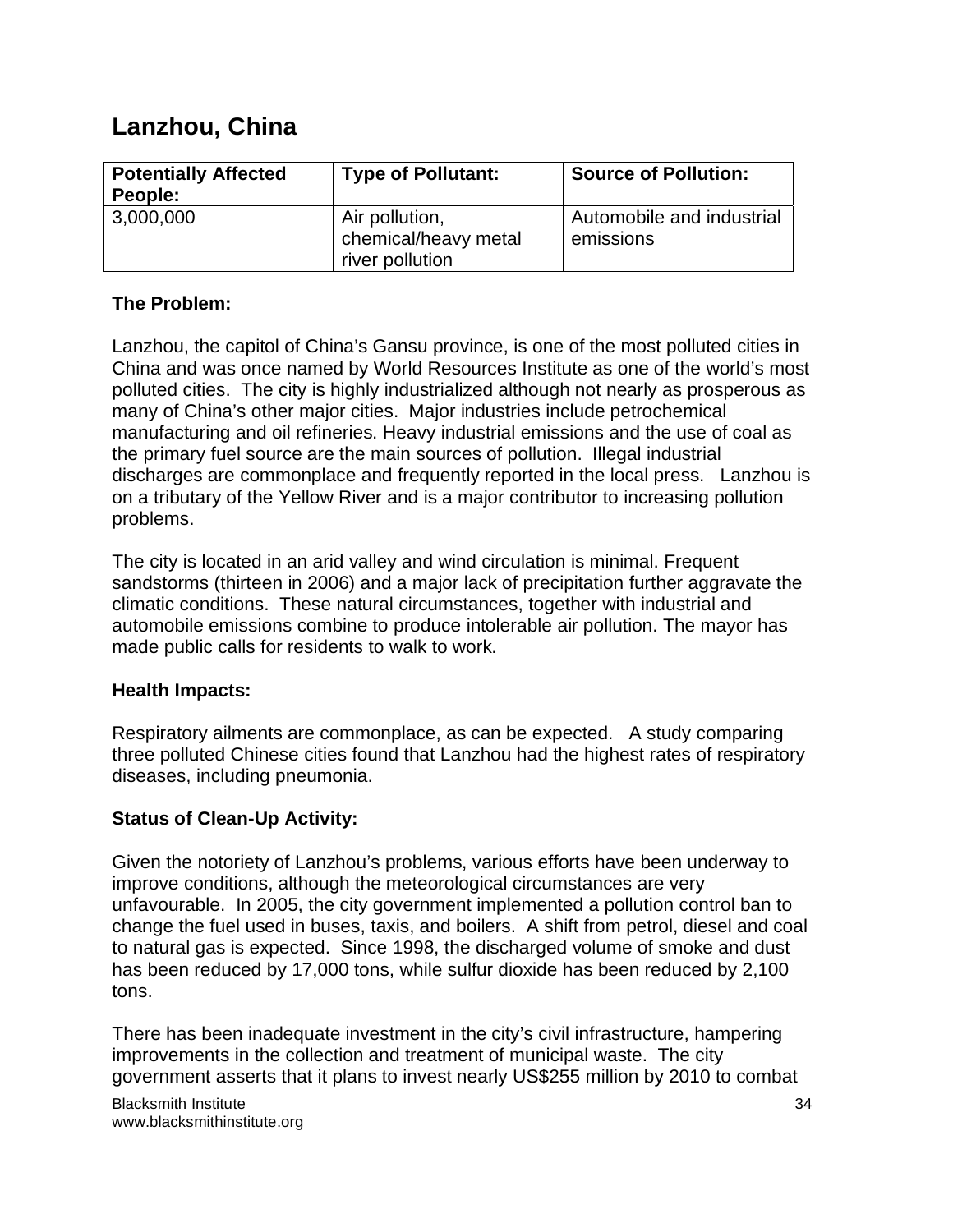pollution issues. Progress on that front is likely to be slow as city budgets are extremely stretched. The National Development and Reform Commission (NDRC) has chosen Lanzhou as one of the ten demonstration cities under the 'cleaner production' initiative.

# **Resources:**

http://www.time.com/time/asia/magazine/99/0927/lanzhou.html

http://www.chinadaily.com.cn/bizchina/2007-01/17/content\_785649.htm

http://www.iges.or.jp/kitakyushu/sp/air/Lanzhou%20(Air%20Pollution).pdf

http://www.worldwatch.org/node/4809

http://www.cctv.com/english/news/20011128/73674.html

Effects of Air Pollution on Children's Respiratory Health in Three Chinese Cities - Archives of

Environmental Health, March, 2000 by Zhengmin Qian, et al.

# **Urumqi, China**

| <b>Potentially Affected</b><br>People: | <b>Type of Pollutant:</b> | <b>Source of Pollution:</b>            |
|----------------------------------------|---------------------------|----------------------------------------|
| 200,000                                | Air pollution             | Automobile and industrial<br>emissions |

# **The Problem:**

The rapidly growing urban center of Urumqi, capital of the Xinjiang Uygur Autonomous Region, is a large city in the northwest of China. Air pollution has emerged as a serious threat to the residents of the city. A report released in 1998 by the World Health Organization on poor air quality in 272 cities worldwide named Urumqi in its top ten. It rivals Linfen and Lanzhou as the city with the worst air pollution in China.

Suspended particulates including PM10, sulfur dioxide and nitrous oxides cloud the air. Anthropogenic, mainly industrial, activities paired with large scale automobile emissions and particularly stagnant air conditions contribute to the high concentration of air pollutants.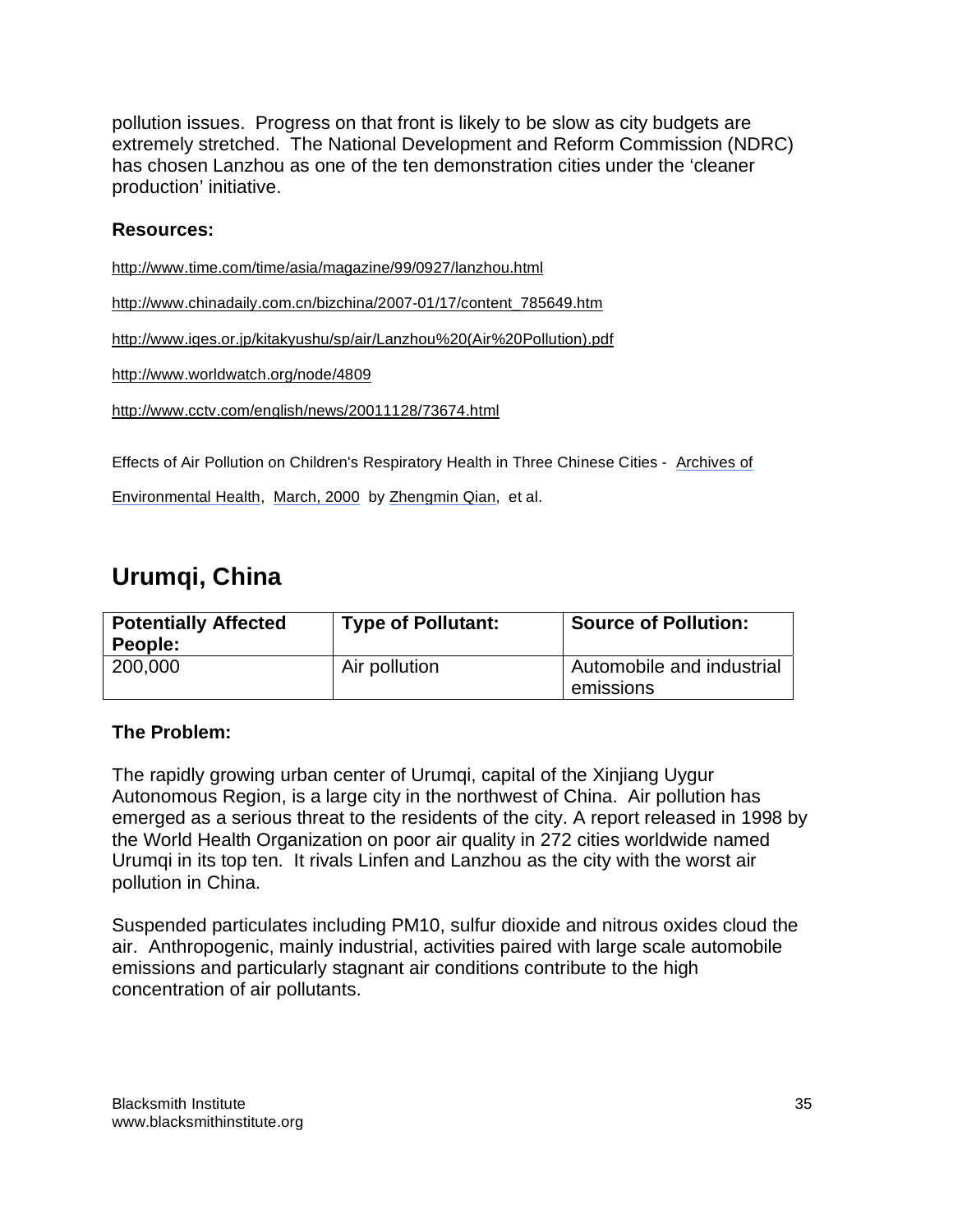# **Health Impacts:**

Serious respiratory diseases have been reported.

# **Status of Clean-Up Activity:**

The local government has recently implemented the Blue-Sky Project, an attempt to replace old boilers and to utilize cleaner burning fuel sources and central heating. Urumqi has also strengthened its vehicle emissions controls. Gas-fueled (as opposed to diesel) vehicles have recently been introduced into the city.

The city has provided 65 CNP and LPG filling stations and replaced 9,714 oil-fueled vehicles with gas-fueled counterparts. However, the total number of vehicles in the city continues to increase, further polluting the air.

### **Resources:**

B. Mamtimin, F. X. Meixner. *The characteristics of air pollution in the semi-arid City of Urumqi (NW China) and its relation to climatological processes.* Max Planck Institute for Chemistry, Biogeochemistry Department, P. O. Box 3060, D-55020 Mainz, Germany. http://environment.guardian.co.uk/waste/story/0,2042999,00.html http://environment.guardian.co.uk/climatechange/story/0,2042944,00.html http://www.veccsepa.org.cn/eng/news/news\_detail.jsp?newsid=08700http://www.zhb.gov.cn/english/SEPA/newsletter /2000-10.htm http://www.xinjiang.gov.cn/1\$002/1\$002\$013/352.jsp?articleid=2005-10-31-0008

# **Wanshan, China**

| <b>Potentially Affected</b><br>People: | <b>Type of Pollutant:</b> | <b>Source of Pollution:</b> |
|----------------------------------------|---------------------------|-----------------------------|
| 100,000                                | Mercury                   | Mercury mines               |

# **The Problem:**

Guizhou Province is located in southwestern China in the Global Circum-Pacific Mercury Belt. Mercury emissions from 13 large-scale mercury mines are estimated to count for 12% of global anthropogenic emissions into the atmosphere. Wanshan, located within this Province, has been termed the 'Mercury Capital' of China because more than 60% of the country's mercury deposits were discovered there. More than 20,000 tons of mercury was produced in Wanshan between the 1950s and 1990s. Mercury contamination extends throughout the city's air, surface water systems, and soils. Concentrations in soil range from 24.3 to 348 mg/kg (16 to 232 times the maximum national standards for mercury contamination).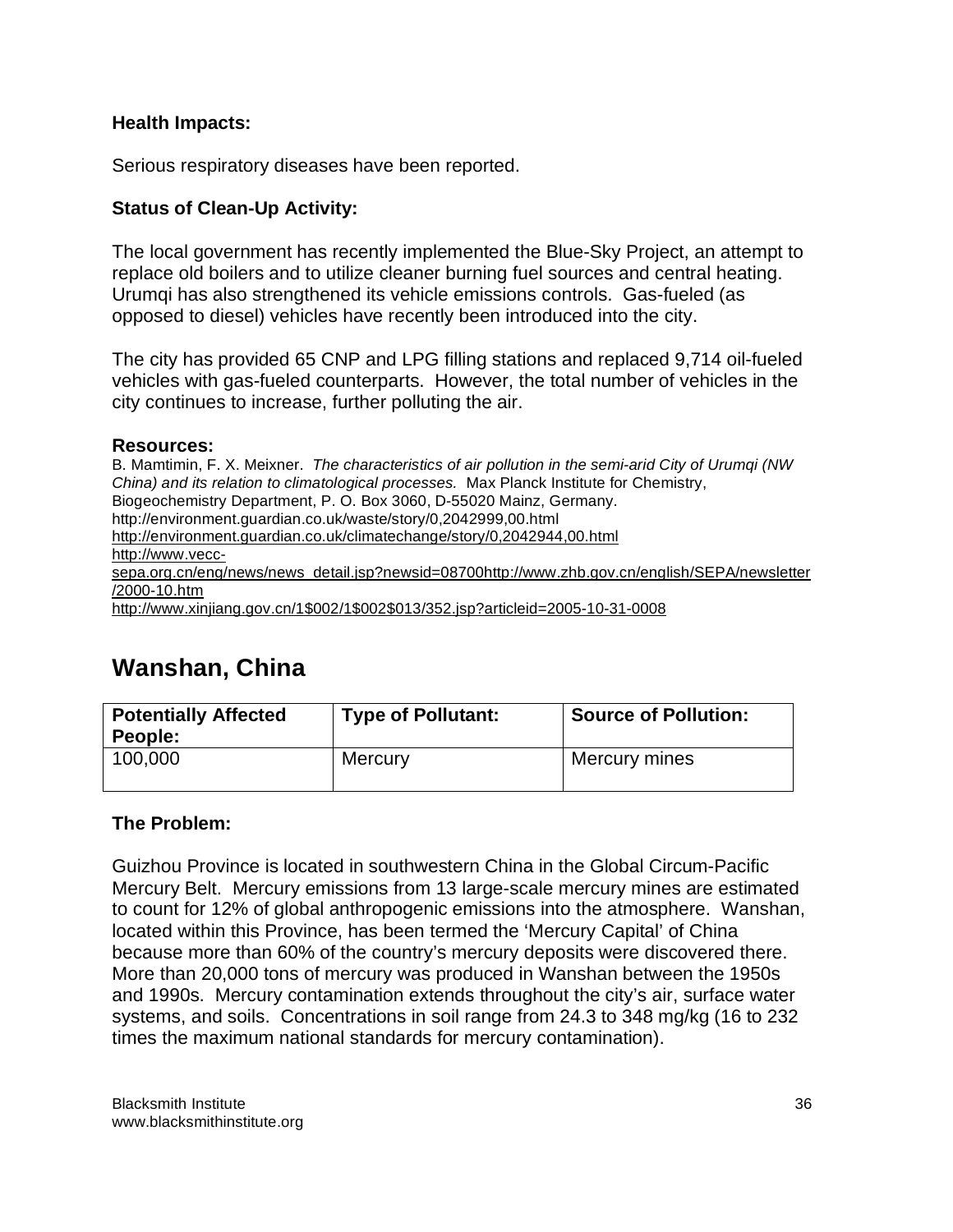### **Health Impacts:**

Health problems reported by miners include decreased life expectancy, an elevated occurrence of cancer of the trachea, bronchus, lung, stomach, and liver, pulmonary tuberculosis, silicosis, and pleural disease, as well as insect-borne diseases like malaria and dengue fever, noise-induced hearing loss, bacterial and viral diseases; and diseases of the blood, skin, and musculoskeletal systems. Although the mines have now been shut down, villagers are still exposed to the mercury from the wastes that remain behind. Digestion problems, tremors, and weight loss are also commonplace.

The local population is affected by mercury through air inhalation and by consuming mercury-contaminated food (rice and fish, in particular) and water. Mercury concentrations in blood serums have been found to be nearly 40 times that of control groups. Mean urine concentrations are almost 75 times the level of control groups.

# **Status of Clean-Up Activity:**

Tremendous national and international attention has been given to mercury pollution in the province and various efforts have been made to deal with different aspects o the problem. The population mostly at risk is that living in the vicinity of the smelters, mining activities and waste disposal sites. Although mercury-mining operations ceased in 2001, more than 100 million tons of calcines and other waste rocks remain behind.

# **Resources:**

http://pbc.eastwestcenter.org/Abstracts2005/Abstract2005FengXinbin.htm

http://www.envsci.rutgers.edu/info/seminar/abstracts/spring2006/feng.shtml

www.ncbi.nlm.nih.gov/entrez/query.fcgi?cmd=Retrieve&db=PubMed&list\_uids=16310915&dopt=Abst ract

pubs.acs.org/subscribe/journals/esthag/40/i12/html/061506feature\_jiang.h ml

http://lib.bioinfo.pl/auth:Liya,Q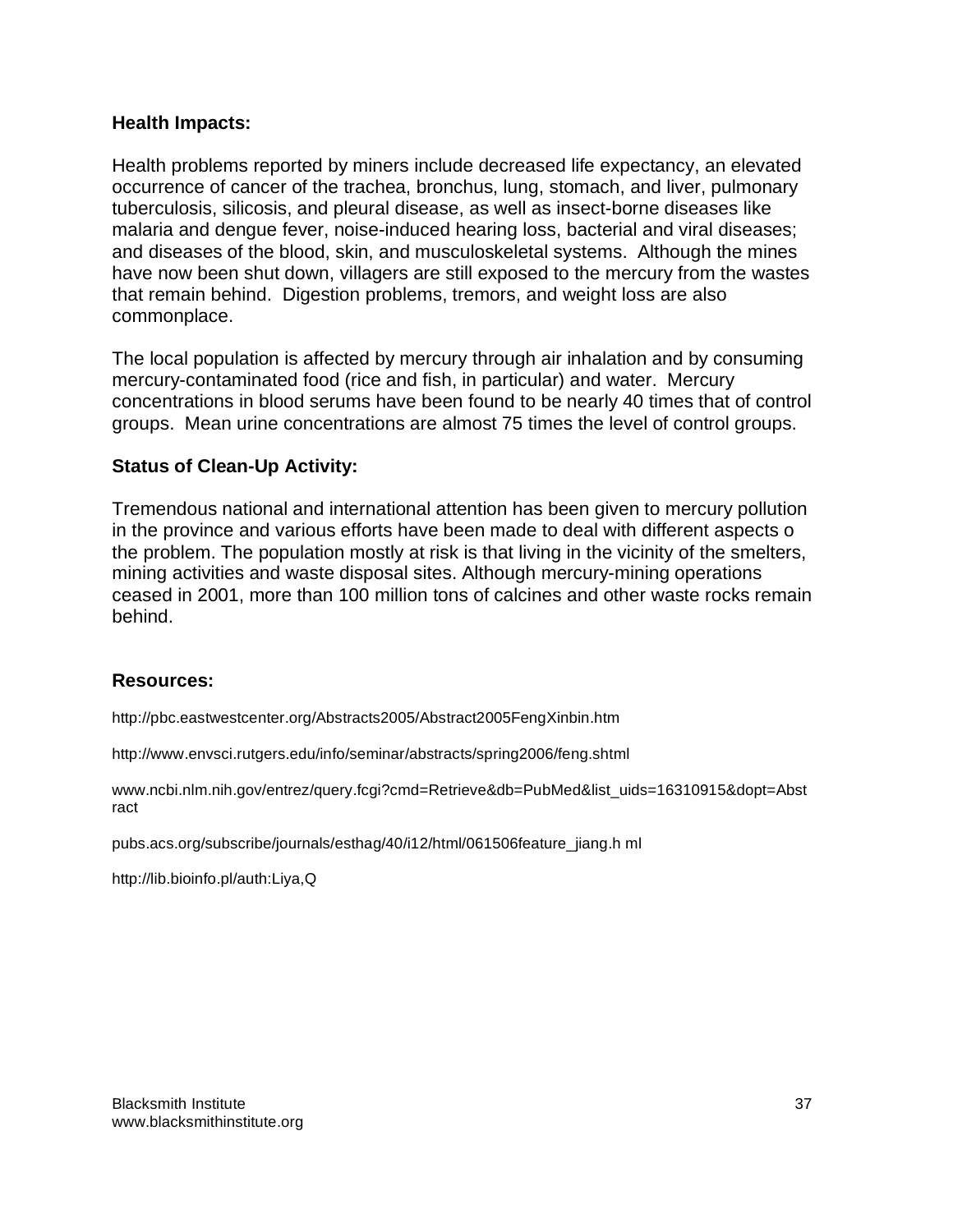# **Haina, Dominican Republic**

| <b>Potentially Affected</b><br>People: | <b>Type of Pollutant:</b> | <b>Source of Pollution:</b>            |
|----------------------------------------|---------------------------|----------------------------------------|
| 85,000                                 | Lead                      | Lead battery<br>re-processing facility |

# **The Problem:**

The densely populated city of Bajos de Haina is severely contaminated with lead from a closed down automobile battery recycling facility. The Dominican Secretary of Environment and Natural Resources has identified Haina as a national hotspot of significant concern. Various studies have found alarming lead pollution in the Haina community, with blood and soil levels several orders of magnitude above accepted limits. The contamination is caused by the past industrial operations of the nearby Metaloxa battery plant. Although the company has moved to a new site (which is contaminating a new neighbourhood, albeit less populous), the contamination still remains.

# **Health Impacts:**

Lead poisoning from the smelter area is affecting children's health and development. When the Metaloxa plant closed in March 1997, 116 children living near the area were sampled, exposing a mean blood lead concentration of 71 µg/dL (range: 9–234 g/dL). Another survey was conducted in August 1997 with 146 children revealing levels of 32  $\mu$ g/dL (range: 6–130  $\mu$ g/dL). The study revealed that at least 28% of the children required immediate treatment and that 5% had lead levels above 79 µg/dL. Only 9% of these children were under the WHO recommended 10 µg/dL for maximum tolerable concentrations. The children were also at risk for severe neurological consequences at the time of the study.

Another study released by the Chemical Institute of Autonomous University of Santo Domingo (UASD) found lead levels in inhabitants over 100 parts per million (ppm), whereas "normal" levels in children are considered to be 10 ppm and for adults 20 ppm. Birth deformities, eye damage, learning and personality disorders, and in some cases, death from lead poisoning have also been reported at a higher than normal rate due to contamination caused by the past operations of the battery plant.

# **Status of Clean-Up Activity:**

Blacksmith Institute has initiated a stakeholder process that cooperatively includes the local community, government and Metaloxa. The government, community groups, industry and local and international scientists have begun to work together to design and implement a clean-up program. Metaloxa has insisted that it is not to be held accountable for the entire extent of the pollution since other industries have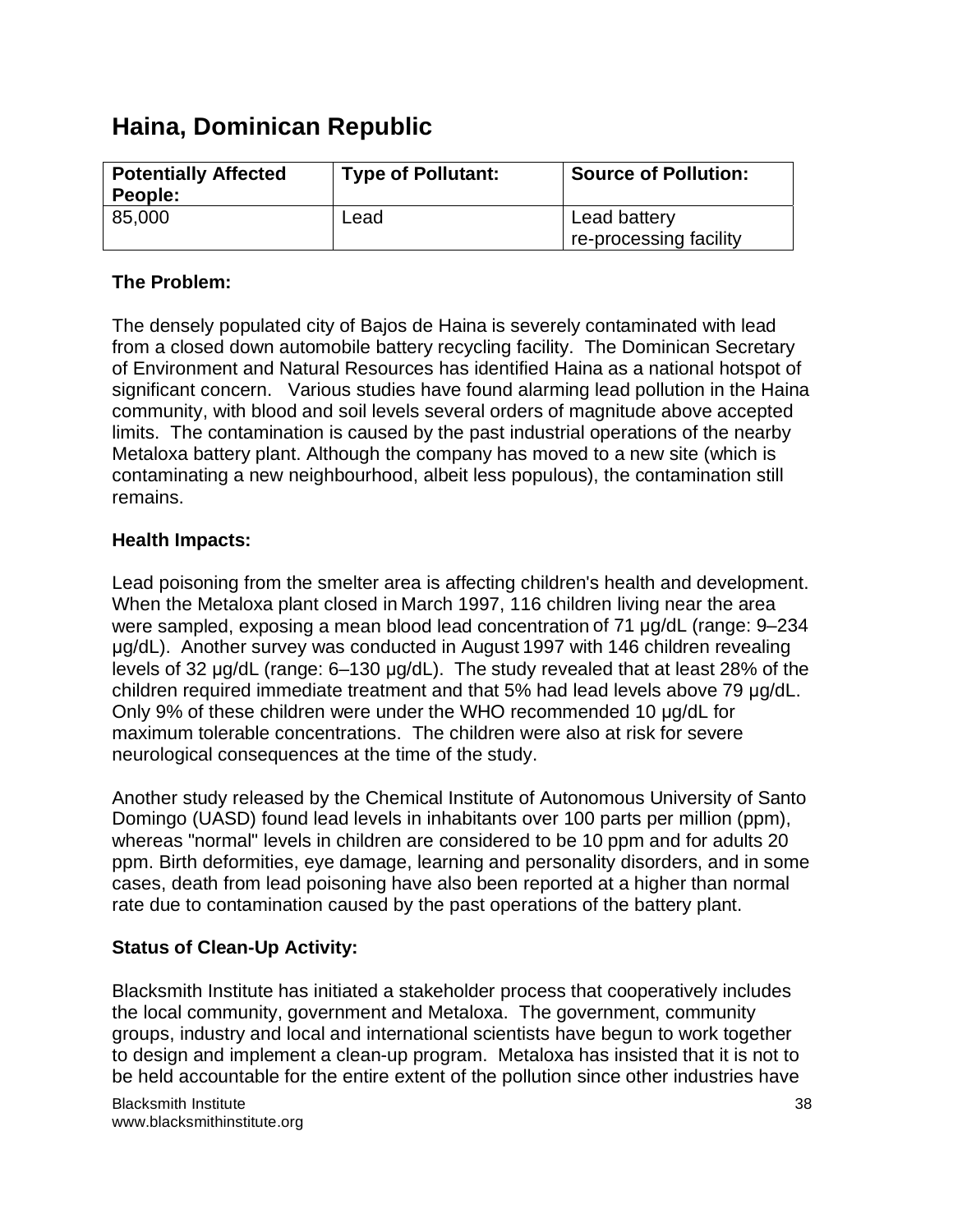also polluted this industrial town but is discussing the clean-up of their old site. A Blacksmith Institute assessment team surveyed the site with community leaders in order to determine an appropriate remediation response.

Blacksmith Institute has organized stakeholders' meetings along with municipal authorities, the Ministry of Environment and the Inter-American Development Bank. The stakeholders' group expects to have remediation completed within a year's time. Haina was in last year's Top Ten listing but has dropped down into the Dirty Thirty because of the recent remediation efforts and the size of its affected population relative to other sites in the Top Ten.

# **Resources:**

J. Caravanos, R. Fuller. "Polluted Places—Initial Site Assessment". Blacksmith Institute. (2006) February 22. http://www.blacksmithinstitute.org/docs/haina1.doc

B. Kaul, R. S. Sandhu, C Depratt, and F Reyes. "Follow-up screening of lead-poisoned children near an auto battery recycling plant, Haina, Dominican Republic". Environmental Health Perspectives. (1999). 107 (11)

"Industrial Waste Minimization in the low Haina River Basin" IWCAM/2nd%20Steering%20Cmttee%20Meeting/Dominican%20Republic%20Demo%20Submission %20040130.doc

# **Oriente, Ecuador**

| <b>Potentially Affected</b><br>People: | <b>Type of Pollutant:</b> | <b>Source of Pollution:</b> |
|----------------------------------------|---------------------------|-----------------------------|
| 30,000                                 | Oil and toxic waste       | Oil exploration             |

#### **The Problem:**

From 1964 to 1992, Texaco (now Chevron) built and operated oil exploration and production facilities in the northern region of the Ecuadorian Amazon, known as the "Oriente". After three decades of activity, the company left behind 600 open waste pits and allegedly dumped 18.5 billion gallons of toxic waste into Ecuador's rainforest. Crude oil dumped in open waterways is allegedly some 30 times worse than the Exxon Valdez spill.

This toxic dumping is reported to affect not only an indigenous population of 30,000 people but also 2.5 million acres of rain forest.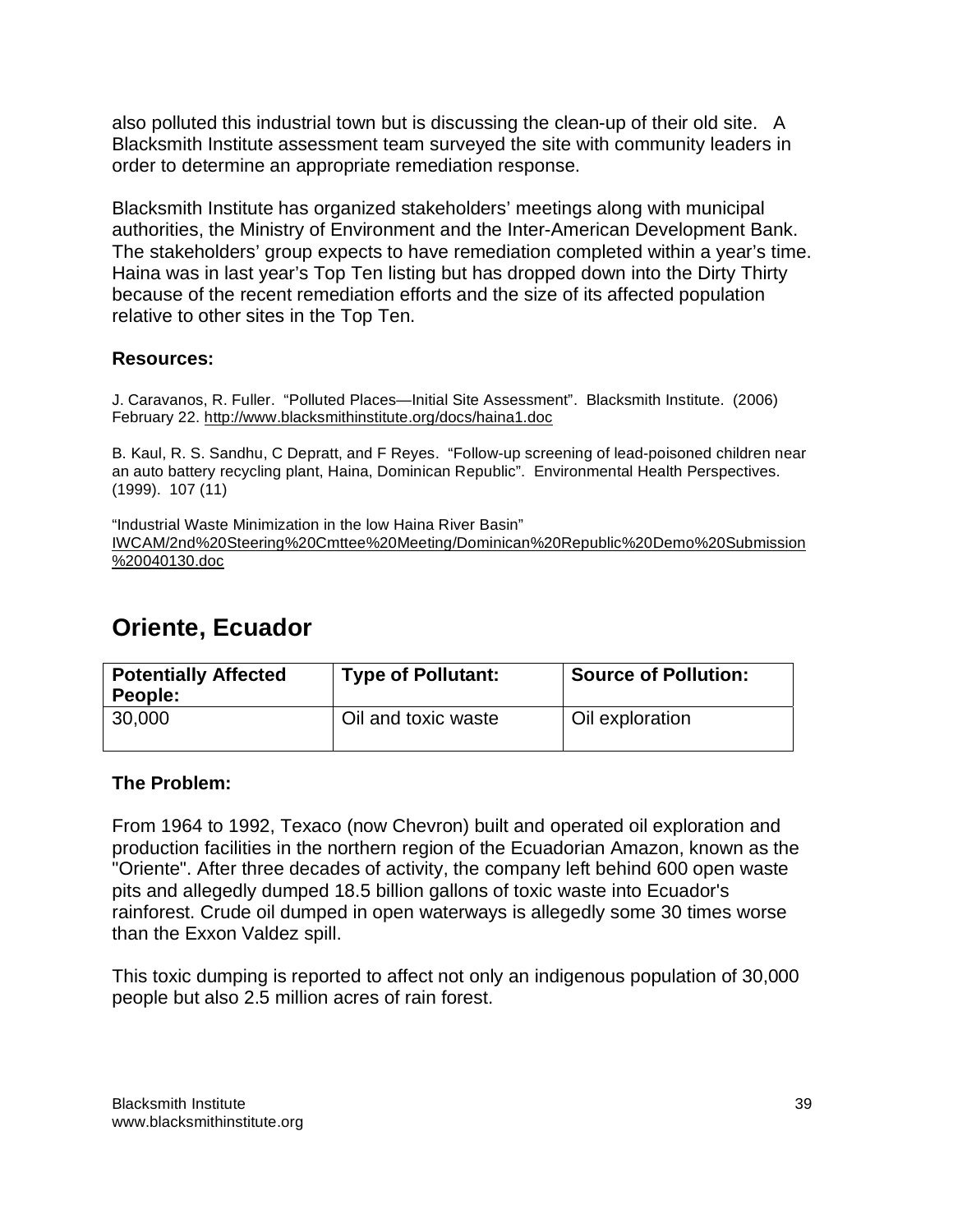### **Health Impacts:**

Increased cancer incidence, reproductive problems and birth defects are the major health effects. According to a local nurse, 27 town residents have died of cancer since Texaco began its operations in the area. The entire population of San Carlos is only 500 people, she said, prompting residents to call it the "cancer zone". Five separate peer-reviewed academic studies have documented rates of cancer several times higher than those in other parts of the Amazon where Texaco did not operate. One study found rates of childhood leukaemia four times higher in San Carlos than in other areas.

Water used by local residents for drinking and bathing contains nearly 150 times the safe exposure levels to hydrocarbons.

# **Status of Clean-Up Activity:**

Texaco is facing a billion dollar legal battle for polluting significant portions of the Ecuadorean Amazon. The company is accused of using inadequate extraction techniques and spilling waste products as a consequence. It is also alleged to have left more than 1,000 open-air toxic waste pits in the Amazonian rainforest. The company has vehemently denied the accusations and insisted that local authorities have absolved it of any guilt. An independent damage assessment, estimating the cost of clean-up to be around US \$6.14 billion. Accounting for personal damages could raise the cost to more than US \$10 billion.

#### **Resources:**

http://www.iht.com/articles/2004/01/13/edcesar\_ed3\_.php

http://www.texacotoxico.org/eng/index.php?option=com\_content&task=view&id=47&Itemid=2

http://www.ipsnews.net/news.asp?idnews=36940

http://www.chevrontoxico.com/article.php?id=340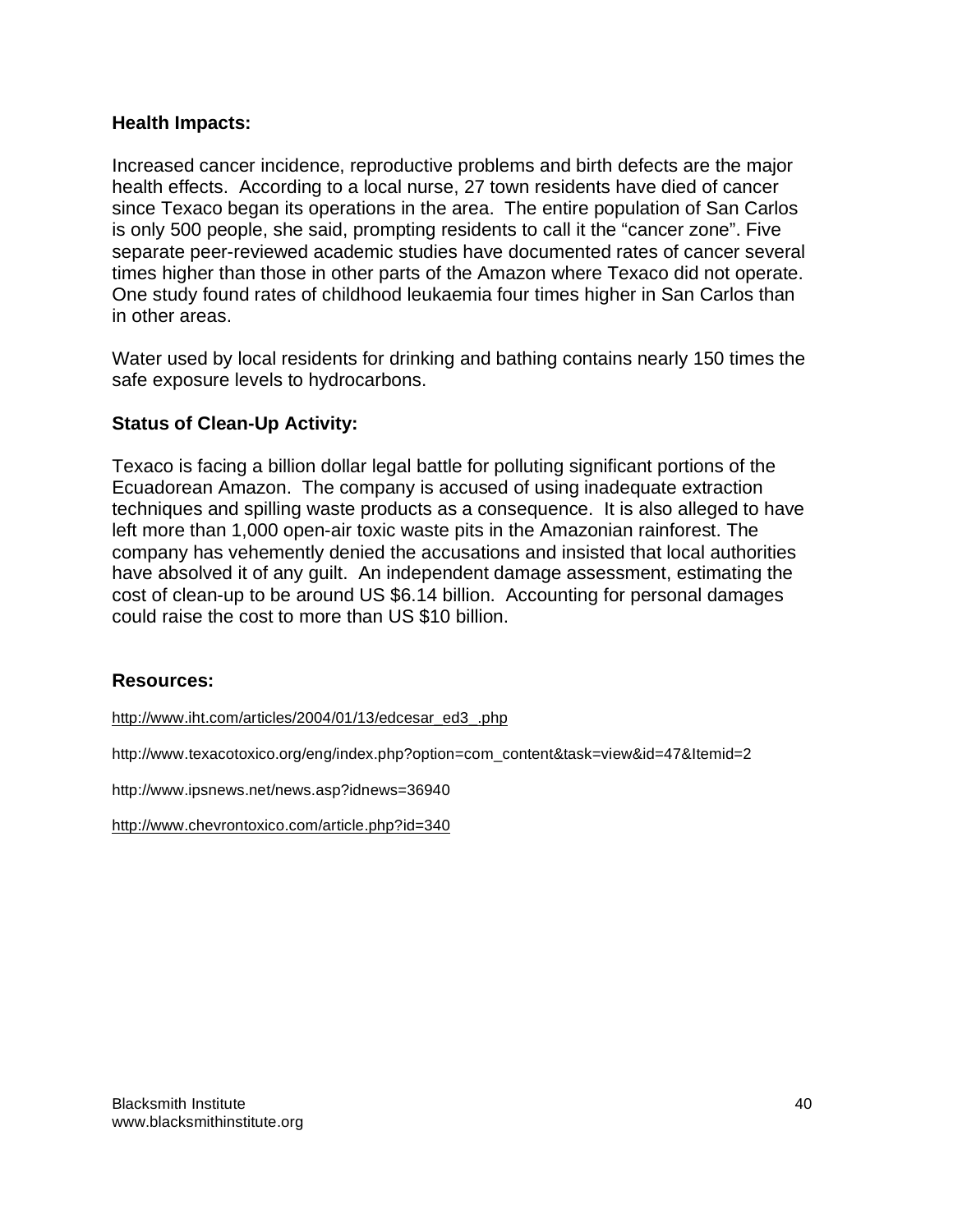# **Mahad Industrial Estate, India**

| <b>Potentially Affected</b><br>People: | <b>Type of Pollutant:</b>              | <b>Source of Pollution:</b> |
|----------------------------------------|----------------------------------------|-----------------------------|
| 300,000                                | Heavy metals and<br>organic pollutants | Industrial estate           |

# **The Problem:**

According to a survey conducted by the Supreme Court Monitoring Committee, approximately 1,800 tons of hazardous sludge has accumulated at the Mahad Industrial Estate CETP. There are also reports of hazardous wastes being dumped illegally on the premises of now defunct industries including Raksha Chemicals Ltd. and Shri Mahesh Chemicals. The industrial estate of Shri Mahesh Chemicals Ltd. houses an abandoned H-acid plant. The Raksha Chemical Estate houses not only its own toxic waste but also hazardous materials for a nearby industrial operation in Karnataka. The hazardous waste has not been properly contained within the premises of the industrial estate as asserted by various industrial managers and has instead leached out into the surrounding area contaminating soil and groundwater.

# **Health Impacts:**

The resident population in the area is being adversely affected by severe contamination of the local soils and waterways. We are not aware of any health surveys being conducted in the area but the impact is presumed to be extreme. The Indian Supreme Court Monitoring Committee has stated that it is pursuing more detailed information on the serious and chronic health situations that may result.

# **Status of Clean-Up Activity:**

India's Supreme Court Monitoring Committee directed Mahad CETP to replace pipelines carrying effluents out into the surrounding area in 2004. The Committee also ordered that the Mahad treatment plant conform to standards outlined by the Maharashtra Pollution Control Board (MPCB). The MPCB and the Maharashtra Industrial Development Corporation are partnering to ensure that Mahad CETP executes the mandates of the Monitoring Committee. Reports suggest that disposal of the toxic sludge from the industrial estate began in January of 2005 with a planned completion date of March of 2005. We have not learned of any definitive reports or studies confirming that this work was indeed completed.

# **Resources:**

http://mpcb.mah.nic.in/images/5thATR.pdf

Blacksmith Institute www.blacksmithinstitute.org http://web.ebscohost.com/ehost/pdf?vid=5&hid=8&sid=17129ca4-c36c-467a-a2d0- 3359ca79204c%40sessionmgr3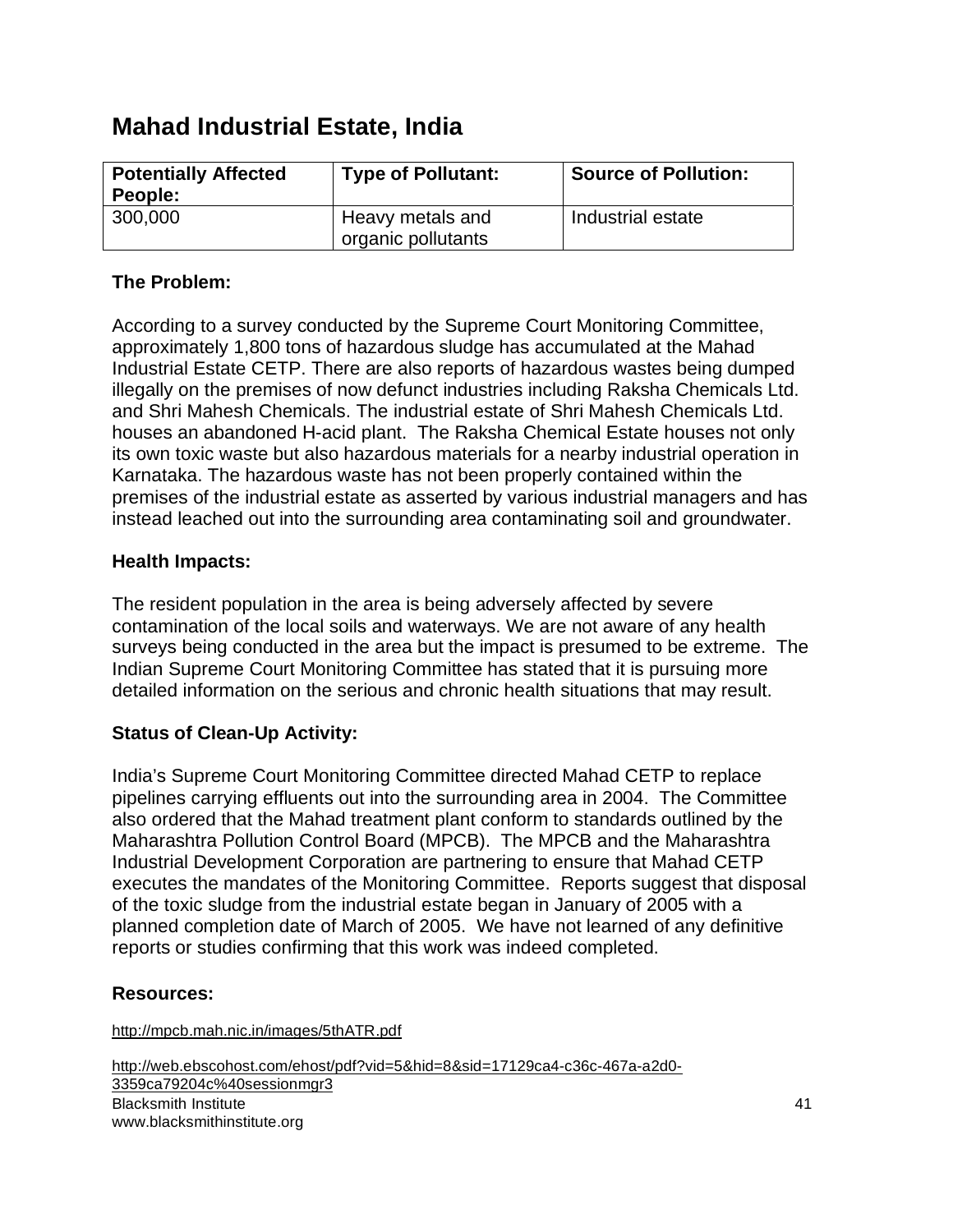# **Ranipet, India**

| <b>Potentially Affected</b><br>People: | <b>Type of Pollutant:</b>       | <b>Source of Pollution:</b> |
|----------------------------------------|---------------------------------|-----------------------------|
| 3,500,000                              | Hexavalent chromium,<br>Azodyes | Tanneries                   |

# **The Problem:**

Ranipet is located about 100 miles upstream from Chennai, the fourth largest urban area in India. Ranipet is a medium sized town but its pollution problems pose a potential risk to a larger population due to its proximity to the city of Vellore. A factory in Ranipet manufactured sodium chromate, chromium salts and basic chromium sulfate tanning powder that is used locally in the leather tanning process. The Tamil Nadu Pollution Control Board (TN PCB) estimates that about 1,500,000 tons of solid wastes accumulated over two decades of plant operation. These lie without check in an open yard (three to five meters high and on nearly five and a half acres of land) on the facility premises and easily leach into the groundwater.

# **Health Impacts:**

The contamination of the soil and groundwater, along with run off from solid wastes has affected thousands of people in a residential colony about 1 kilometre from the factory. Three open wells, a dozen bore wells and about 25 public hand pumps have been abandoned due to high chromium levels in the water. Agricultural land about a kilometer from the factory has also been affected. There is widespread fear that if this pollution is left unchecked, the Palar basin, the main drinking water source in the region, could also be contaminated. Local farmers claim that the waste from the nearby tanneries degrades the fertility of the land and that, invariably, "only one in five crops does well." Farmers also complain of the foul smells that emanate from the water they use to irrigate their fields and that they suffer from skin ulcerations from direct contact with the water.

# **Status of Clean-Up Activity:**

In 1996 the government shut down Tamil Nadu Chromates & Chemicals Limited (TCC), the factory responsible for the estimated 1.5 million tons of untreated chromate sludge. The Tamil Nadu Pollution Control Board authorities have assigned the National Geophysical Research Institute (NGRI) and National Environmental Engineering Research Institute (NEERI) to design and implement remediation plans to clean up this site.

One solution to tackle the issue of chromate leaching from the legacy site would be to encapsulate the waste dumpsite in order to prevent further leaching. Subsurface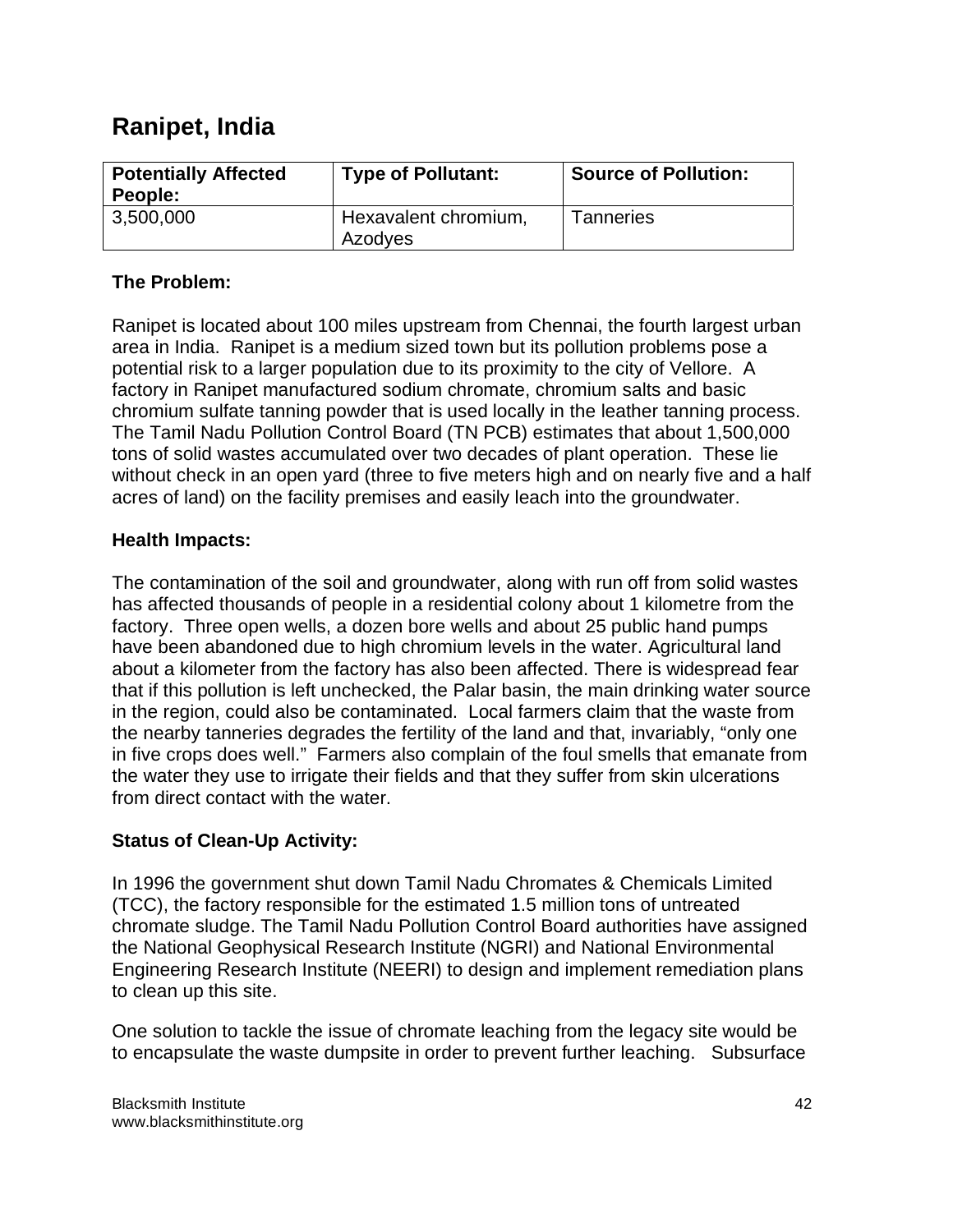soils also need to be treated. However, it is understood that no real progress has been made on tackling the problems.

### **Resources:**

http://www.tehelka.com/story\_main13.asp?filename=Ne071605Tanneries\_pollute.asp

"Polluted Places" Blacksmith Institute. http://www.pollutedplaces.org/region/south\_asia/india/ranipet.shtml

"Polluted Places: India Initial site assessment and photos". Asian Development Bank ADB (2006) http://www.adb.org/Projects/PEP/ind.asp

# **Ust-Kamenogorsk, Kazakhstan**

| <b>Potentially Affected</b><br>People: | <b>Type of Pollutant:</b>                             | <b>Source of Pollution:</b>                                                              |
|----------------------------------------|-------------------------------------------------------|------------------------------------------------------------------------------------------|
| 300,000                                | Heavy metals, air<br>pollutants, radioactive<br>waste | Copper smelters, nuclear<br>power and testing<br>facilities, power plants,<br>metallurgy |

### **The Problem:**

One of the most severely polluted sites in Kazakhstan, Ust-Kamenogorsk sits at the confluence of the Ulba and Irtysh rivers in the northeastern region of the country. It is home to the regional center of East Kazakhstan Oblast, one of the biggest industrial estates in the nation. The notorious Semipalatinsk Nuclear Testing Range, just 250 km away, has left a number of environmental disaster zones in its wake. Radioactive contaminants litter the surrounding area and may be airborne. Balkash Copper Smelter, idle for a long period, has restarted its operations in the area and is now polluting the air with sulphur and nitrogen dioxides and with metallic particulates.

Extensive industrial operations for over fifty years under careless or absent environmental standards have led to widespread pollution and hazardous waste deposits. In the year 2000, roughly a third of the industrial enterprises had no emissions controls or safe zones. As a result, a considerable population living in these industrial centers is directly impacted by these pollutants.

#### **Health Impacts:**

The concentration of benzaperene is at a level 16 times the maximum admissible concentration. Lead levels are 170% higher than maximum admissible concentrations. High morbidity and mortality rates have been reported for the region.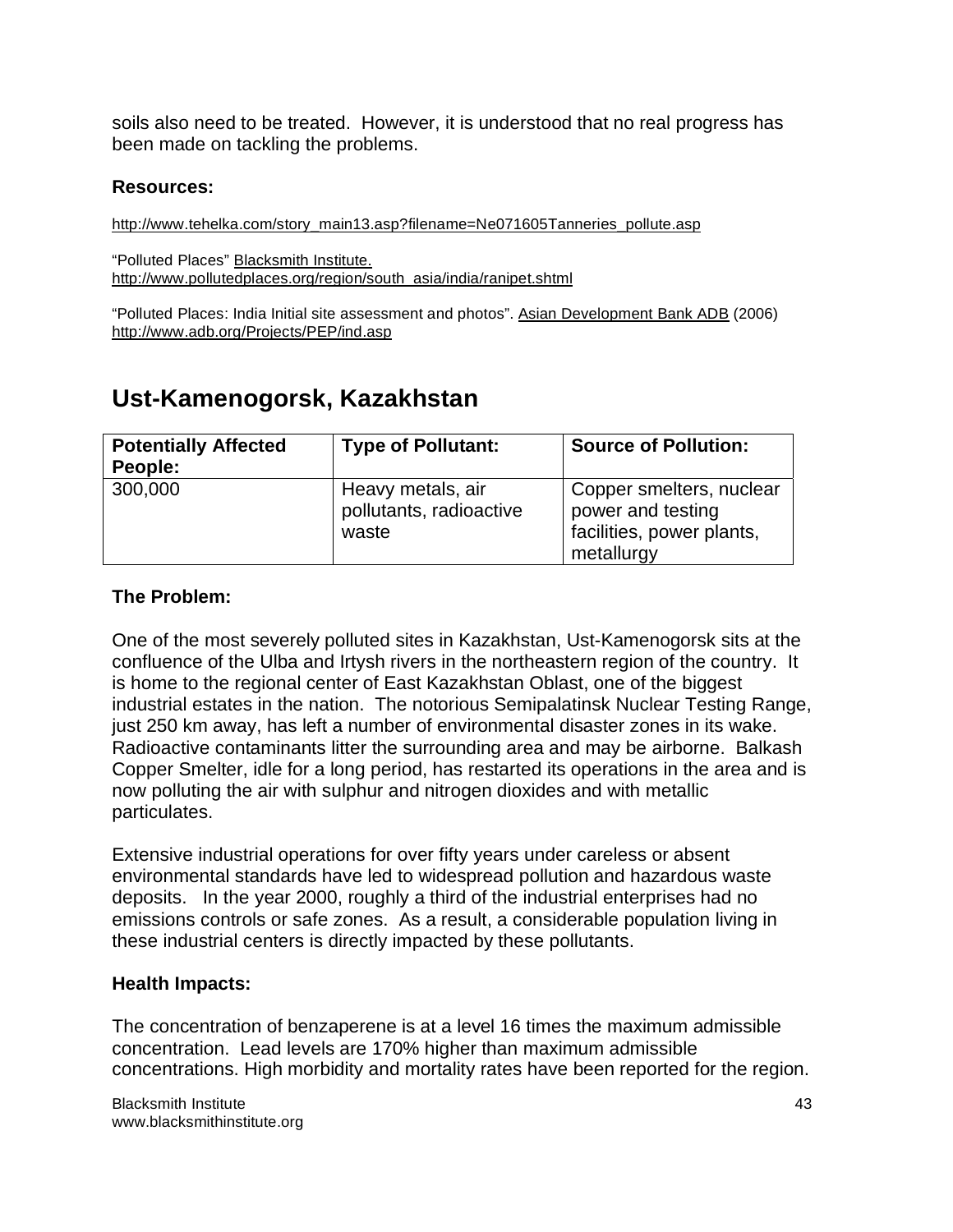# **Status of Clean-Up Activity:**

Although industrial production levels have been somewhat reduced in recent years, air pollution remains at a very high level in Ust-Kamenogorsk. No formal clean-up efforts are known to be under way.

### **Resources:**

http://www.congress-on-science-inschool.de/2005/congress\_e.php?ID=abstracts&Subj=kamenogorsk

http://www.globe-net.ca/procurement\_notices/listing.cfm?ID\_Region=7&ID\_Opportunity=2638

http://wbln0018.worldbank.org/RMC/PHRD/proc%20planning.nsf/01815e2162015aa085256c1b00521 ce9/11285849aa2936b385256c1b0064494d?OpenDocument

http://www.greensalvation.org/English/Publish\_eng/Herald\_2003-2004/2004\_08.htm

http://www-esd.worldbank.org/bnwpp/index.cfm? display=display\_activity&AID=427&Item=5

http://www.oieau.fr/anglais/international/russia\_kazakhstan.htm

http://www.atasu.org/eng/projects/docs/FASEP-Final%20Report\_brief.pdf

http://72.14.209.104/search?q=cache:wlMSGyrGhBEJ:www-

wds.worldbank.org/servlet/WDSContentServer/WDSP/IB/2004/07/19/000104615\_20040721104846/ Original/Ust0Kamenogorsk0PCN0ISDSFinal.doc+ust+kamenogorsk+pollution&hl=en&gl=us&ct=clnk &cd=26

http://www.counterpart.org/Default.aspx?tabid=340&metaid=F8FK0759-781&skin=cs

http://www.jstage.jst.go.jp/article/jrr/41/1/41\_35/\_article/-char/en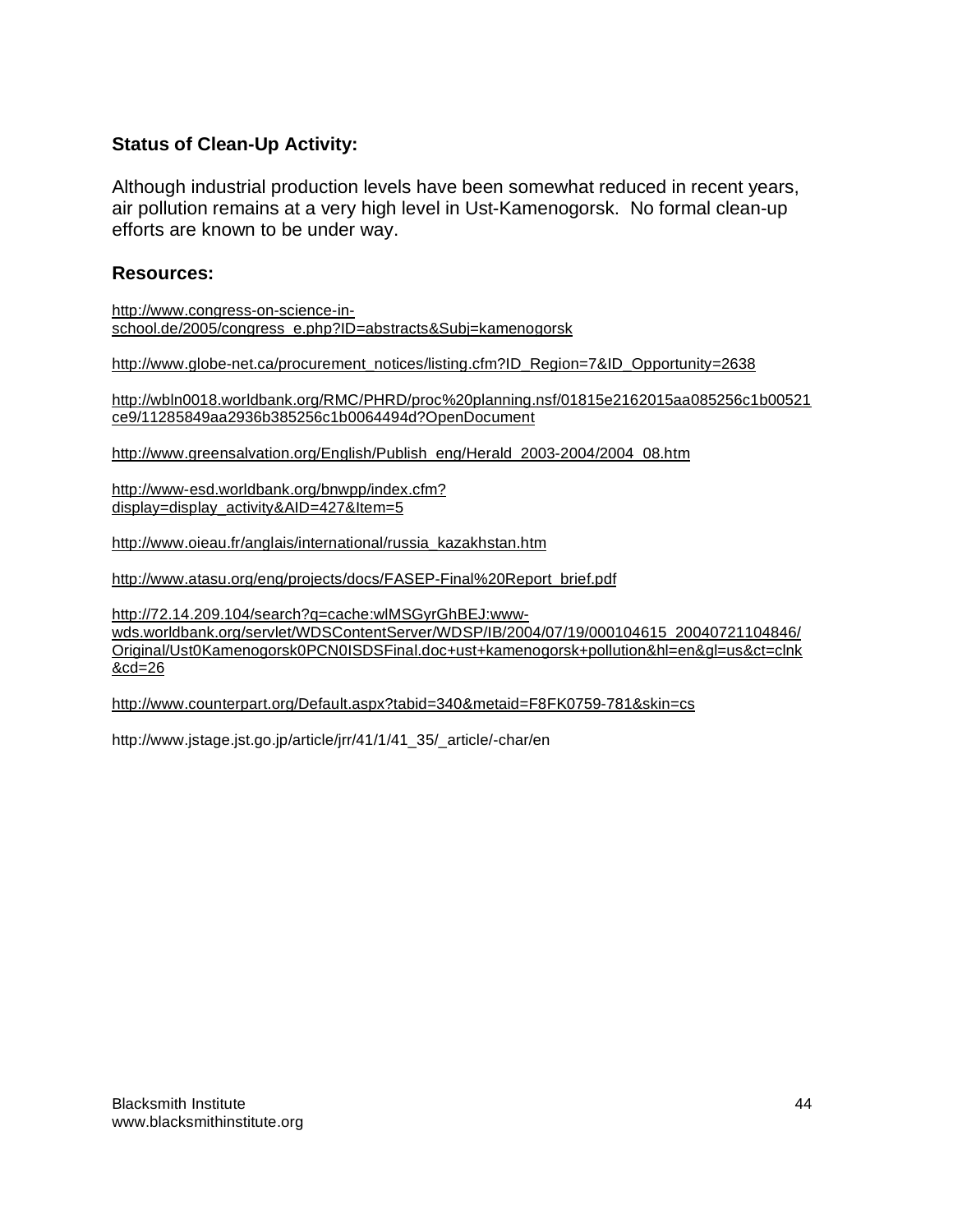# **Dandora Dumpsite, Kenya**

| <b>Potentially Affected</b><br>People: | <b>Type of Pollutant:</b>                   | <b>Source of Pollution:</b>       |
|----------------------------------------|---------------------------------------------|-----------------------------------|
| 100,000                                | Heavy metals, chemical<br>waste, PCBs, POPs | Municipal and industrial<br>waste |

# **The Problem:**

Nairobi produces an estimated 2000 tons of garbage a day, somewhere between a half and three-quarters of which rots uncollected close to its source. The rest is carted away to the Dandora dumping ground on the arid plains to the south of the city. Established by the city council in the mid 1980s, the Dandora dumpsite sprawls over a disused quarry and the grounds once allocated to "Sector 6" – the last, unsuccessfully executed phase of a World Bank-Kenyan Government experiment in low-cost housing designed to accommodate 100,000 people. However, Dandora is now home to a quarter of a million Nairobi residents. The dumpsite is 30 solid acres of garbage. The sky over Dandora is dark with noxious smoke, the result of the city council's half-hearted attempts at incineration. Concentrated methane gasses regularly result in spontaneous dump fires. Waste consistently leaches into the Nairobi River, which runs through the lower edge of the dump before passing through the city slum.

As many as 2,500 people, mostly children, but also men and women, scavenge here. Once a week, a city council bulldozer arrives to push the unsorted garbage into a massive heap that sits at the edge of the quarry. The heap is then set on fire, releasing even more toxic gases into Nairobi's air.

# **Health Impacts:**

Although the effects of constant exposure to the dump's stench and fumes on the residents and scavengers of Dandora remain unknown, doctors do report a high incidence of respiratory tract infections. According to the principal of a local school downwind from the site, nearly all of her 800 students have chronic respiratory problems. Only 10-15% of children living in the region could be described as healthy.

According to a University of Nairobi study conducted in early 2007 and surveying the health of schoolchildren, 50% of children sampled have blood lead levels of over 10 micrograms per decilitre. The haematological systems of most children were showing signs of damage with 12.5% of children having haemoglobin below normal levels.

The most exhaustive study of the Dandora dumpsite was published in 1998 by the Japanese International Co-operation Agency (JICA) as part of an assessment of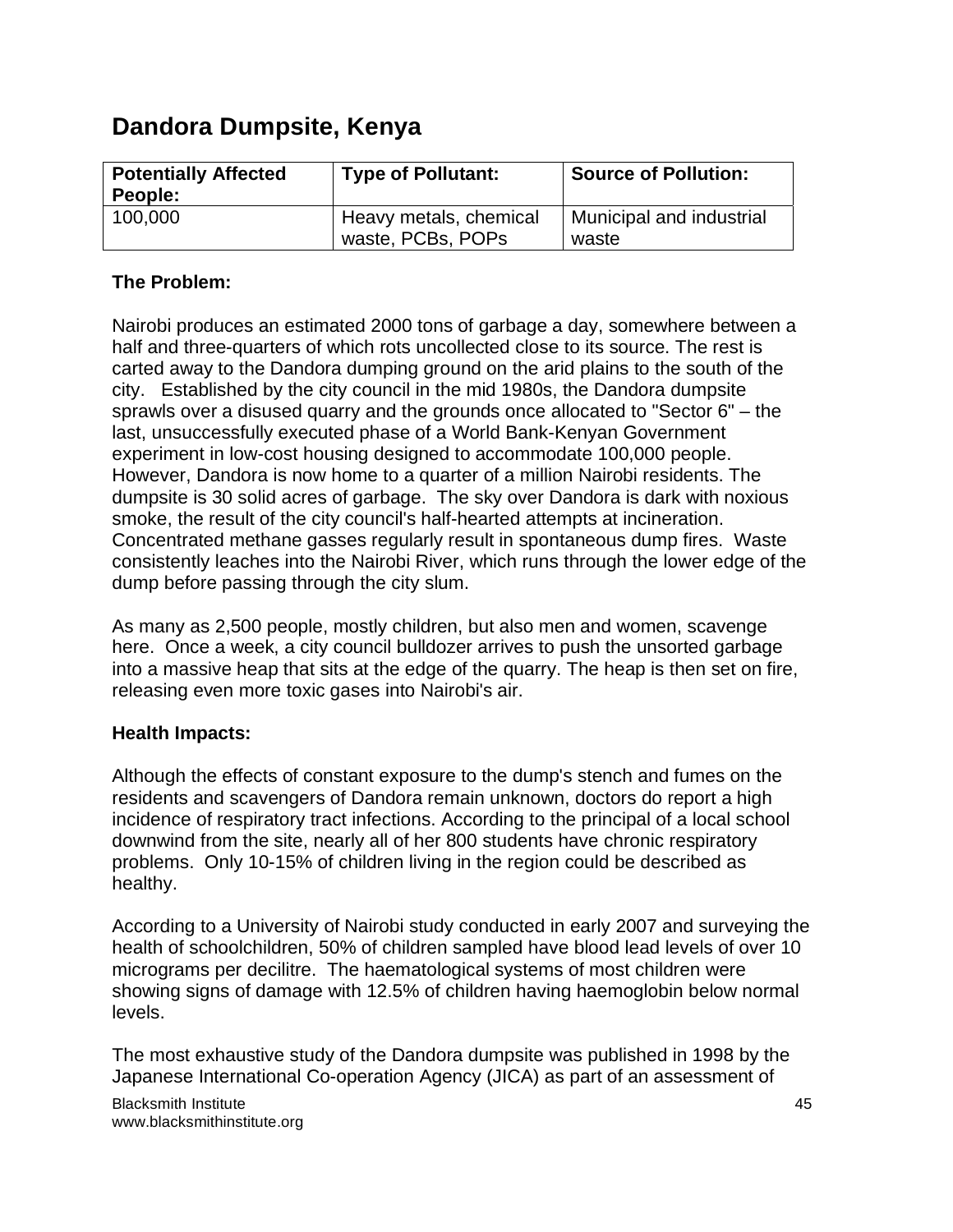solid waste management in Nairobi. But the report is vague on the environmental hazards that the site poses, citing only "a high risk of air pollution, which may affect the health of scavengers and neighbouring residents," and suggesting a possible threat to ground water pollution.

# **Status of Clean-Up Activity:**

The local government admits that the dumpsite must be relocated though no concrete plans have been implemented or even proposed.

# **Resources:**

Block, Meredith. *Initial Site Assessment: Dandora Dumpsite*. Blacksmith Institute, June 2007.

# **Mailuu-Suu, Kyrgyzstan**

| <b>Potentially Affected</b><br>People:          | <b>Type of Pollutant:</b>                                            | <b>Source of Pollution:</b> |
|-------------------------------------------------|----------------------------------------------------------------------|-----------------------------|
| 23,000 immediately,<br>but millions potentially | Radioactive waste, heavy   Legacy Soviet uranium<br>metals, cyanides | plant                       |

# **The Problem:**

Dozens of waste rock dumps are scattered throughout Mailuu-Suu, home to a former Soviet uranium ore mining and processing complex. From 1946-1968 the plant produced more than 10,000 metric tons of enriched uranium ore, which was eventually used to produce the Soviet Union's first atomic bomb. What remains now are 1.96 million cubic meters of radioactive mining waste that threatens the entire Ferghana Valley, one of the most fertile and densely populated areas in Central Asia.

Due to the high rates of seismic activity in the area, millions of people in Central Asia are potentially at risk from a failure of the waste containment efforts. It is feared that a landslide could disturb one of the dumps and either expose radioactive material within the core of the enormous waste piles or force them into nearby rivers. This fear was nearly realized in May of 2002 when a huge mudslide blocked the course of the Mailuu-Suu River and threatened to submerge one waste site. In April of 2006, the Obschestvenny Reiting Newspaper reported that about 300,000 cubic meters of material fell into the Mailuu-Suu River near the uranium mine tailings, the result of yet another landslide. The Kyrgyzstan National Sciences Academy (KNASA) surveyed 170 sites in Mailuu-Suu and concluded that high levels of radioactivity were indeed present.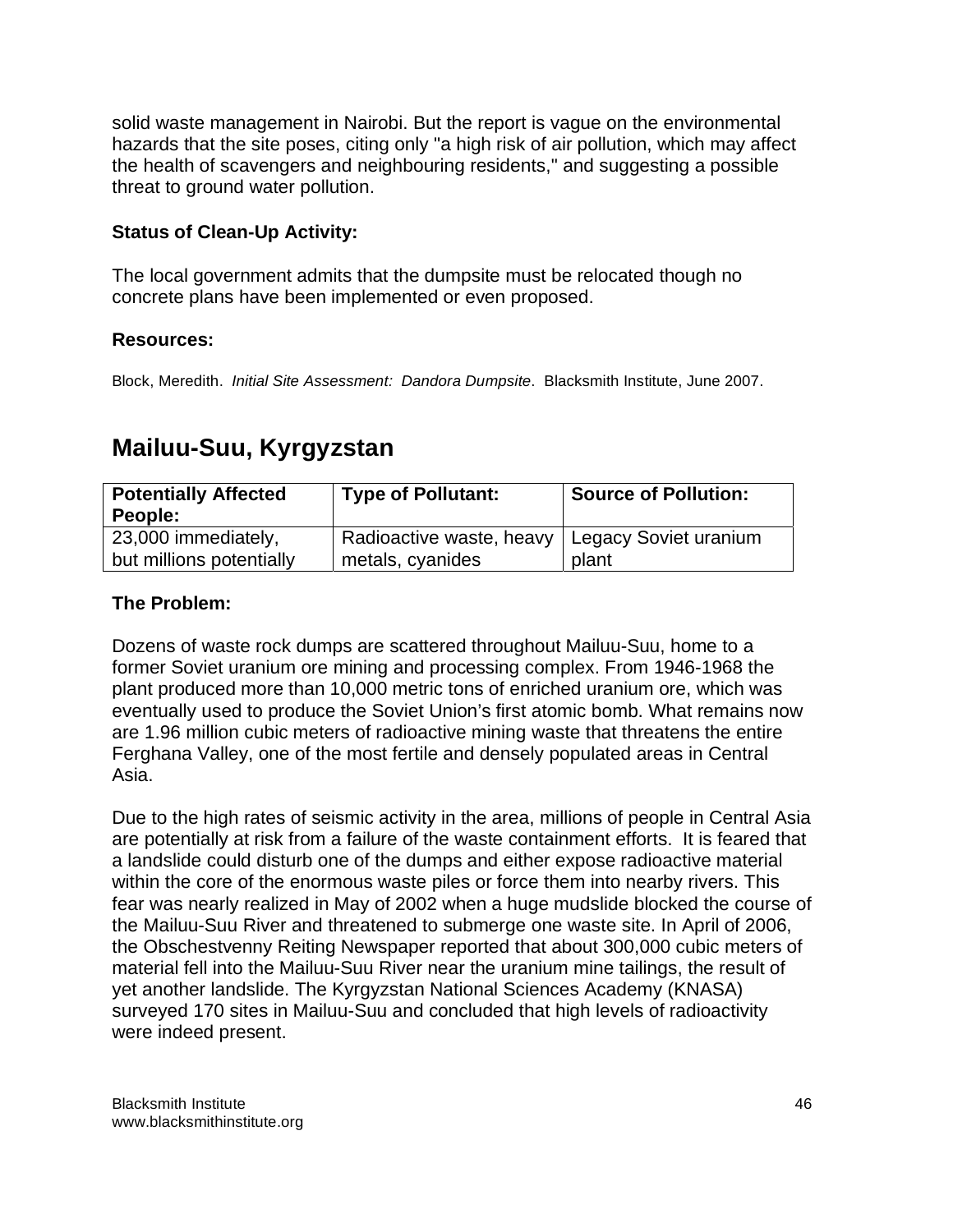### **Health Impacts:**

The poor design and management of the waste areas allows for transfer of some material from these piles to surrounding areas by runoff. Research has found some residents getting very high doses of radon probably due to use of this runoff water in agriculture. Risk analyses have also been conducted to assess the radioactive contamination that could occur with further natural disasters and potentially lead to large-scale environmental contamination. A 1999 study conducted by the Institute of Oncology and Radioecology showed that twice as many residents suffered from some form of cancer in Mailuu-Suu than in the rest of the country.

# **Status of Clean-Up Activity:**

The World Bank has begun a project for Kyrgyzstan to minimize human and environmental exposure to radionucleides. The project includes isolating uranium mining wastes, improving the national system for disaster management, preparedness and response and establishing real-time monitoring and warning systems, seismic stations and sensors. The total cost of the project is \$11.76 million, of which the bank's International Development Association, an institution that gives aid to the world's poorest countries, will provide \$6.9 million.

In addition, the Japanese Government has allocated \$2 million, the Global Environment Fund has allocated \$1 million and the Kyrgyzstan Government has allocated \$1.8 million for remediation efforts. The National Ecological and Emergency Ministry has reported that over 20 local and foreign firms have expressed interest in committing funding. Kyrgyzstan has established the Control Centre of Crisis Situations (CCCS) under the Ministry of Emergency Situations to deal with such regional problems. Projects currently underway to remediate Mailuu-Suu are slated to be completed by 2009 but Kyrgz officials assert that more than \$30 million would be needed to complete the work.

# **Resources:**

IRIN News Org. "KYRGYZSTAN: Landslide close to Mailuu-Suu uranium dump". UN Office for the coordination of Humanitarian Affairs. (2005) April 14. http://www.irinnews.org/report.asp?ReportID=46641&SelectRegion=Asia&SelectCountry=KYRGYZS

TAN

IRIN News Org. "KYRGYZSTAN: Mailuu-Suu closely monitored following recent landslide." UN Office for the coordination of Humanitarian Affairs. (2005) May.

http://www.irinnews.org/report.asp?ReportID=46933&SelectRegion=Asia Sarah MacGregor. "Finding a Solution for Uranium Waste in Kyrgyzstan." OSCE. (2004) February 4. http://www.osce.org/item/181.html

Environment News Service (ENS). "Kyrgyz Republic Funded to Secure Uranium Waste Dumps" Mines and Communities Website. (2004). June 17. http://www.minesandcommunities.org/Action/press375.htm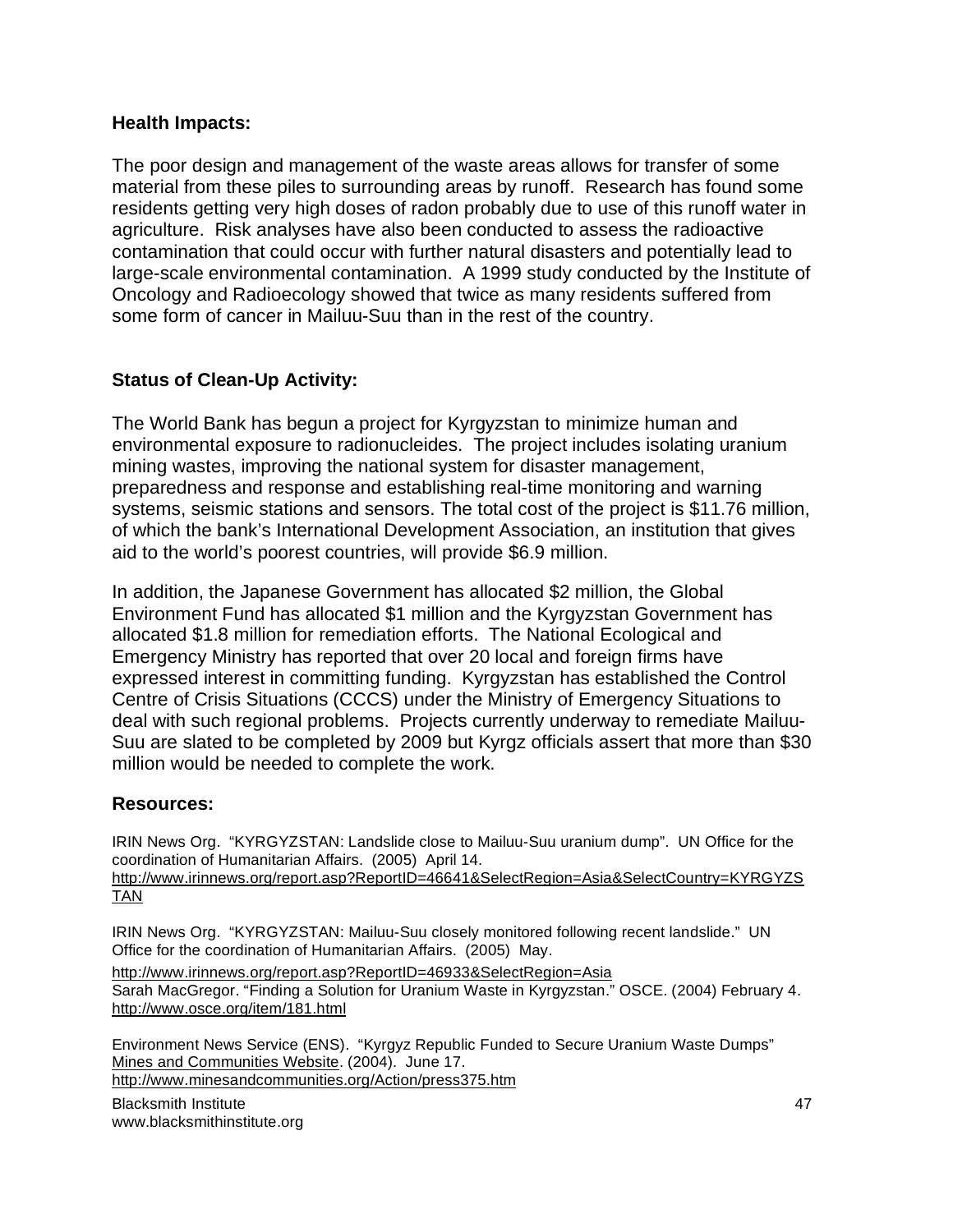M. Kozlova. "Worries Fester over radioactive tailings". Asia Water Wire. http://www.asiawaterwire.net/node/74

"Safety of Uranium Dumps in Kirghizia Calls For Attention of International Community" Pravada (2003) April 21. http://newsfromrussia.com/world/2003/04/21/46158.html

Nurlan Djenchuraev. Current Environmental issues associated with mining wastes in Kyrgyzstan. Master of science. Department of Environmental Sciences and Policy of Central European University. (1999). http://enrin.grida.no/case\_studies/nucFergana/kyrgyz\_12.pdf

I. A. Vasiliev, D. S. Barber, V. M. Alekhina, et al. "Uranium levels in the Naryn and MAiluu-Suu rivers of Kyrgyz Republic". Journal of Radioanalytical and Nuclear Chemistry. (2005) 263 207-212.

H. Vandenhove, L. Sweeck, D. Mallants, et al. "Assessment of radiation exposure in the uranium mining and milling area of Mailuu Suu, Kyrgyzstan". Journal of Environmental Radioactivity (2006) 88 118-139.

http://www.irinnews.org/report.aspx?reportid=26451

http://www.asiawaterwire.net/taxonomy/term/29

# **Mexico City, Mexico**

| <b>Potentially Affected</b><br>People: | <b>Type of Pollutant:</b>                                       | <b>Source of Pollution:</b>            |
|----------------------------------------|-----------------------------------------------------------------|----------------------------------------|
| 15 million                             | Air pollution: Ozone,<br>SO2, SOx, NOx, pm2.5-<br>pm10, HC, VOC | Automobile and industrial<br>emissions |

#### **The Problem:**

Mexico City has the worst air pollution in the country and ranks among the most polluted cities in the world. Its ozone levels exceed World Health Organization standards 300 days a year, and it is estimated that the air in the busy border town of Ciudad Juarez is 40% less contaminated than in the capital. Exhaust fumes from Mexico City's estimated 4 million motor vehicles, many of which are old models and especially damaging to the environement, are the main source of air pollutants. The city's air problem is aggravated by its unique geography. Mexico City resides in a basin more than 7,400 feet above sea level and is surrounded on three sides by mountains. These isolate the city from regional weather disturbances and thus trap pollution.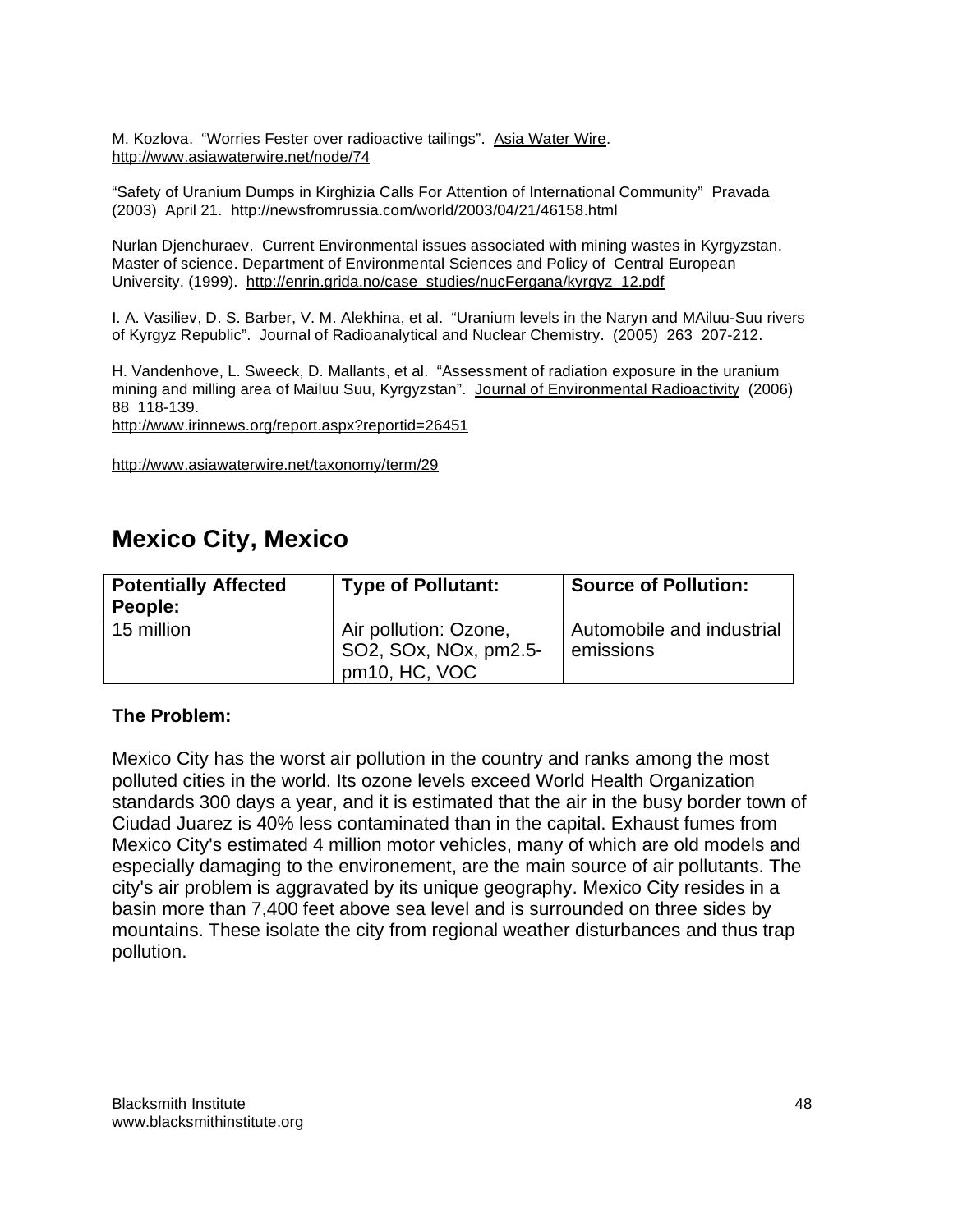### **Health Impacts:**

Severe respiratory problems have expectedly developed across the local population. It is estimated that even a 10% reduction in PM10 in the air would save 3,000 lives annually and prevent 10,000 new cases of chronic bronchitis. Reducing the presence of ozone by 10% would save 300 lives.

### **Status of Clean-Up Activity:**

In 2002, the Secretary of the Environment signed an agreement with World Resources Institute to implement a sustainable transport system in order to cut back on emissions. This will focus on bus transport systems and retrofitting of diesel vehicles in order to cut back air pollutants. Mexico City has recently met air quality regulation standards for four of the six main pollutants: lead, sulfur dioxide, carbon monoxide, and nitrogen oxides. The remaining problems are ozone and particulates. Considerable efforts must be exercised in order to make this city more habitable.

#### **Resources:**

"Index of Leading Environmental Indicators: The nature and sources of ecological progress in the US and the World" The Pacific Research Institute. (2006). http://www.pacificresearch.org/pub/sab/enviro/06\_enviroindex/27\_mexico.html

"Mexico: Environmental Issues." Energy Information Administration Official Energy Statistics from the U.S Government. (2004) http://www.eia.doe.gov/emeu/cabs/mexenv.html

#### http://www.ess.co.at/GAIA/CASES/MEX/

G McKinley, M Zuk, M Hojer, et al. "Quantification of Local and global benefits from air pollution control in Mexico City". Environmental Science and Technology. (2005) 39, 1954-1961.

I Schifter, L. Diaz, E Lopez-Salinas. "Hazardous air pollutants from mobile sources in the metropolitan area of Mexico City" Journal of the Air & Waste Management Association. (2005) Sep. 55 (9).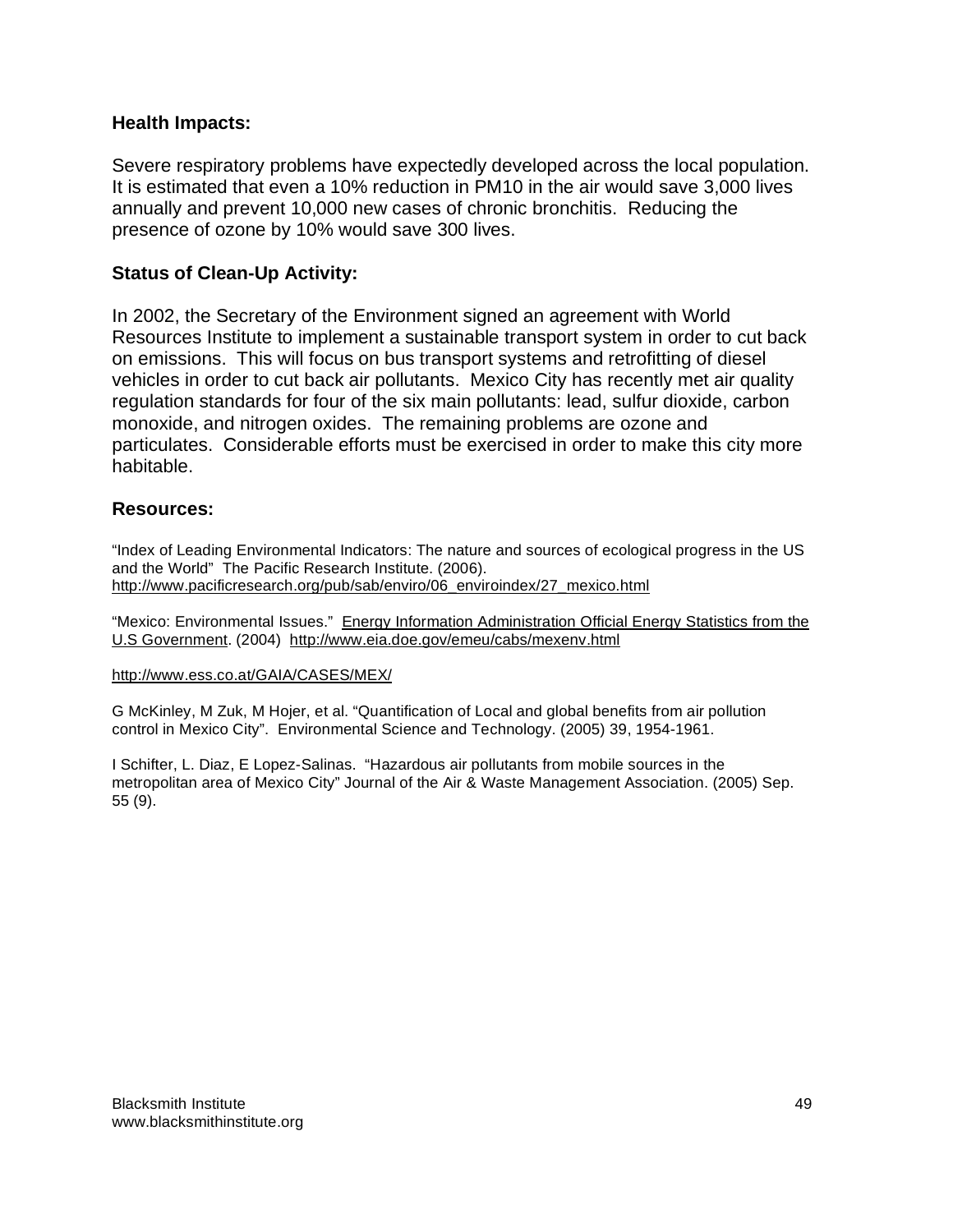# **Huancavelica, Peru**

| <b>Potentially Affected</b><br>People: | <b>Type of Pollutant:</b> | <b>Source of Pollution:</b> |
|----------------------------------------|---------------------------|-----------------------------|
| 40,000                                 | Mercury                   | Legacy mercury mines        |

# **The Problem:**

Huancavelica is the largest mercury processing district in the Western Hemisphere. The majority of the mines at Huancavelica have been operating since the Spanish colonial period 150 years ago but have been closed for 30 years. At the time, Huancavelica was crucial to Spain's silver mining operations, providing the mercury used to extract silver from ores in the Potosi silver mines in upper Peru (now Bolivia). Legacy mercury pollution lines the city's open trenches and waterways. The residents here have been living with mercury for nearly 400 years. Some of the locals do still mine mercury on a small scale and the entrance to the main mercury mines remains open to this day.

# **Health Impacts:**

The effects of the mercury legacy are shown by the fact that the risk of dying is three times higher in Huancavelica than in nearby El Callao. Life expectancy at birth is only 56.8 years in Huancavelica, compared to 78.0 years in El Callao. Respiratory diseases are common, especially among the locals who continue to engage in mining efforts.

# **Status of Clean-Up Activity:**

The people of Huancavelica are extremely poor and without resources to manage their own cleanup efforts. Thirty-eight percent of the population is illiterate and 80% of the children suffer from malnutrition. The government of Peru has so far failed to deal with this serious pollution issue.

# **Resources:**

http://www.martinbarofund.org/projects/1998.htm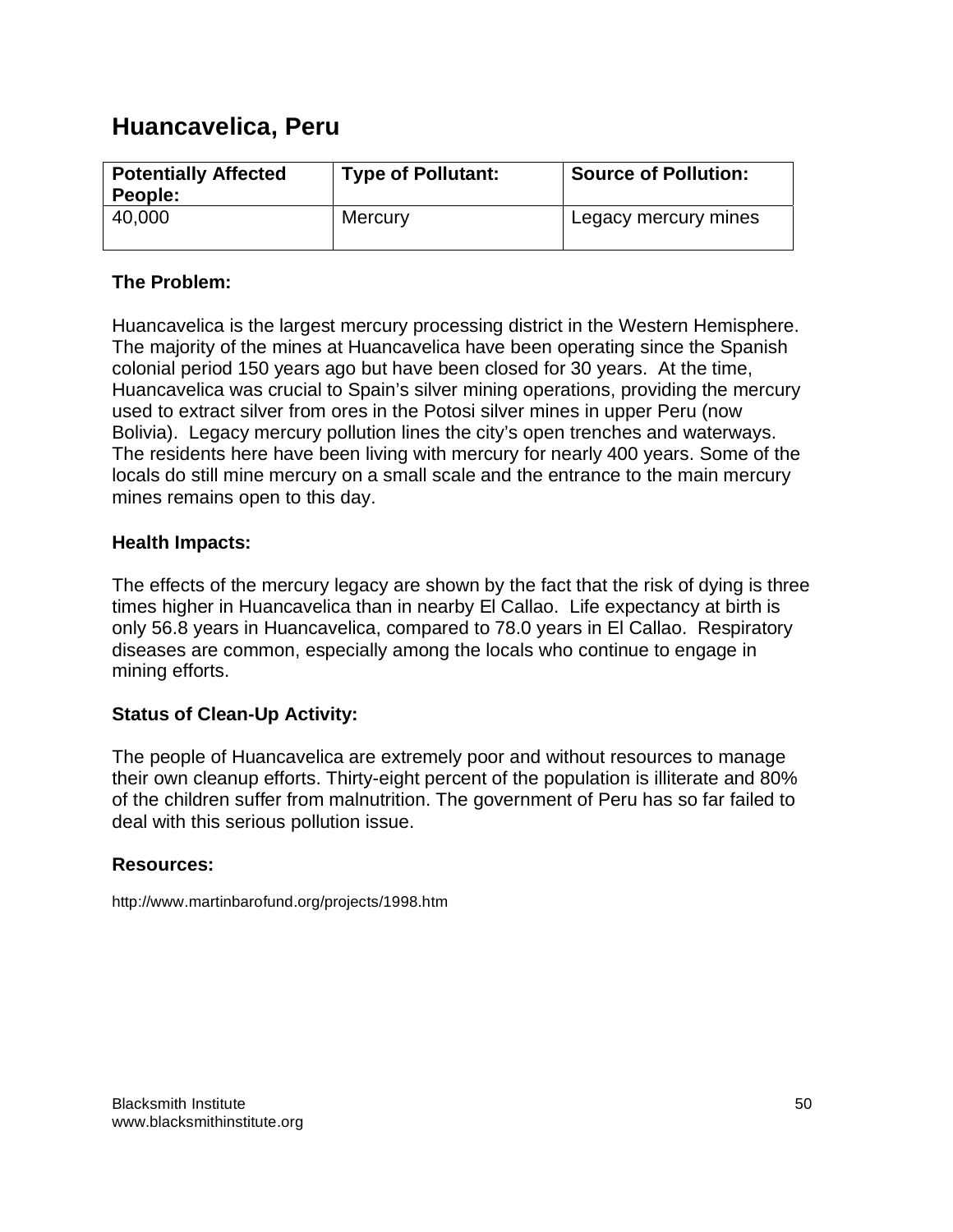# **Meycauayan City and Marilao, Philippines**

| <b>Potentially Affected</b> | <b>Type of Pollutant:</b> | <b>Source of Pollution:</b> |
|-----------------------------|---------------------------|-----------------------------|
| People:                     |                           |                             |
| 250,000                     | Hexavalent chromium,      | Automobile and industrial   |
|                             | other heavy metals,       | emissions                   |
|                             | pesticides, sewage, solid |                             |
|                             | waste and tannery waste   |                             |

# **The Problem:**

Industrial waste is haphazardly dumped into the Marilao, Meycauayan and Obando River system, a source of drinking and agricultural water supplies for the 250,000 people living in and around this suburb of Manila. The river system is extremely polluted due to wastes received from tanneries, gold and precious metals refineries, and legacy lead smelting waste, and numerous municipal dumpsites. Substantial contamination also results from small-scale lead recycling facilities along the river and from the many tanneries that dump untreated hexavalent chromium-laced wastewater into the river.

# **Health Impacts:**

The dumping of toxic wastes into the river has had a severe effect on the health of the local population with complaints of nausea, eye irritation, and various respiratory ailments. The river also feeds directly into the Manila Bay, and its effluents contaminate local fishing areas, further endangering health.

# **Status of Clean-Up Activity:**

There has been considerable local effort to deal with the main sources of pollution, resulting in the creation of a coordinating body to encourage and guide clean up of this river. This stakeholder group, which has been instigated and supported by Blacksmith, includes senior representatives of the federal government, the local municipality, industries from the area and community groups. A process has been started to collaboratively implement private and public remediation efforts over the next several years and efforts are ongoing to obtain national and international financial assistance. 2006 successes include a tannery waste treatment plant paid for by the Manila Tanneries Association. In addition, Stakeholder group members, Philippines Recyclers Incorporated (PRI), has committed to strictly regulate treatment of lead battery waste stockpiles. Strong support from political leadership in the Philippines has been very important in generating momentum for the clean-up process.

# **Resources:**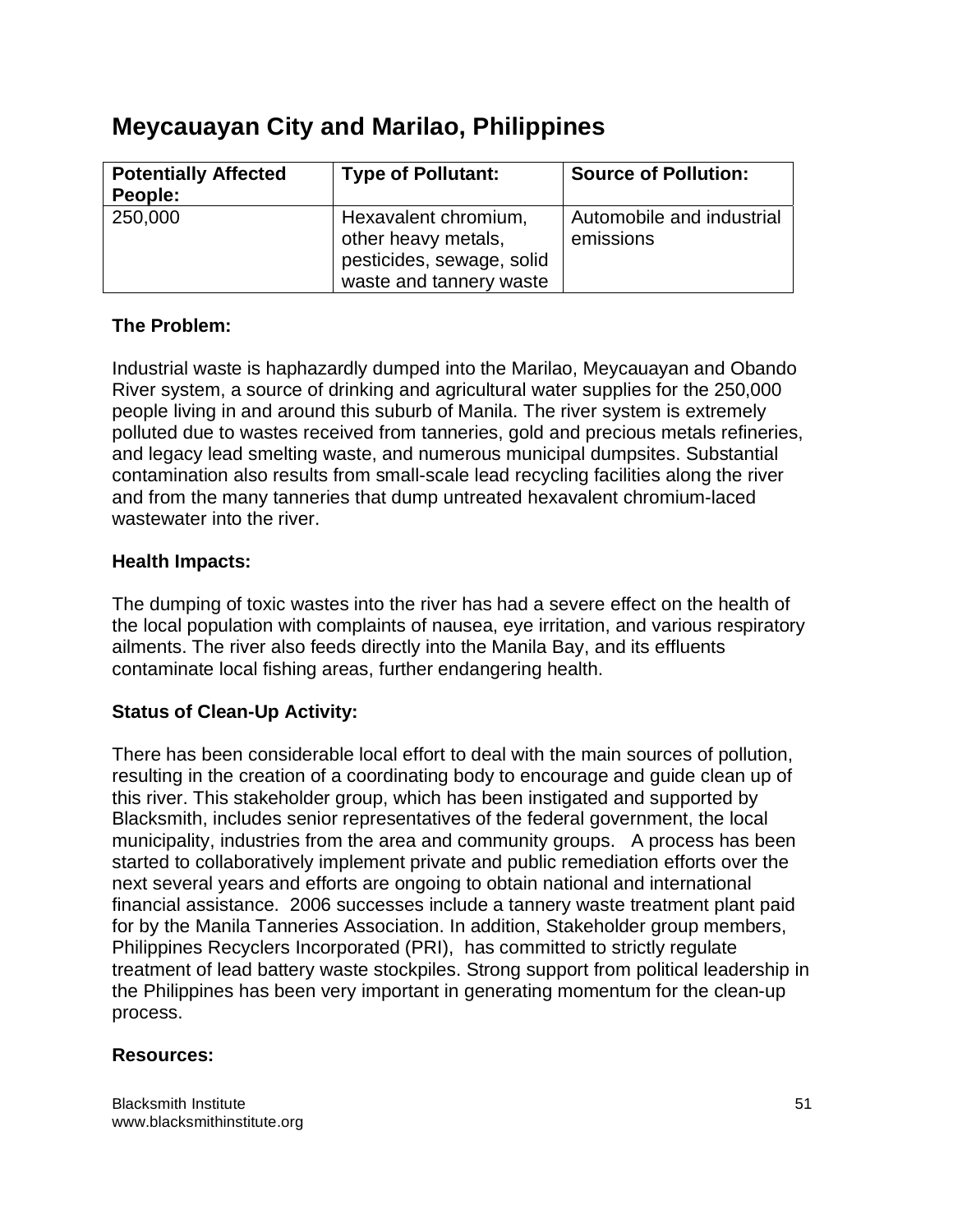J. Emmanuel. "Cleaning up toxic wastes in the Asia Pacific region." US Working Group for Philippine Bases Clean-up. (1997) http://www.focusweb.org/publications/1997/Cleaning%20Up%20Toxic%20Wastes%20in%20the%20 Asia%20Pacific%20Region.htm

# **Bratsk, Russia**

| <b>Potentially Affected</b><br>People: | <b>Type of Pollutant:</b>                                             | <b>Source of Pollution:</b> |
|----------------------------------------|-----------------------------------------------------------------------|-----------------------------|
| 2.8 million                            | Mercury and other heavy   Chemical and Aluminium<br>metals, chemicals | <b>Plants</b>               |

# **The Problem:**

The Usolye and Sayansk Chemical Plants have used mercury in the production of caustic soda and other cleaning agents since the early 1970s. The Usolye Chemical Plant has admitted to discharging 2.5 tons of metallic mercury into the Angara River each month. Mercury from the stream has travelled several miles downstream and concentrating in the sediments of the Bratsk Reservoir, which was once used for drinking water. The Angara then flows into the Yenisei, which empties into the Arctic Ocean.

According to Yuri Udodov, head of the Federal Committee on Ecology (FCE) in the state of Irkutsk, this region has "the highest rate of discharge of metallic mercury into the environment [in] all of Siberia." If the FCE's figures are accurate, the discharge rate may be the highest in the world.

The Bratsk Aluminium Plant has been polluting its surroundings to such great degree that the town of Chikanovskiy was evacuated in 2001 due to repeated health emergencies. It has been declared an ecological disaster zone.

# **Health Impacts:**

The amount of mercury in local children's hair is almost nine times higher than normal levels. Incidence rates of cancer and respiratory, vascular and urinary disorders are massively high as is the occurrence of severe birth defects. Life expectancy in the region is reported to be 44 years.

# **Status of Clean-Up Activity:**

Blacksmith Institute www.blacksmithinstitute.org Local activist groups are attempting to educate people about this urgent problem while seeking to identify methods to end mercury use and clean up the pollution. The problem, however, may be unmanageable for any small-scale clean-up plans for mercury. The extent of pollution in the ground around Bratsk is said to be equal to half the total global production of mercury in 1992.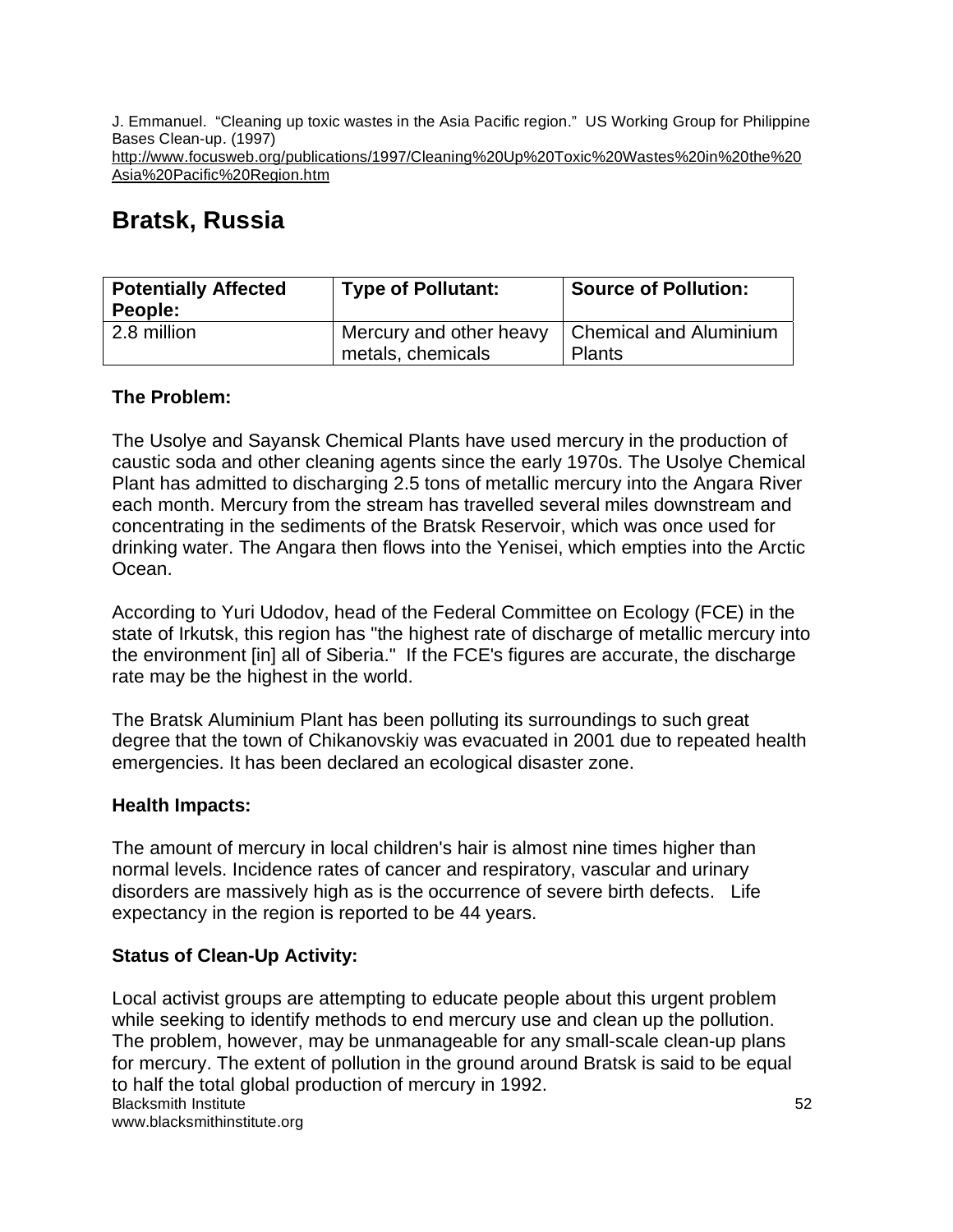Recently, the U.S. Trade and Development Agency (TDA) financed a study at a cost of \$850,000 on modernization at the Bratsk smelter. Emissions levels have recently been reduced due to an upgrade in smelter operating technologies. **Resources:** 

http://www.10000yearsinstitute.org/10k\_pdf/Selenga\_River.pdf

http://se2.isn.ch/serviceengine/FileContent?serviceID=7&fileid=45316A02-8F2A-5890-EA01- 35B93519A52E&

# **Chita, Russia**

| <b>Potentially Affected</b><br>People: | <b>Type of Pollutant:</b>     | <b>Source of Pollution:</b> |
|----------------------------------------|-------------------------------|-----------------------------|
| 400,000                                | Radioactive decay<br>products | Gold and uranium mines      |

# **The Problem:**

This remote region of Siberia is the site of Russia's greatest mineral wealth where many extensive gold, thorium, and uranium deposits have been mined for decades. In Chita, Krasnokamensk is the last major uranium mine still operating in Russia. Operations produced five million pounds of uranium in 1995, and at least five million tons of waste and uranium mill tailings in the process. Uranium and waste production at this rate (and higher) has occurred for the past 30 years. Massive volumes of acidic tailings are leaking uranium decay products and heavy metals. Krasnokamensk has generated fifty to seventy-five million tons of tailings, making it the largest waste stream at a uranium production site in the world.

A survey in the community of Balei has documented hundreds of homes with radiation levels as much as 10-20 times permissible levels. Nearly 1000 homes have radiation levels that far exceed international standards.

#### **Health Impacts:**

Blacksmith Institute www.blacksmithinstitute.org In some affected areas, nearly 95% of children have been diagnosed with one or more chronic or inborn diseases or handicaps. There are also high incidences of babies born without limbs and various other genetic mutations. More than 95 percent of the children in Balei are mentally deficient, according to a report by the east Siberian branch of the Russian Academy of Sciences. Rates of stillbirths are five times higher than the Russian average; child mortality rates are 2.5 times higher, miscarriages and congenital defects in newborns are 1.4 times higher and incidences of Downs Syndrome are four times higher.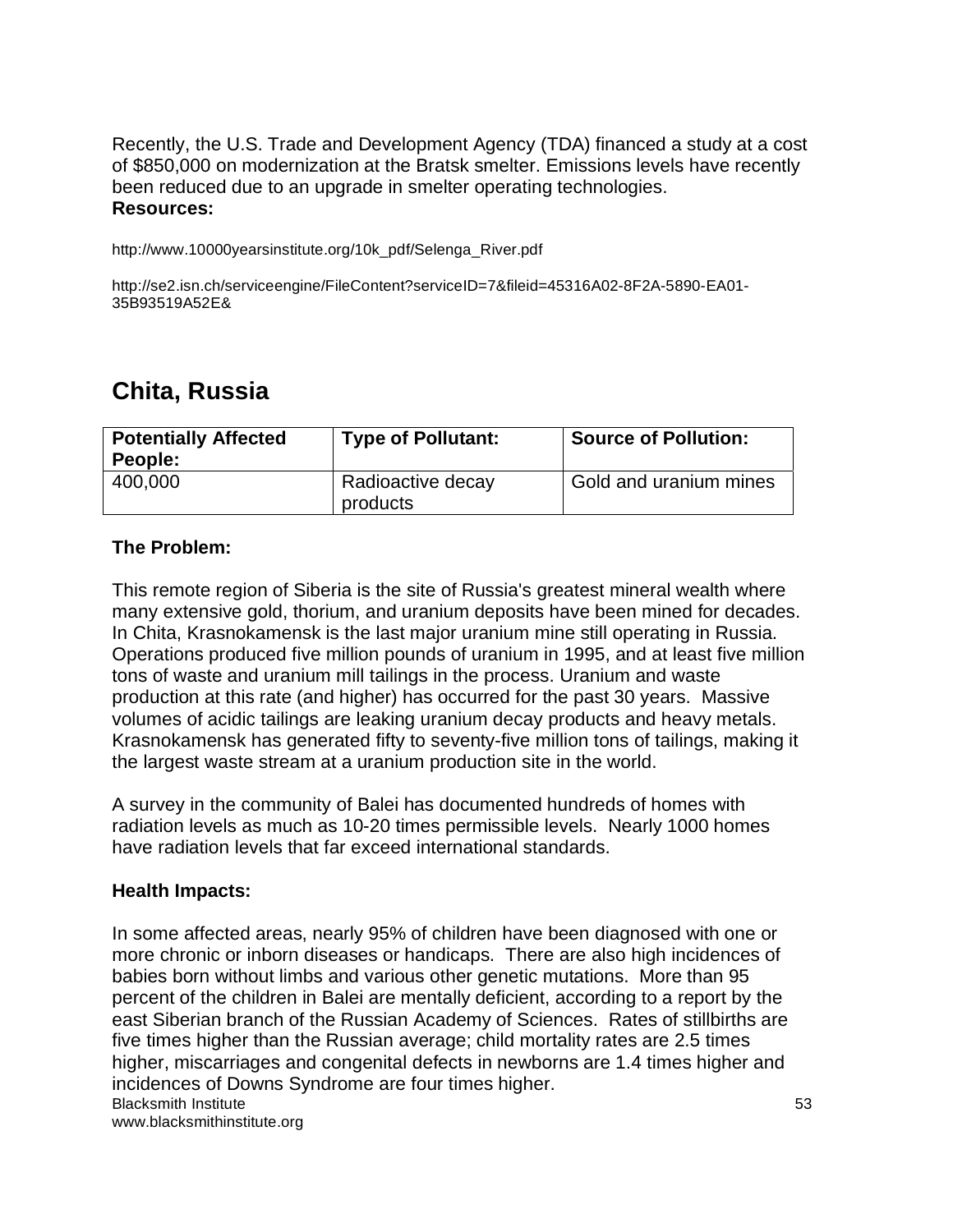# **Status of Clean-Up Activity:**

Addressing the impacts of this radioactive waste will require extensive decontamination and significant groundwater restoration efforts if the polluted areas are to be remediated effectively. A comprehensive plan should also include the installation of a new tailings repository for future wastes to replace the present containment system which is unsound. No such plans have yet been made public.

### **Resources:**

http://www.earthisland.org/project/reportPage2.cfm?reportContentID=13&subSiteID=1&pageID=71

http://www.sric.org/mining/docs/Chitafin.html

http://www.zenhell.com/GetEnlightened/links/nukehell.htm

http://www.kluweronline.com/article.asp?PIPS=5143902&PDF=1

http://www.dartmouth.edu/~dujs/2002F/uranium.pdf

# **Magnitogorsk, Russia**

| <b>Potentially Affected</b><br>People: | <b>Type of Pollutant:</b> | <b>Source of Pollution:</b> |
|----------------------------------------|---------------------------|-----------------------------|
| 460,000                                | Sodium oxides, nitrogen   | Iron and steel works        |
|                                        | oxides, benzopyrene,      |                             |
|                                        | various heavy metals      |                             |

# **The Problem:**

Located in Western Russia, Magnitogorsk lies on the banks of the Ural River. In the 1930's, one of the largest Russian iron and steel works was established here, producing steel for half the Russian tanks during WWII. At optimum capacity it could produce up to 7.5 million tons of steel. The industry was purported to emit 650,000 tons of industrial wastes, including many toxic chemicals, thereby polluting around 4,000 square miles. According to steelworkers, none of the filtering devices were in working condition.

#### **Health Impacts:**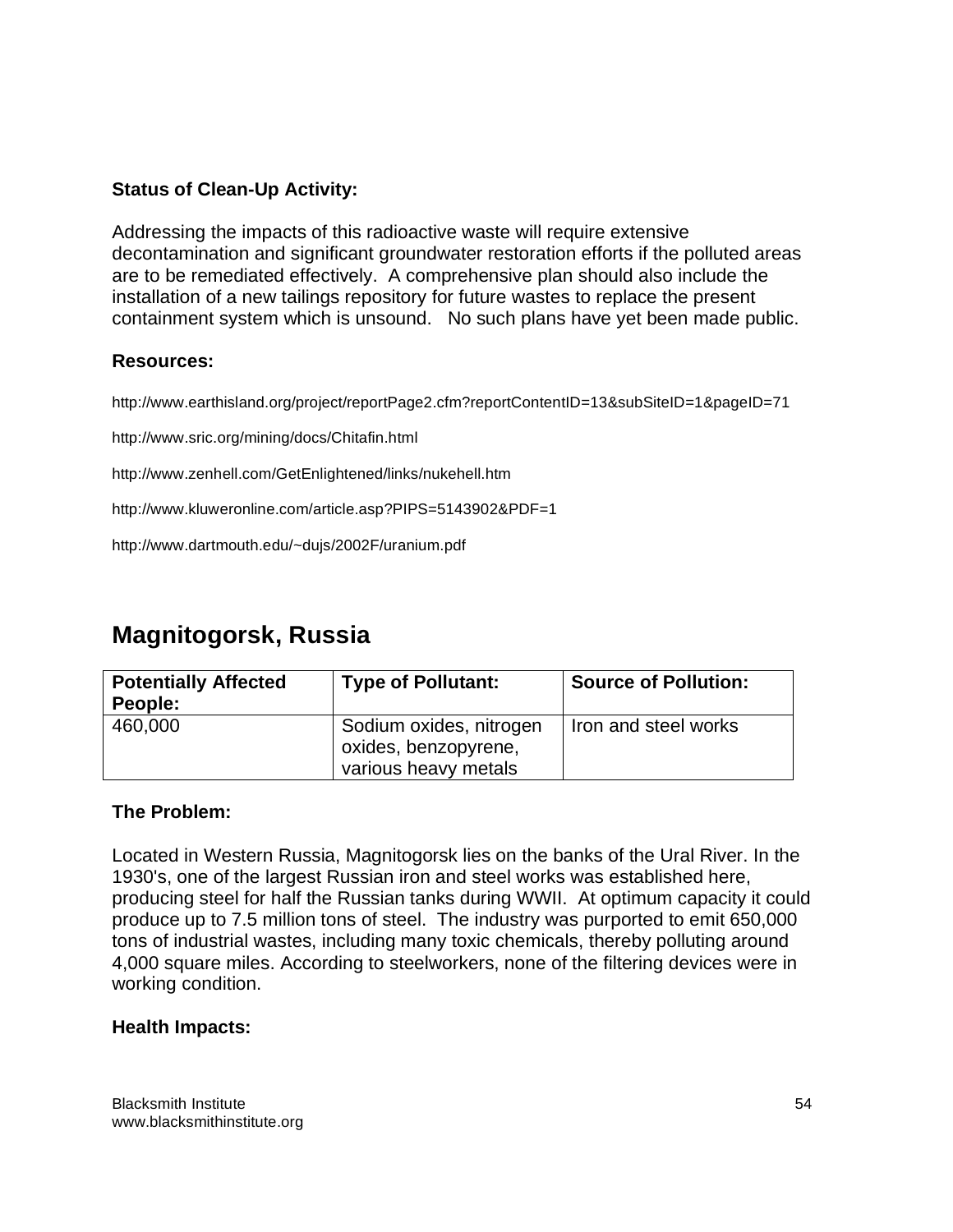In an area where it is rumoured unusual to give birth to a healthy baby, the local hospital estimates that only 1% of all children in Magnitogorsk are in good health. The massively high cancer rates in the city are attributed to severe pollution from dioxides and benzopyrene. Only 28% of infants born in 1992 were healthy, and only 27% had healthy mothers. High incidences of bronchitis, asthma, and lung cancers are reported. The results of a study conducted by the Chelyabinsk Provincial Institute for Public Health and Environment in 1994 were so extraordinary that the provincial Ministry for the Environment classified Magnitogorsk as an ecological disaster zone.

# **Status of Clean-Up Activity:**

Plant managers have asserted that much of their equipment has been upgraded in recent years. Funds for such new investment are reported to exist at an excess of US \$15 million annually. Emissions per ton of production have indeed been reduced by about 60%. However, production levels have increased by 39%. Smoke plumes still hang over the city and the threat of pollution-related disease remains pressing. Many residents assert that pollution is at its worst.

# **Resources:**

P. Green. "Breathing sulfur and eating lead: Magnitogorsk's children need oxygen cocktails." U.S. News & World Report. (1992) April 13.

http://www.highbeam.com/doc/1G1:12103833/Breathing+sulfur+and+eating+lead%7eC%7e+Magnito gorsks+children+need+oxygen+cocktails%7eR%7e+(includes+related+article%7eR%7e%7eR%7e% 7eR%7e.html?refid=ency\_botnm

# **Rudnaya Pristan/Dalnegorsk, Russia**

| <b>Potentially Affected</b><br>People: | <b>Type of Pollutant:</b>                                     | <b>Source of Pollution:</b> |
|----------------------------------------|---------------------------------------------------------------|-----------------------------|
| 90,000                                 | Lead, cadmium, mercury,   Legacy smelter and mine<br>antimony |                             |

# **The Problem:**

Dalnegorsk and Rudnaya Pristan are two towns in the Russian Far East whose residents suffer from serious lead poisoning from an old smelter and the unsafe transport of lead concentrate from the local lead mining site. According to the most recent study, lead concentrations in residential gardens and in roadside soil exceed USEPA guidance for remediation by large orders of magnitude. Data suggests that drinking water, interior dust, and garden crops also likely contain dangerous levels of lead. Water discharged from the smelter averages 2900 m3/day with concentrations up to 100 kg of lead and 20 kg of arsenic.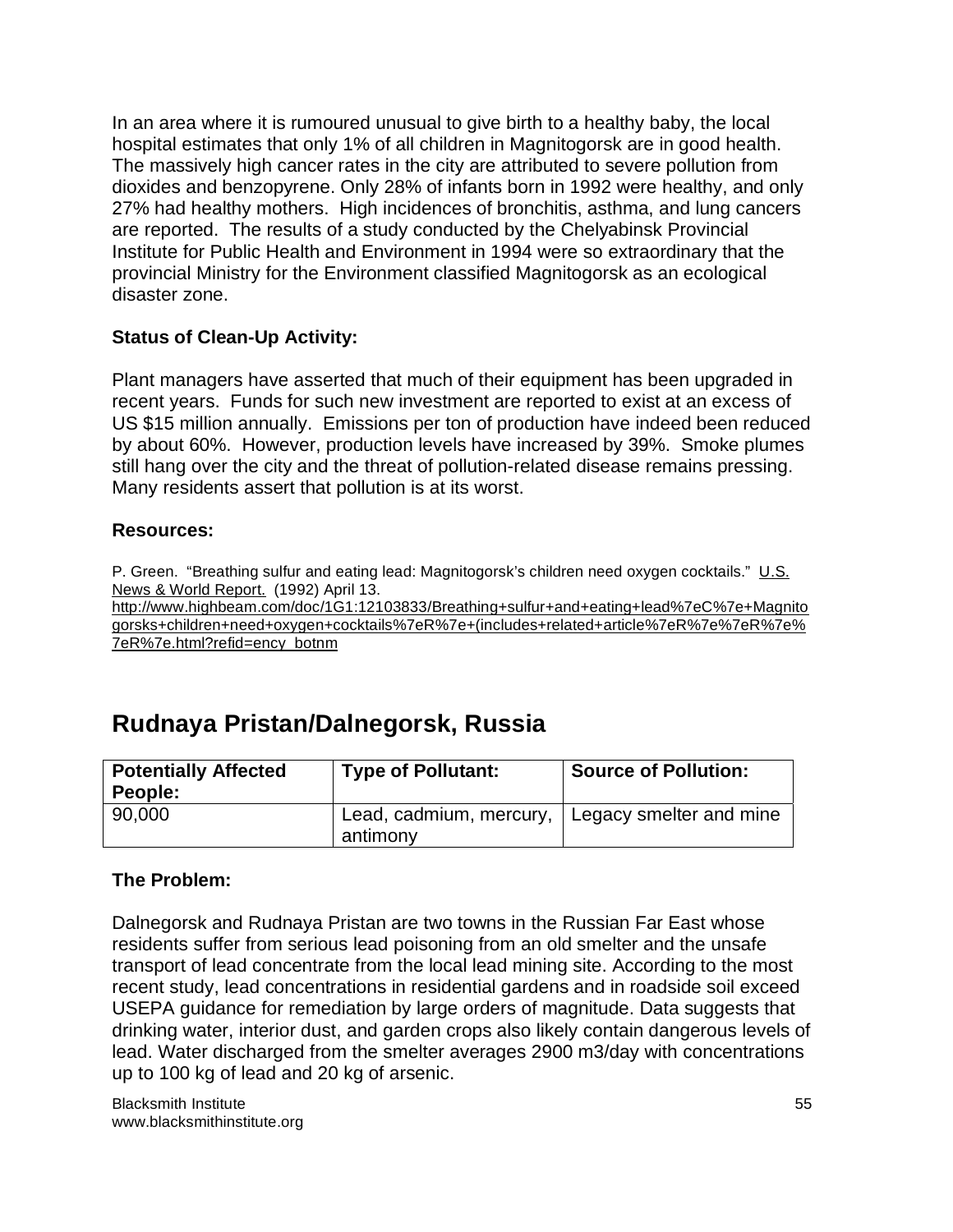### **Health Impacts:**

Limited initial testing has revealed that children's blood lead levels are 8 to 20 times the maximum allowable U.S. levels. Preliminary biokinetic estimates of mean blood levels suggest that preschool children are at significant risk of lead poisoning from soil/dust ingestion with levels predicted at an average of 13-27 µg/dl. Annual air emissions levels include 85 tons of particulate matter, 50 tons of lead and 0.5 tons of arsenic concentrations. Since 1930 there has not been any attempt to address associated health concerns by either an educational or a technical environmental program.

# **Status of Clean-Up Activity:**

The lead smelter was voluntarily shut down after Blacksmith Institute presented the owner with data on the health risks of lead contamination to children. In addition, children's blood lead levels are being tested, and those with elevated levels are being treated with Blacksmith funding. This funding has also supported education programs for all residents. A plan to remediate the worst of the contamination is being developed in detail and the first stage of work is commencing in mid 2007, with initial funding from Blacksmith Institute and Green Cross Switzerland, and with support from the University of Idaho.

#### **Resources:**

M. C. von Braun, I. H. von Lindern, N. K. Khristoforova, and et a. "Environmental lead contamination in the Rudnaya Pristan--Dalnegorsk mining and smelter district, Russian far East". Environmental Research Section A (2002) 88, 164-173.

A. N. Kachur, V. S. Arzhanova, P. V. Yelpatyevsky, M. C. von Braun, and I.H. von Lindern. "Environmental conditions in the Rudnaya River watershed––a compilation of Soviet and post-Soviet era sampling around a lead smelter in the Russian Far East". The Science of The Total Environment (2003) 303:1-2 171-185

P.O. Sharov, Lead Contamination of Environment in Rudnaya Pristan, Russia and associated Health Risks. Far Eastern Health Fund. Vladivostok Dalnauka, 2005.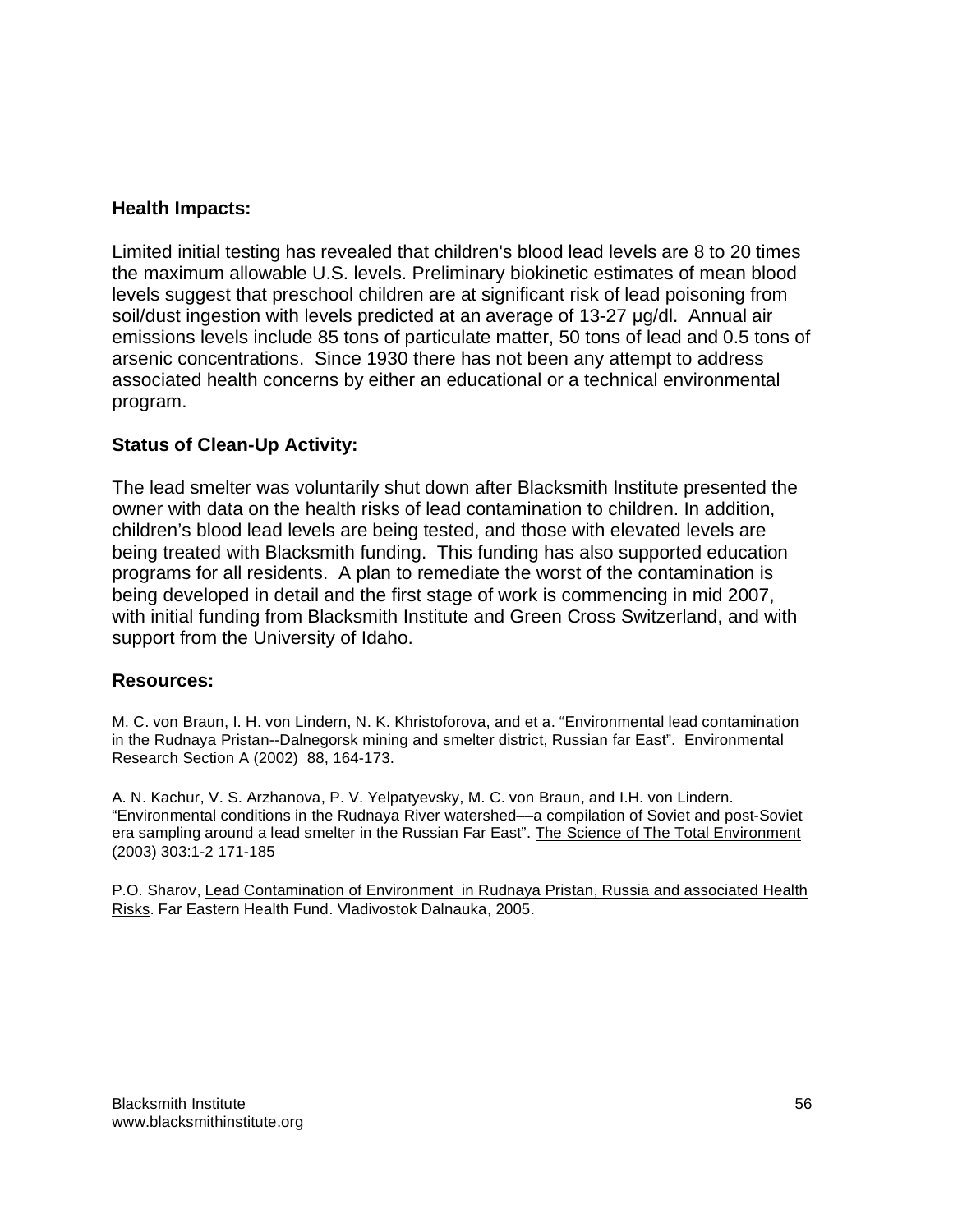# **About Blacksmith Institute**

Founded in 1999, Blacksmith Institute's vision is a clean planet for our children. We develop and implement solutions for pollution-related problems in the developing world. We work cooperatively with partnerships of donors, governments, NGO's and others, and provide strategic, technical, and financial support to local champions as they strive to solve specific, pollution-related problems in their communities.

# **Blacksmith's Strategy**

### Hazards of Pollution

Industrial wastes, air emissions, and legacy pollution from old industry affect billions of people around the world. Women and children are especially at risk. Tens of thousands of people are poisoned and killed each year. Others have reduced neurological development, damaged immune systems, and long-term health problems. The World Heath Organization, in conjunction with the World Bank, estimates that 20 percent of deaths in the developing world are directly attributed to environmental factors from pollution.

### Focus on Highly Polluted Places

The priority of Blacksmith is to work in locations throughout the developing world where human health is most affected by pollution. Our programs involve a multistep process of:

- Identifying polluted places in the developing world, with nominations received from members of the international community and through the internet;
- Assessing the health risks at those locations by reviewing nominations with a Technical Advisory Board of leading international specialists on a rolling monthly basis and visiting candidate sites with likely high health risk implication, and conducting an Initial Site Assessment, a triage protocol that validates likely health implications, and enables the design of an intervention.
- Designing and implementing a remediation strategy tailored to the specifics of the site in question, using local champions to implement the project in a cooperative fashion.

#### Support

Blacksmith supports its local partners with more than just grants. We provide assistance in other ways so that our partners can initiate solutions to their pollution problems in the most cost effective and direct manner. Blacksmith provides:

**Technical Research**: We bring the necessary resources to research a pollution problem and its proposed solutions thoroughly. We partner with scientific and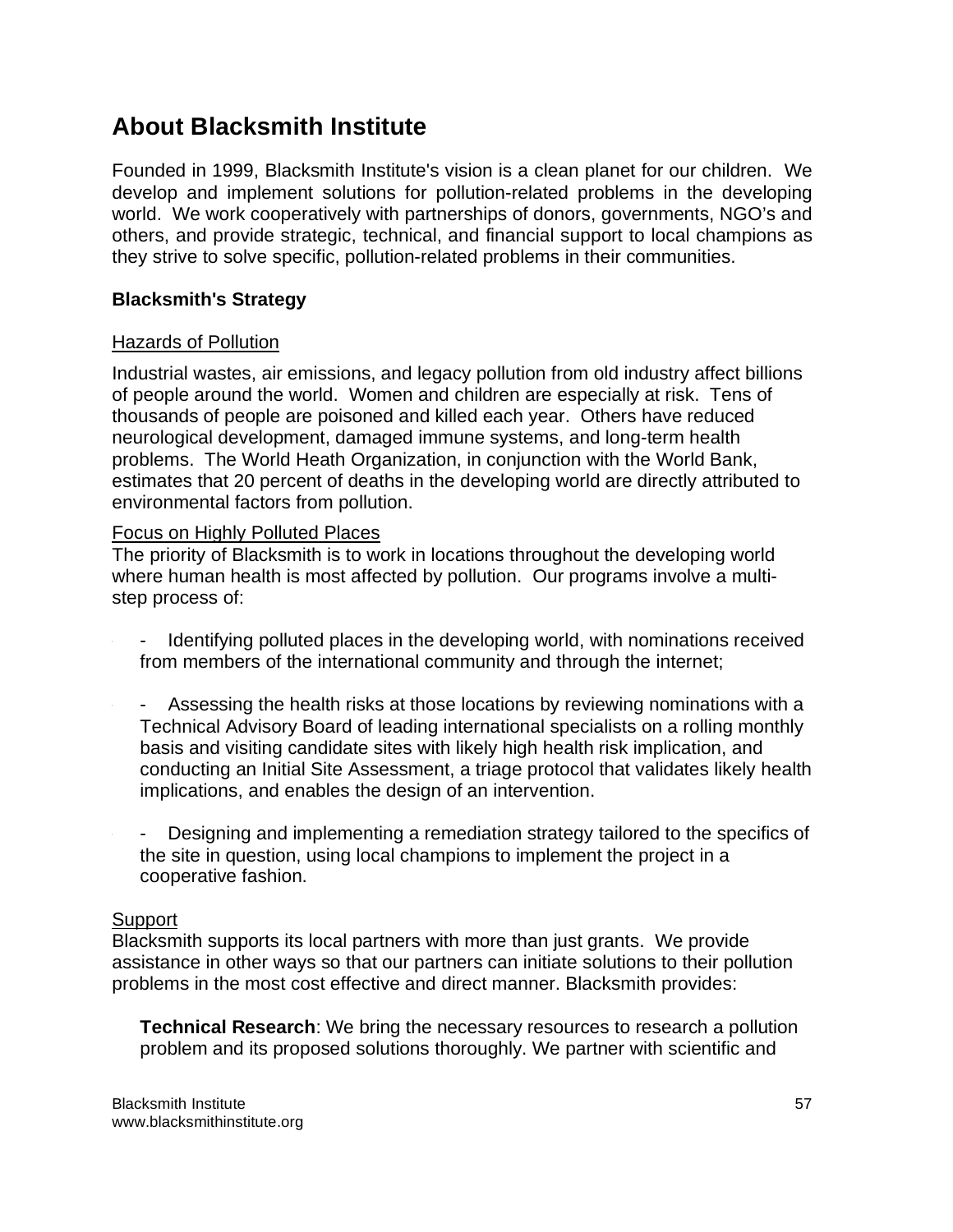technical groups in the US (and also in Europe) that have demonstrated expertise in areas relevant to pollution remediation.

**Strategic Assistance:** We provide help with project planning and implementation planning, using our experience in similar projects to enable local champions to describe a credible methodology for site remediation, and move forward with it.

**Networking Capabilities**: We develop collaborative networking opportunities for our partners, linking them to the most appropriate resources to meet their needs, including organizations such as the World Bank.

**Financial Support**: Through the generosity of our personal and institutional funders, we provide both seed money and continuing support to projects, offering long-term core support, whenever possible, to projects that have demonstrated clear successes (or the potential for success) in the pollution remediation field.

Blacksmith Institute is a lean organization with hard-working core staff, an active board, and significant in-kind contributions from our founder. We are committed to putting as many resources as possible into the hands of local champions and their organizations in the developing world.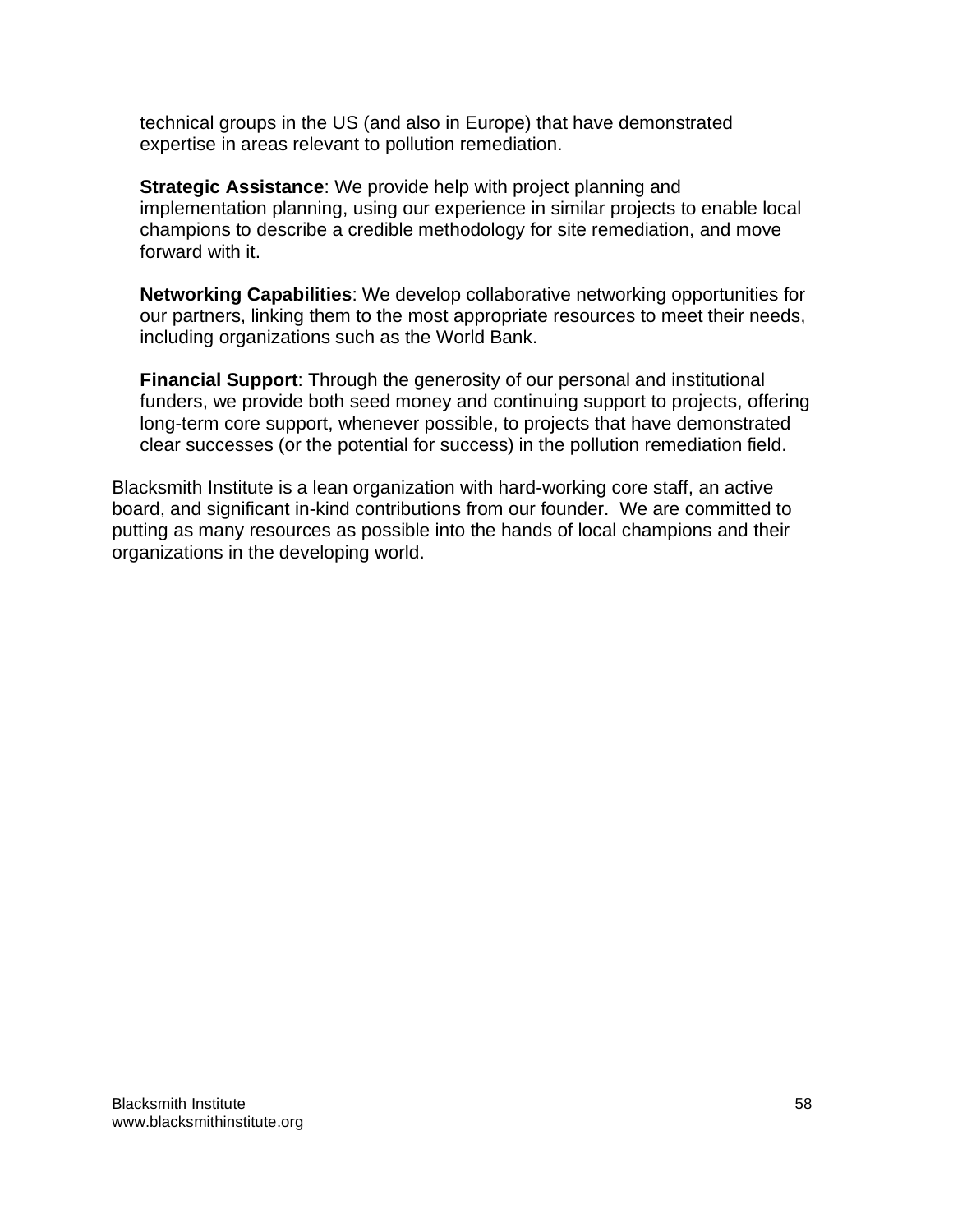# **Technical Advisory Board Members** Listed in alphabetical order.

#### Margrit von Braun Ph.D. P.E.

*Administrative Dean and Founder, Environmental Science Program, University of Idaho*.

Dr. von Braun is Dean of the College of Graduate Studies and Professor of Chemical Engineering and Environmental Science at the University of Idaho. She received her BS in Engineering Science and Mechanics at the Georgia Institute of Technology in 1974, her MCE in Civil Engineering at the University of Idaho in 1980, and her Ph.D. in Civil/Environmental Engineering in 1989 at Washington State University. She was awarded the College of Engineering Outstanding Faculty Award in 1992. Dr. von Braun was a Kellogg National Leadership Fellow from 1993 to 1996. Her research areas include human health risk assessment, hazardous waste site characterization with a focus on sampling dust contaminated with heavy metals, and risk communication. She is establishing a network of international graduate students involved in assessing risks to community health from waste sites in the developing world.

#### Pat Breysse, M.D.

*Director of the Division of Environmental Health Engineering Department of Environmental Health Sciences, Johns Hopkins Bloomberg School of Public Health* 

Pat Breysse is currently the Director of the ABET accredited Industrial Hygiene Program and is the Associate Director of the Center for Childhood Asthma in the Urban Environment. In this context, most of Dr. Breysse's research concentrates on exposure assessment with a resulting emphasis on public health problem solving particularly in the workplace. Exposure assessment research includes pollutant source characterization, exposure measurement and interpretation, development and use of biomarkers of exposure/dose/effect, and evaluating relationships between sources, exposures, doses and disease. Dr. Breysse's research contribution has included investigations of electron microscopic methods for asbestos analysis, and the development and evaluation of optical and electron microscopic analytical methods for synthetic vitreous fibers exposure assessments.

#### Timothy Brutus, M. Sc.

*Risk Management Specialist for the New York City Department of Environmental Protection* 

Mr. Brutus is currently the Risk Management Specialist for the New York City Department of Environmental Protection for the downstate reservoirs that bring all of the water into New York City. His previous experience is on complex multi-technology remediation projects with CH2M Hill, Inc. He has extensive site investigation experience including, but not limited to, indoor and outdoor air sampling, multiple groundwater and soil sampling techniques and technologies. He has also contributed to other non-profit organizations restoring contaminated brownfields to their former use as wetlands and worked in analytical laboratories in New York and New Jersey.

#### Jack Caravanos, Ph.D., CIH, CSP

*Director, MS/MPH program in Environmental and Occupational Health Sciences, Hunter College* 

Jack Caravanos is Professor at Hunter College of the City University of New York where he directs the MS and MPH program in Environmental and Occupational Health Sciences. He received his Master of Science from Polytechnic University in NYC and proceeded to earn his Doctorate in Public Health (Env Health) from Columbia University's School of Public Health in 1984. Dr. Caravanos holds certification in industrial hygiene (CIH) and industrial safety (CSP) and prides himself as being an "environmental health practitioner". He specializes in lead poisoning, mold contamination, asbestos and community environmental health risk.

Blacksmith Institute www.blacksmithinstitute.org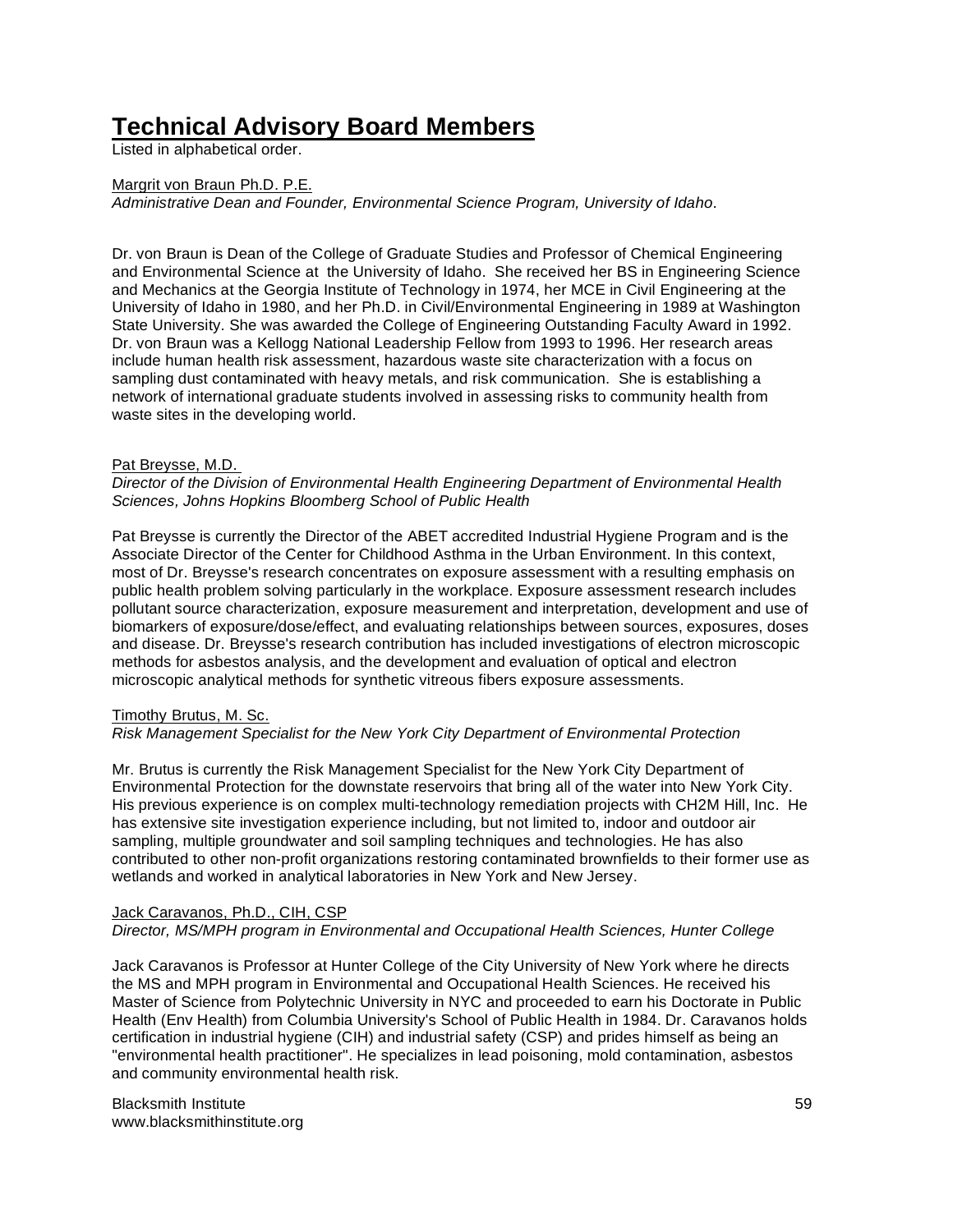Dr. Caravanos has extensive experience in variety of urban environmental and industrial health problems and is often called upon to assist in environmental health assessments (i.e. lead/zinc smelter in Mexico, health risks at the World Trade Center, ground water contamination in NJ and municipal landfill closures in Brooklyn). Presently he is on the technical advisory panel of the Citizens Advisory Committee for the Brooklyn-Queens Aquifer Feasibility Study (a NYC Department of Environmental Protection sponsored community action committee evaluating health risks associated with aquifer restoration).

#### Josh Ginsberg, Ph.D. *Director of Asia Programs, Wildlife Conservation Society*

As Director of Asia Programs at the Wildlife Conservation Society, Josh Ginsberg oversees 100 projects in 16 countries. He received a B.S. from Yale, and holds an M.A. and Ph.D. from Princeton. Dr. Ginsberg spent 17 years as a field biologist/conservationist working in Asia and Africa on a variety of wildlife issues. He has held faculty positions at Oxford University, University College London, is an Adjunct Professor at Columbia University, and is the author of over 40 reviewed papers and three books on wildlife conservation, ecology and evolution.

#### David J. Green

*Owner and CEO of Phoenix Soil, LLC; United Retek of CT LLC; American Lamp Recycling, LLC; Green Globe, LLC; and Jayjet Transportation, LLC.*

David Green received his M.ed in chemistry and has owned and operated hazardous waste remediation companies since 1979. His companies have conducted in-situ and ex-situ treatments of hazardous materials on over 16,700 sites in the US, China, UK, and central Europe. The technologies incorporated include, low temperature thermal desorption, solidification/stabilization and chemical treatment. Mr. Green serves as Chairman of the Local Emergancy Planning Commision and the Director of Operations for the Connecticut's Department of Homeland Security USAR Team.

#### David Hanrahan, M.Sc.

#### *Director of Global Programs, Blacksmith Institute*

David Hanrahan oversees the technical design and implementation for Blacksmith of over 40 projects in 14 countries. Prior to joining Blacksmith, Mr. Hanrahan worked at the World Bank for twelve years on a broad range of environmental operations and issues, across all the Bank's regions. During much of this time he was based in the central Environment Department where he held technical and managerial positions and participated in and led teams on analytical work and lending operations, including Acting Head of the department for a number of years.

Before joining the World Bank, he had twenty years of experience in international consultancy, during which time he also earned post-graduate degrees in policy analysis and in environmental economics. His professional career began in Britain in water resources for a major international engineering consultant. He then moved to Australia to build the local branch of that firm, where he helped to develop a broad and varied practice for public and private sector clients. He later returned to the UK and became Development Director for an environmental consultancy and subsequently Business Manager for a firm of applied economics consultants. In 1994 he was recruited by the World Bank to join its expanding Environment Department.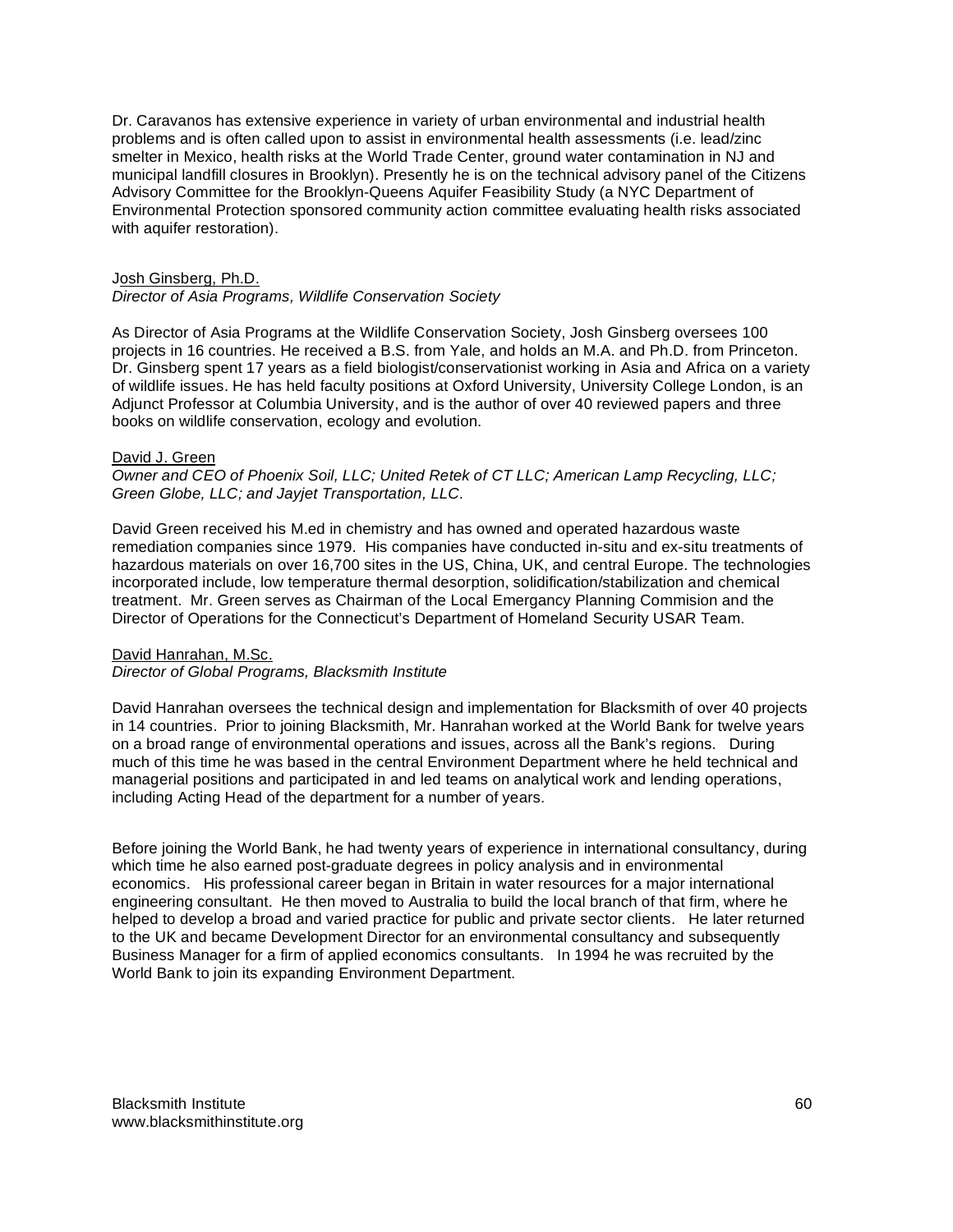#### David Hunter, Sc.D. *Professor of Epidemiology and Nutrition, Harvard University School of Public Health*

Dr. Hunter received an M.B.B.S. (Australian Medical Degree) from the University of Sydney. He continued his formal education at Harvard University, receiving his Sc.D. in 1988. Dr. Hunter is a Professor of Epidemiology and Nutrition, Harvard School of Public Health. Dr. Hunter is involved with several large, population-based cohort studies, including the Nurses' Health Study (I and II), Health Professionals Follow-up Study, and the Physicians' Health Study. Among the goals of these large cohort studies is to investigate gene-environment interactions, including the impact of lifestyle factors, on disease causation. Disease endpoints of interest for some of these cohorts include cardiovascular disease, diabetes, and osteoporosis. He is also involved in long running studies of nutritional influences on HIV progression in Tanzania.

#### Eric Johnson

#### *Member of the Board of Trustees, Green Cross Switzerland*

Eric Johnson has a broad perspective on the environment and chemical contamination. He began his career as an editor of *Chemical Engineering* and *Chemical Week* magazines. He then became involved in the selection, assessment and remediation of industrial sites. One of his major projects was the remediation and conversion of a former aluminum smelter to alternate land-use. Mr. Robinson was an early adopter of life-cycle assessment. That, combined with his experience in environmental impact assessment, led to his 1996 appointment as editor of *Environmental Impact Assessment Review* – a leading peer-reviewed journal in the field.

Mr. Johnson has analyzed numerous environmental issues that touch on the chemical industry including: alternative fuels, brominated flame retardants, CFCs and replacements, ecolabels (for detergents, furniture polishes, hairsprays and personal computers), GHG emissions and trading, plastics recycling, PVC and the chlorine-chain, REACH, socially-responsible investing, tri-butyl tins and TRI and environmental reporting. In 1994 he organized the first Responsible Care conference for plant managers in Europe. Currently his main work is in comparing the carbon footprints of various sources of energy. He has worked internationally, concentrating mainly on the US and Europe. Mr. Robinson is an active member of the Board of Green Cross Switzerland.

#### Donald E. Jones

Donald Jones is the founder of Quality Environmental Solutions, Inc. and was previously Director of the IT Corporation national program for clients with hydrocarbon-related environmental problems and development of environmental management programs. He has served as an elected Board of Health member and was appointed as Right-To-Know and Hazardous Waste Coordinator in the State of Massachusetts. Mr. Jones currently serves on the Local Water Board, as technical consultant to the local Facilities Board and provides editorial review of technical papers and publications for the National Ground Water Association.

#### Mukesh Khare, Ph.D.

*Professor, Environmental Engineering & Management, Department of Civil Engineering, Indian Institute of Technology Delhi, Former Atlantic LNG Chair (Professor) in Environmental Engineering, University of West Indies, St. Augustine Campus, Trinidad & Tobago.* 

Dr. Mukesh Khare is Professor in the Department of Civil Engineering at Indian Institute of Technology Delhi, India. Professor Khare received his PhD from the Faculty of Engineering (Specialized in Air Quality) from the University of Newcastle Upon Tyne, UK in 1989. He has

Blacksmith Institute www.blacksmithinstitute.org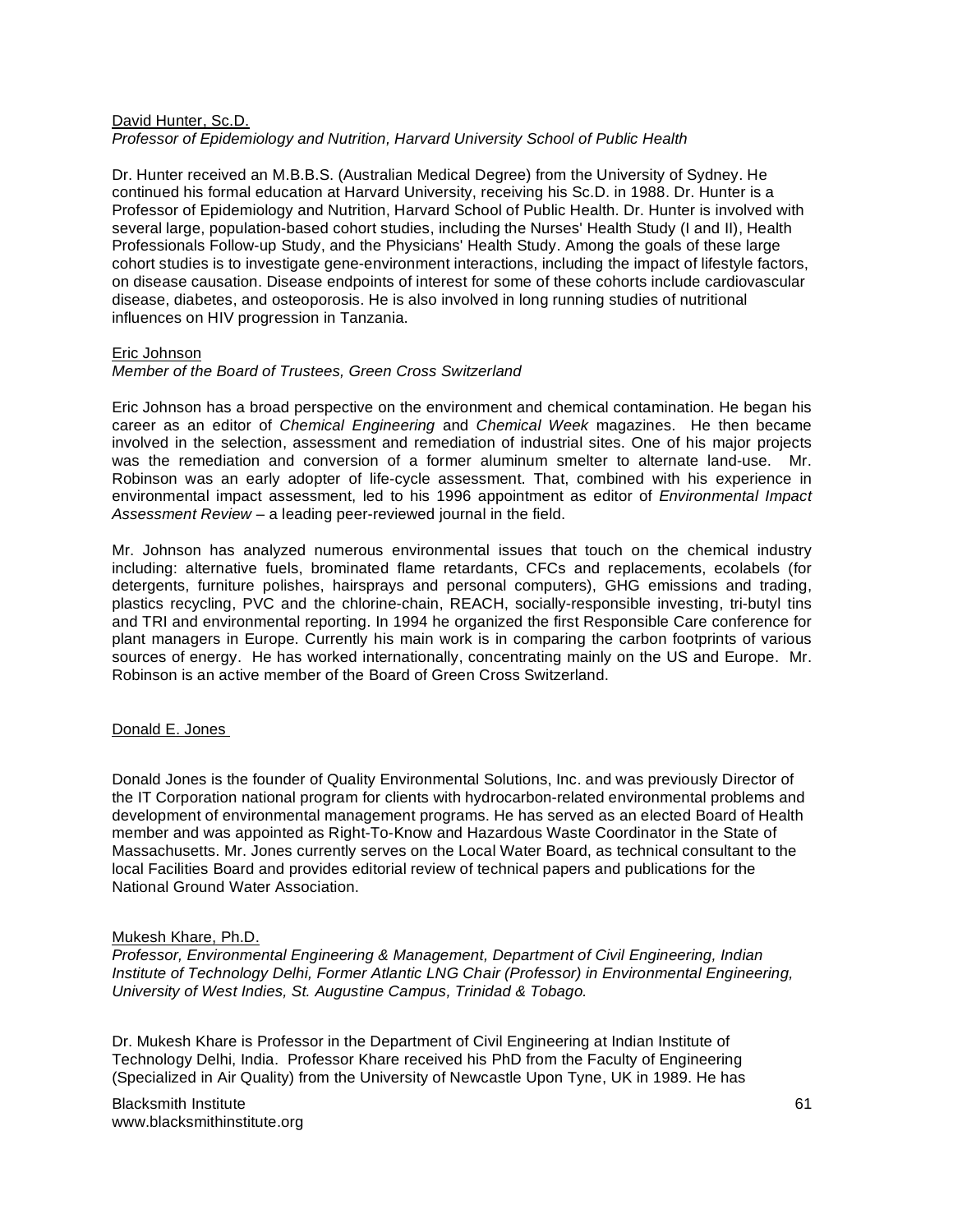published more than 45 refereed articles to date in professional journals, 30 articles in refereed conferences/seminars, and two books: *Modelling Vehicular Exhaust Emissions***,** WIT Press, UK; *Artificial Neural Networks in Vehicular Pollution Modelling*, Springer, USA. Additionally, he has published nearly 20 technical reports on research/consultancies conducted for government agencies and private industries. Dr Khare continues to serve as peer reviewer for several government ministries grants programs and state programs and consultant/advisor to the Government of NCR Delhi. He is also serving as casual reviewer to many journals and publishing houses in and outside the country. Professor Khare is on the editorial board of International Journal of Environment and Waste Management and is guest editing one of its special issues on Urban Air Pollution, Control and Management.

#### Philip J. Landrigan, M.D., M.Sc.

*Director, Center for Children's Health and the Environment, Chair, Department of Community and Preventive Medicine, and Director, Environmental and Occupational Medicine, Mount Sinai School of Medicine* 

Dr. Landrigan is a member of the Institute of Medicine of the National Academy of Sciences. He is Editor-in-Chief of the American Journal of Industrial Medicine and previously was Editor of Environmental Research. From 1988 to 1993, Dr. Landrigan chaired a National Academy of Sciences Committee whose final report—*Pesticides in the Diets of Infants and Children—*provided the principal intellectual foundation for the Food Quality Protection Act of 1996. From 1995 to 1997, Dr. Landrigan served on the Presidential Advisory Committee on Gulf War Veteran's Illnesses. From 1997 to 1998, Dr. Landrigan served as Senior Advisor on Children's Health to the Administrator of the U.S. Environmental Protection Agency. He was responsible at EPA for establishing a new Office of Children's Health Protection. From 1970 to 1985, Dr. Landrigan served as a commissioned officer in the United States Public Health Service. He served as an Epidemic Intelligence Service Officer and then as a Medical Epidemiologist with the Centers for Disease Control in Atlanta. In his years at the CDC, Dr. Landrigan participated in epidemiologic studies of measles and rubella; directed research and developed activities for the Global Smallpox Eradication Program; and established and directed the Environmental Hazards Branch of the Bureau of Epidemiology.

Dr. Landrigan obtained his medical degree from the Harvard Medical School in 1967. He interned at Cleveland Metropolitan General Hospital and completed a residency in Pediatrics at the Children's Hospital Medical Center in Boston. He obtained a Master of Science in occupational medicine and a Diploma of Industrial Health from the University of London.

#### Ian von Lindern Ph.D

*CEO and Chairman, Terra Graphics Environmental Engineering, Inc.*

Dr. Ian von Lindern received his B.S. in Chemical Engineering (1971) from Carnegie-Mellon University, Pittsburgh, PA; and his M.S. in Biometeorology and Atmospheric Studies (1973) and Ph.D. in Environmental Science and Engineering (1980) from Yale University, New Haven , CT. Dr. von Lindern has 30 years of environmental engineering and science experience in Idaho. He has directed over 30 major environmental investigations, involving solvent contamination of groundwater in the Southwest, an abandoned petroleum refinery, secondary smelters and battery processors, landfills, uranium mill tailings, and several major lead sites including: Dallas, TX; the Niagara and Riverdale Projects in Toronto, Canada; the Marjol Battery Site in Throop, PA; ASARCO/Tacoma, WA; East Helena and Butte/Anaconda in MT; Anzon Industries in Philadelphia, PA and the Rudnaya Pristan-Dalnegorsk Mining District, Russian Far East. Through TerraGraphics, Dr. von Lindern has worked continually for Idaho Department of Environmental Quality on various projects since the company's inception in 1984. He has been the lead Risk Assessor for the Bunker Hill Superfund Site

Blacksmith Institute www.blacksmithinstitute.org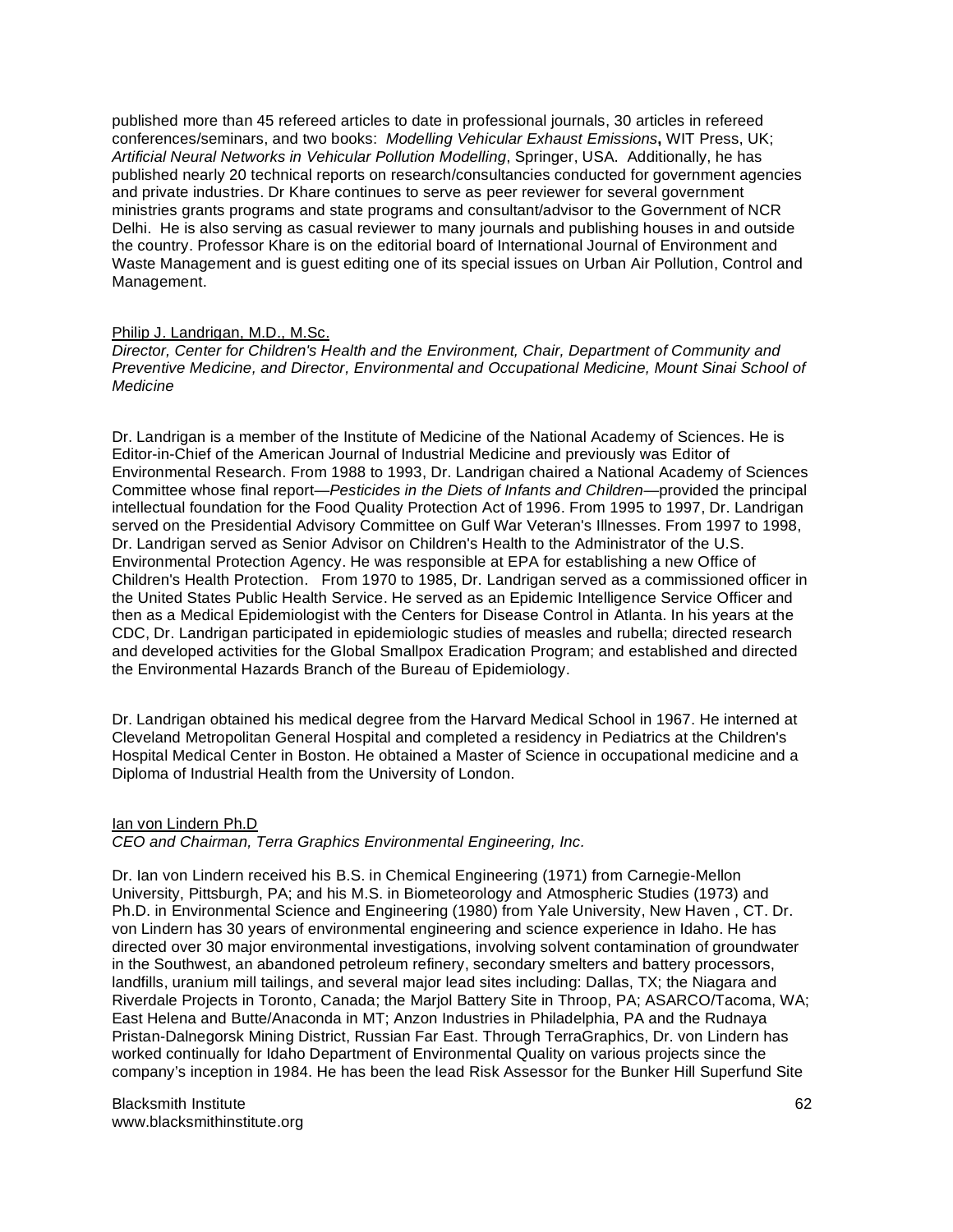in north Idaho, communicating associated risk issues at many public meetings in the community. In the last few years, Dr. von Lindern directed and completed the Union Pacific Railroad "Rails-to-Trails Risk Assessment;" the exhaustive Five-Year Review of the Populated Areas of the BHSS; the Human Health Risk Assessment for the Basin; and several other technical tasks.

Dr. von Lindern has served as a U.S. EPA Science Advisory Board (SAB) Member on three occasions: the Review Subcommittee for Urban Soil Lead Abatement Demonstration Project, 1993; the Subcommittee Assessing the Consistency of Lead Health Regulations in U.S. EPA Programs, Special Report to the Administrator, 1992; and the Review Subcommittee Assessing the Use of the Biokinetic Model for Lead Absorption in Children at RCRA/CERCLA Sites, 1988. He also served on the U.S. EPA Clean Air Scientific Advisory

#### Bill Lorenz

*Former Director, Environmental Resources Management, Young Leaders Programme Director, GIFT*

#### Ira May

Ira May has worked as a geologist with the U.S. Army Environmental Center for more than twenty years. He has extensive experience with the clean up of hazardous waste sites at army facilities throughout the United States. Mr. May serves as a reviewer for the Groundwater magazine, a publication of the National Ground Water Association and is Vice Chairman of the Long Term Monitoring Committee of the Geotechnical Institute, American Society of Civil Engineers.

#### Stephan Robinson, Ph.D.

*Director of the International Disarmament Program, Green Cross Switzerland* 

Stephan Robinson holds a PhD in experimental nuclear physics from Basel University. In 1994, he joined Green Cross Switzerland where he serves today as International Director of its Legacy of the Cold War Programme. The Programme addresses the full implementation of arms control and disarmament agreements; the safe and environmentally sound destruction of weapons arsenals; the conversion and clean-up of military facilities and lands; reduced environmental impacts of military practices; improvements in the areas of public health, education, and social infrastructure in regions affected by military legacies; stakeholder involvement on military-environmental issues; and the building of a civil society. Since 1995, the facilitation of chemical weapons destruction in both Russia and the U.S. has been a focus point of the Programme, which includes the operation of a network of eleven local and regional public outreach offices, the organisation of a Russian National Dialogue on chemical weapons destruction, but also practical community projects aiming at improving emergency preparedness and the health infrastructure. Other activities include the clean-up of a major oil spill at a nuclear missile in the Baltic area; the scientific investigation of a site of former chemical weapons destruction (open pit burning site); different risk assessments of military facilities; an inventory of the Soviet nuclear legacy; and epidemiological studies of public health impacts by chemical weapons storage. Stephan Robinson is regularly in Eastern Europe for on-site visits of projects and for meetings with various groups of stakeholders from government officials to local citizens.

#### Paul Roux

Paul Roux is the CEO/founder of Roux Associates, Inc., a successful environmental consulting firm that ranked among the top 200 Environmental Consulting Firms in the July 2004 Engineering News Records. He has over 30 years of experience as a hydrogeologist and serves on the Board of Registration at the American Institute of Hydrology.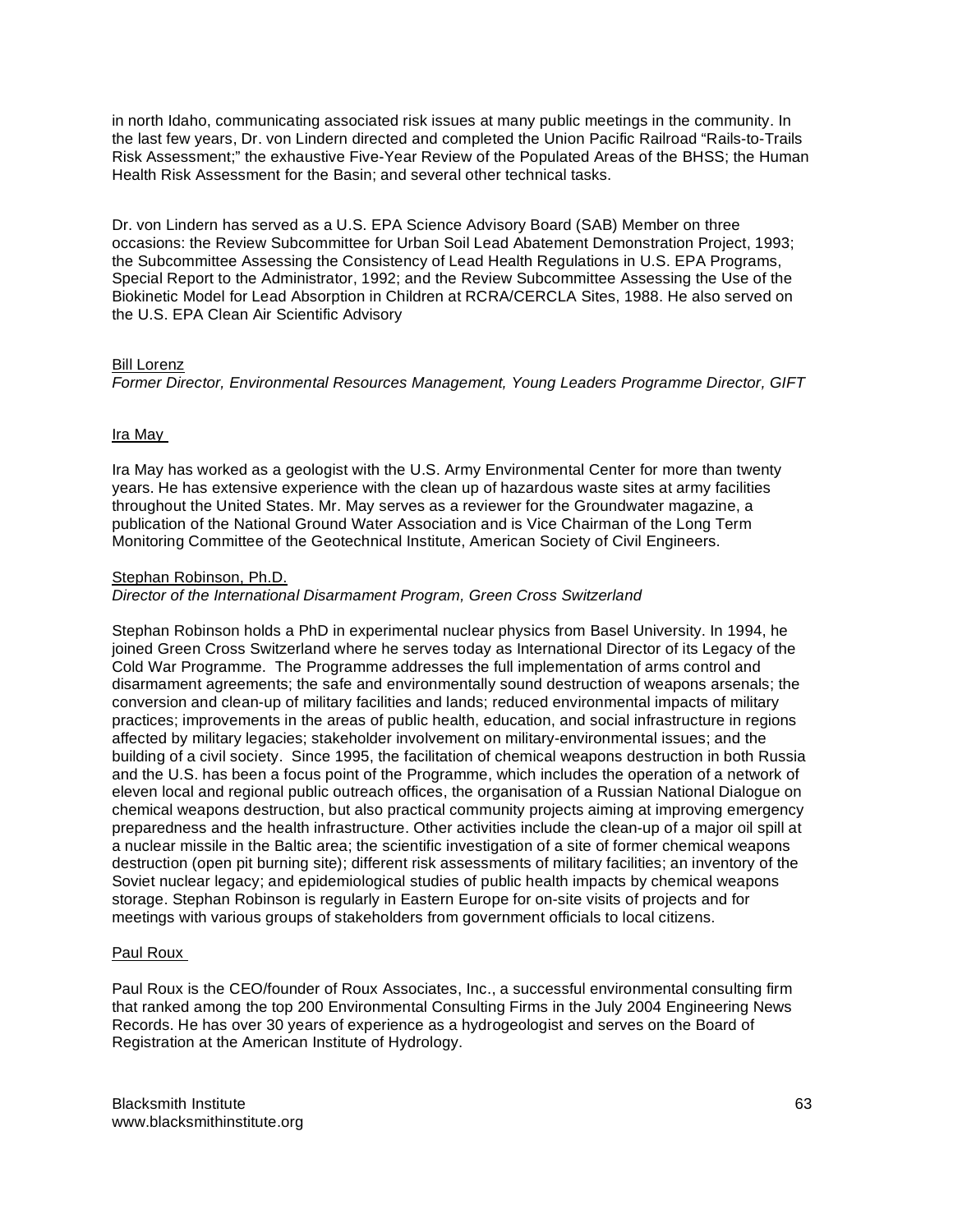Leona D. Samson, Ph.D.

*Ellison American Cancer Society Research Professor Director, Center for Environmental Health Sciences Professor of Biological Engineering, Massachusetts Institute of Technology* 

Leona Samson received her Ph.D. in Molecular Biology from University College, London University, and received postdoctoral training in the United States at UCSF and UC Berkeley. After serving on the faculty of the Harvard School of Public Health for eighteen years, she joined the Massachusetts Institute of Technology in 2001 as a Professor of Biological Engineering and the Director of the Center for Environmental Health Sciences. Dr. Samson's research has focused on how cells, tissues and animals respond to environmental toxicants. Dr. Samson has been the recipient of numerous awards during her career, including the Burroughs Wellcome Toxicology Scholar Award (1993-98); the Charlotte Friend Women in Cancer Research Award (2000); the Environmental Mutagen Society Annual Award for Research Excellence (2001). In 2001, Dr. Samson was named the American Cancer Society Research Professor, one of the most prestigious awards given by the society. The ACS Professorship was subsequently underwritten by the Ellison Foundation of Massachusetts. In 2003, she was elected as a member of the Institute of Medicine of the National Academies of Science, and she will become the President of the Environmental Mutagen Society in 2004.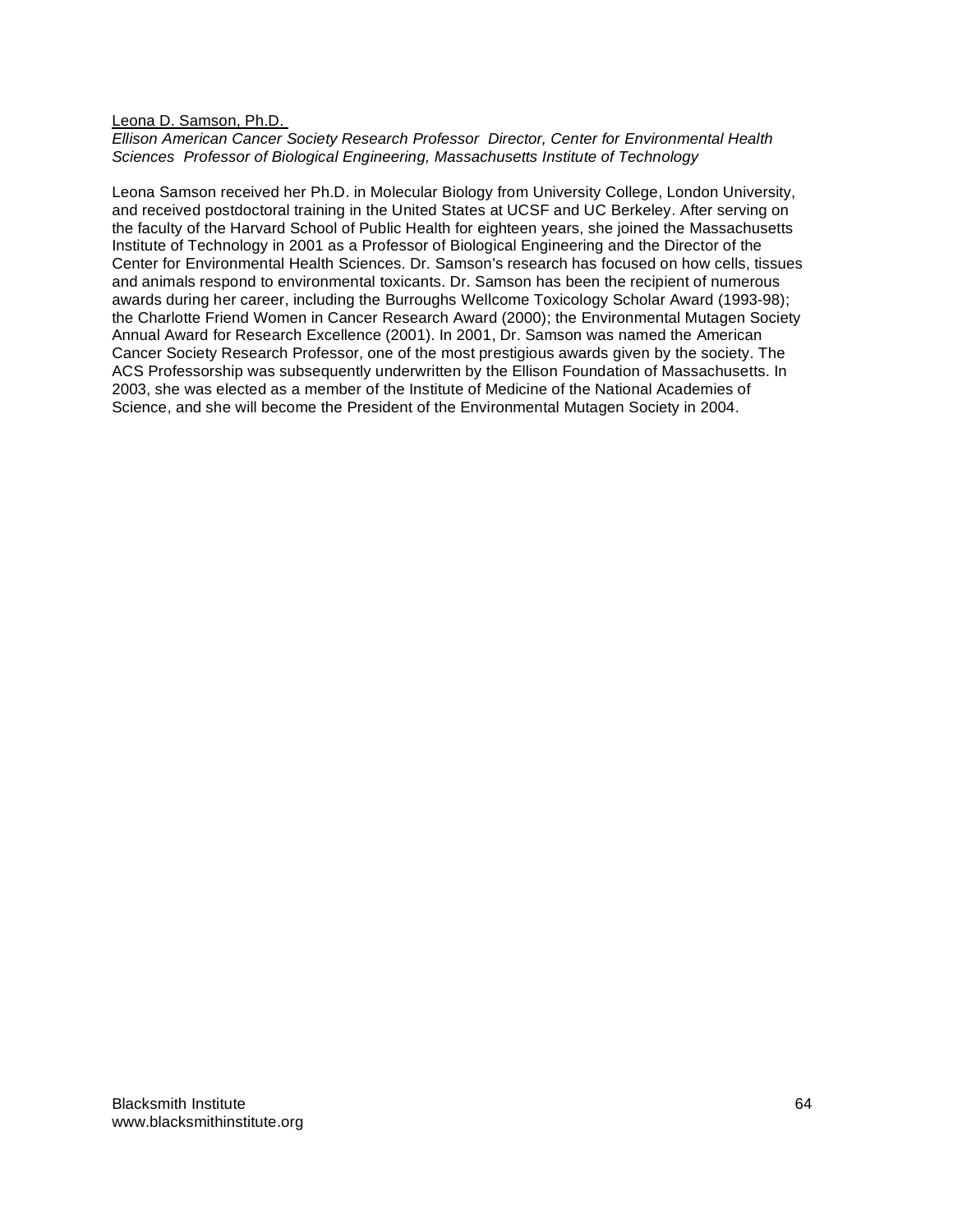# **The World's Worst Polluted Places Selection Criteria for the Technical Advisory Board – Revised for 2007 Review**

# **Selection Process**

The process for the 2007 Top Ten World's Worst Polluted Places is very similar to the one used last year and is intended to be logical, practical and robust. The starting point was the full database of sites nominated for Blacksmith consideration. Blacksmith staff initially screened the nominations in order to identify sites with clearly documented problems. These were then reviewed in greater detail to produce a long list of sites to be reviewed by the TAB. About half of the long list has been flagged as the most serious contenders for the Top Ten. However, any nominated site may be proposed as a contender for the Top Ten by any TAB member, based on his or her individual review.

The nomination and selection process has been refined for 2007, following a day-long TAB conference. It still remains heavily dependant on the experience and professional judgment of TAB members.

# **Nominations**

The structure of the database of nominated sites has been upgraded and a number of new sites have been added. This brings the total number of sites in our database to nearly 400 but there remain many sites across the world that have not yet been identified. A focused effort is being put in place to expand the coverage. However, it is not expected that the database will be regarded as complete for some time yet. The 2007 World's Worst review is based on a better, but still incomplete, list of nominations.

A key factor in this year's process is that of representative-ness. The TAB review recommended that the sites put to the full TAB for selection of the World's Worst should be representative in terms of both the types of sites in the database and also their geographical distribution. The long list has therefore been presented in the form of a matrix of candidate sites.

# **Scoring**

The scoring system again involves an algorithm that takes into account the same basic selection criteria as last year. This approach is based on basic hazard assessment logic that can be summarized as:

# **IMPACT = POLLUTANT & PATHWAY & PEOPLE**

Blacksmith Institute www.blacksmithinstitute.org Each of these essential links in the causal chain is represented by criteria that are included in the scoring methodology presented below. Details of the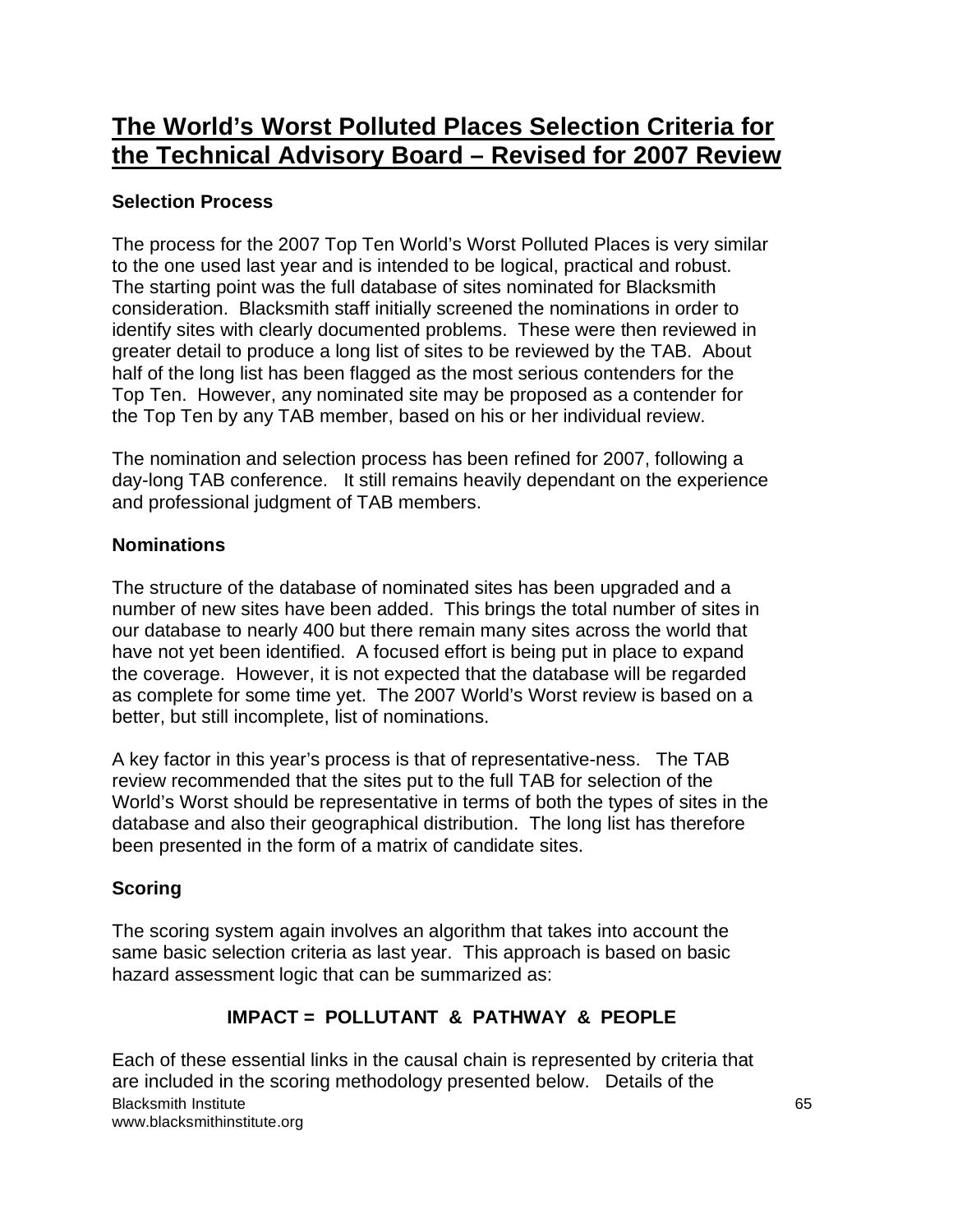factors and the weights attached to them have been reviewed and revised from the 2006 version, based on the advice of the Technical Advisory Board.

# **REVISED CRITERIA**

# **A. POLLUTANT**

# *Factor #A1* Severity of Toxin

|                                                                                                                                                                                                           | Score |
|-----------------------------------------------------------------------------------------------------------------------------------------------------------------------------------------------------------|-------|
| Group A – Toxins that are not assessed as acute or<br>systemic.<br>e.g. organics such as toluene or xylene                                                                                                |       |
| Group B - Organics that are probable carcinogens<br>(USEPA Class 2 and 3) or substances with some<br>systemic toxicity.<br>e.g. VOC's, PAHs, PCBs, air pollutants such as PM10 and PM<br>2.5              | າ     |
| Group C - Known carcinogens or chemicals with<br>significant systemic or organ system toxicity.<br>e.g vinyl chloride, benzene, lead, radionuclides, hexchromium,<br>cadmium, organophosphate pesticides. | 3     |

Note: these are broad categories: TAB members are asked to use knowledge and experience of the specific pollutants to judge the weighting to be given in any instance.

# **Factor #A2** Amount or scale of pollutant source

| Limited  |       |
|----------|-------|
| Moderate | . . 5 |
| .arge    |       |

These two factors are taken as multiplicative and so the overall score for this element is as follows:

# SCORE  $A = A1xA2$

# **B. PATHWAY**

### **Factor #B1** Evidence of Human Exposure Pathway

| Clear pathway     |  |
|-------------------|--|
| Multiple pathways |  |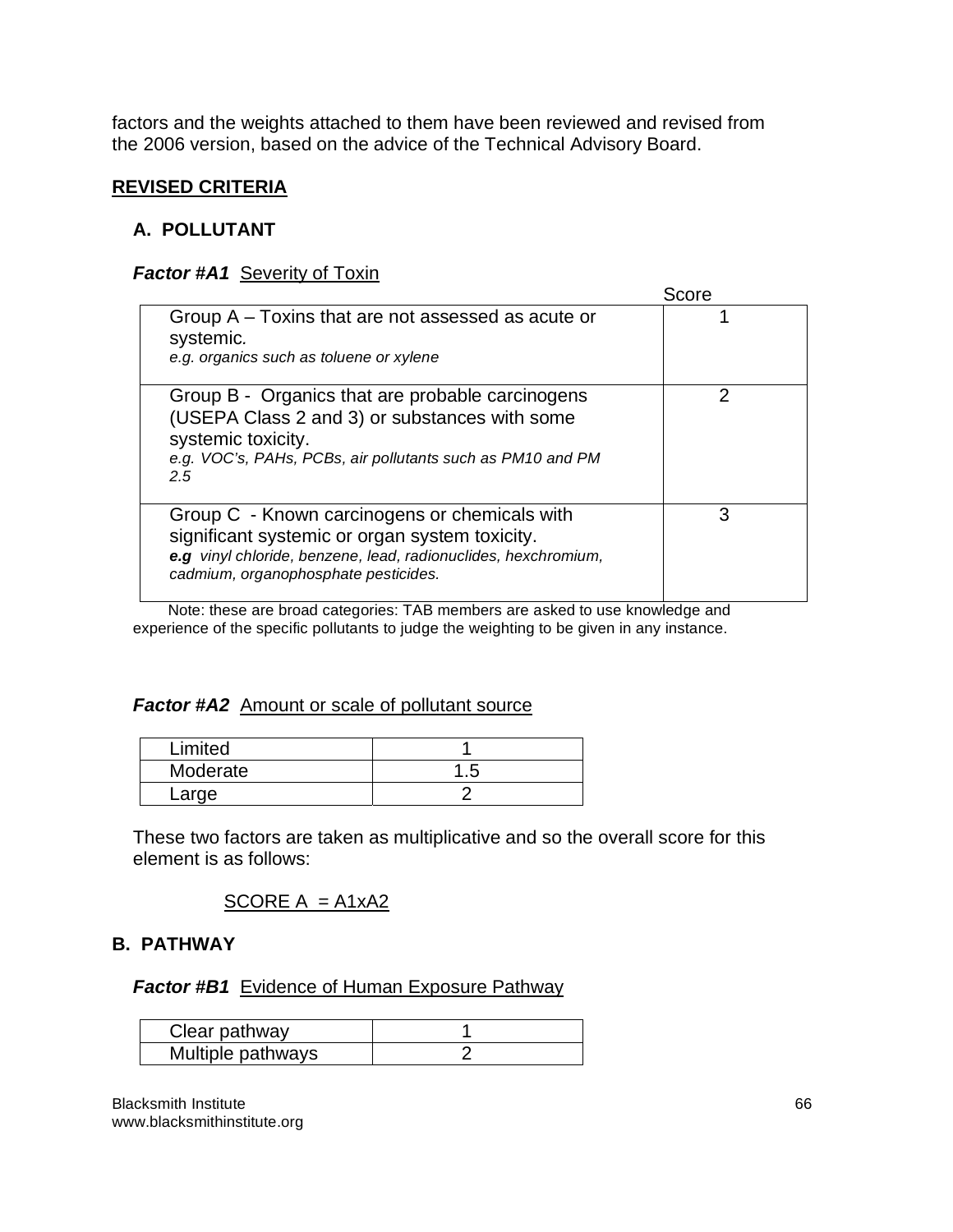# **Factor #B2** Reliable Evidence of Health Impact

| . .<br>◡ |  |
|----------|--|
| --<br>es |  |

These two factors are taken as additive and so the overall score for this element is as follows:

# $SCOREB = B1+B2$

# **C. PEOPLE**

### *Factor #C1* Number of People Potentially Affected

| < 10,000          |  |
|-------------------|--|
| 10,000 to 100,000 |  |
| >100,000          |  |

# *Factor #C2* Level of exposure

| .OW    |     |
|--------|-----|
| Medium | 1.5 |
| High   |     |

Factors C1 and C2 are taken as multiplicative

*Factor #C3* Large numbers of children particularly at risk

| Yes                        |  |
|----------------------------|--|
| (e.g. play areas, schools) |  |

This factor is taken as additive to the other two and so the overall score for this element is as follows:

# $SCOREC = (C1xC2)+C3$

# **DISCRETIONARY ELEMENT**

# **Factor #D** Additional High Risk Element (TAB member discretion)

| ∼       |  |
|---------|--|
| ဗဒ<br>- |  |

Blacksmith Institute www.blacksmithinstitute.org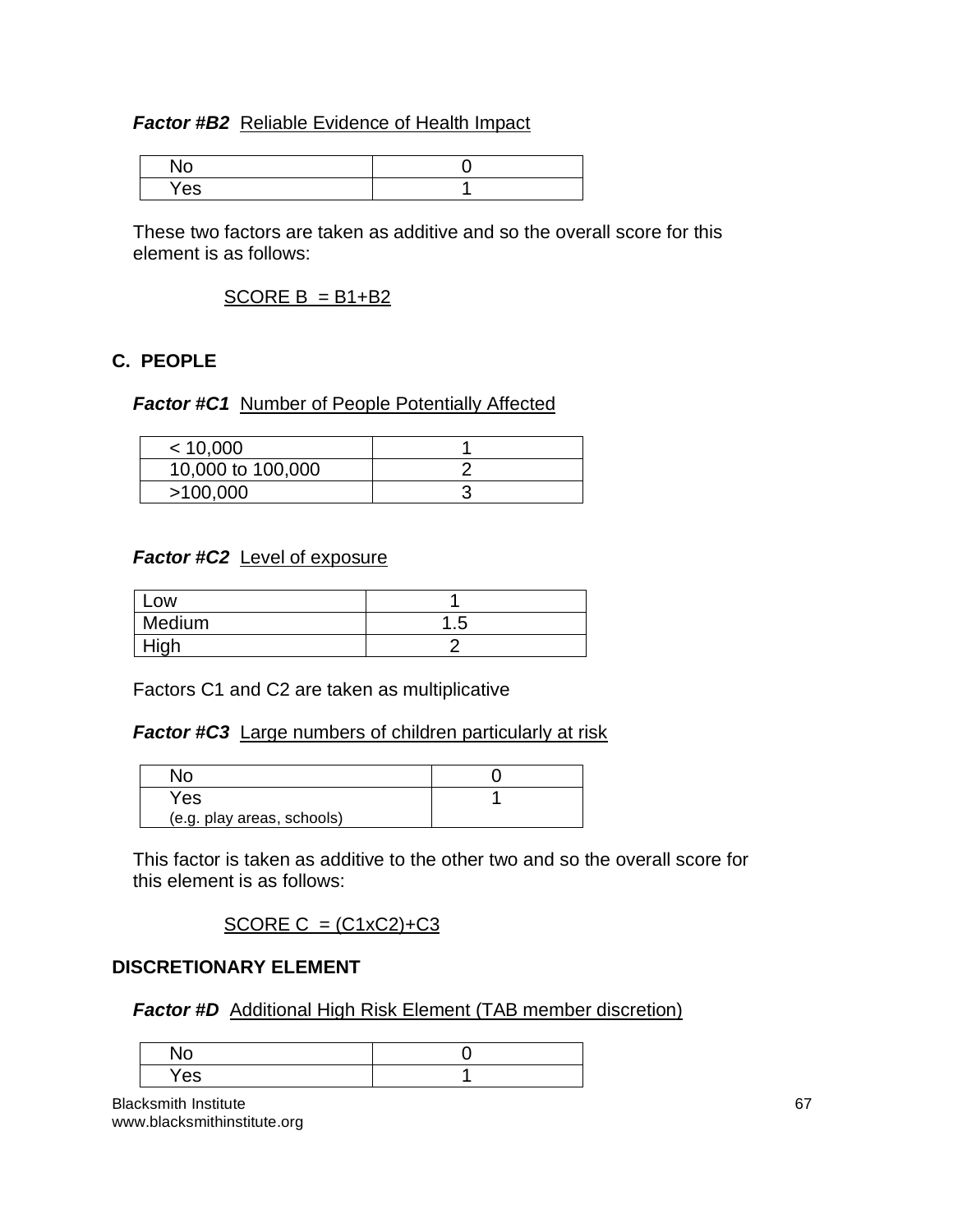# **TOTALS**

On the above basis, the total score is calculated as:

# **SCORE = [A1xA2] + [B1+B2] + [(C1XC2)+C3] + D**

On this basis, the maximum score that could be assigned to a site is 17, as follows:

 $MAX$  SCORE =  $(3x2) + (2+1) + (3x2+1) + 1 = 6+3+7+1 = 17$